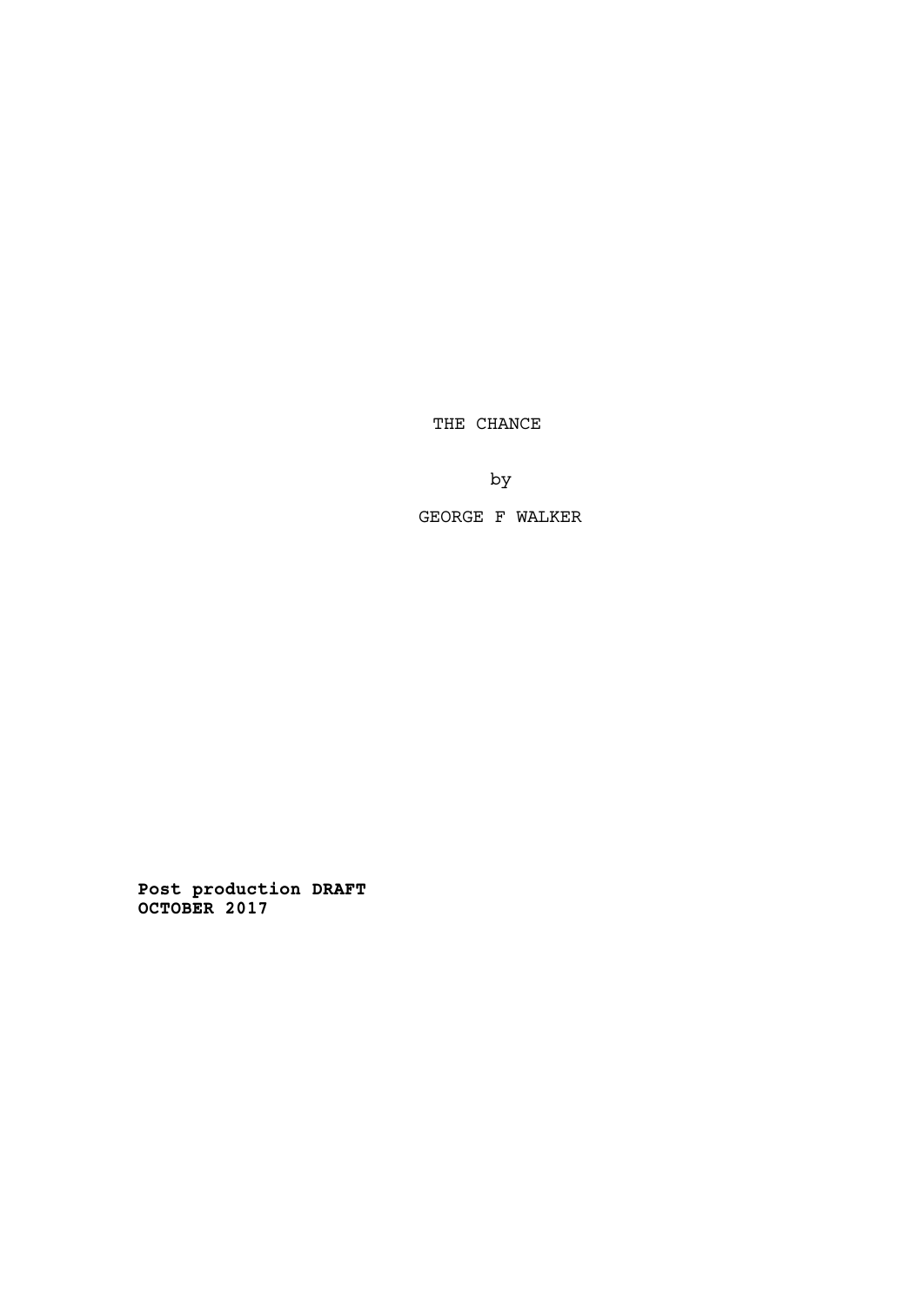Small two-bedroom apartment in a low income five storey building.

Marcie, 56, is on the phone.

MARCIE

It doesn't matter if it's "legal" to raise it. I'd have to make at least twelve dollars more an hour to pay that much rent ... A better job? Come on, if I could get a better job, you think I'd wanna live *here*? ... Well it wasn't meant to be funny, so ... What kind of action? ... You mean I'll be thrown out ... Of course you've got another choice. Just start thinking like a decent human being, and all sorts of other choices will enter your head ... It wasn't an insult. It was advice. (disconnects) Ah for chrissake!

Jo, her daughter, 23, comes out of the bathroom and heads for the kitchen. She's had a late night.

JO

What's up?

MARCIE We're getting evicted.

JO

When?

MARCIE I'm not sure. But we should definitely get prepared.

JO

How do we do that?

## MARCIE

Well first off, we get used to the idea that it's actually gonna happen. We don't get our hopes up.

JO (entering kitchen) No problem there.

MARCIE How are you feeling?

## JO

Not great.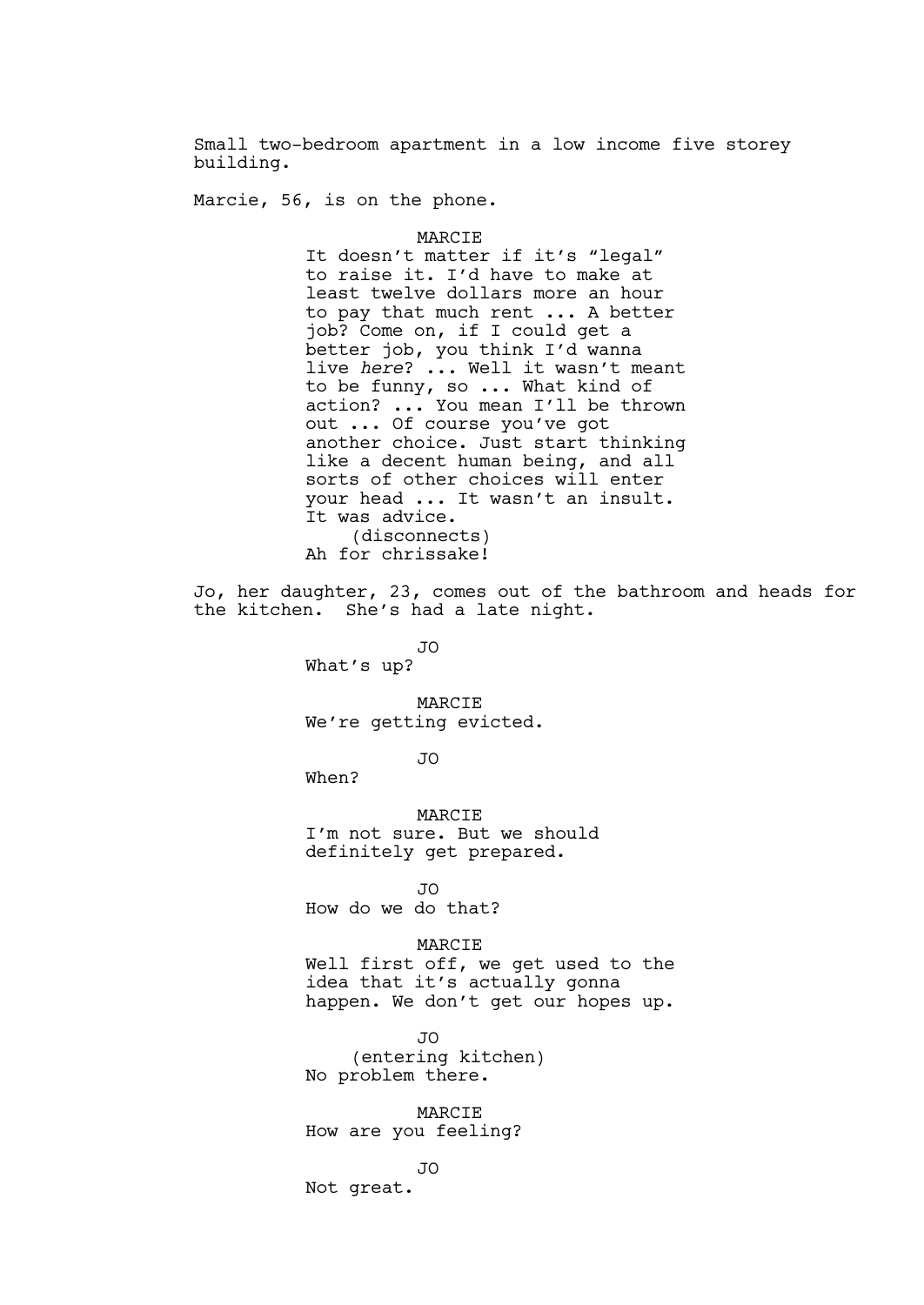MARCIE You should stop drinking for awhile. Give your body a break.

Jo returns with a cup of coffee.

#### JO

Right...

# MARCIE

No seriously. It'd be the smart thing to do. And maybe pull back on all that makeup you wear for work. Give your face a rest too. (no response) Who was that man you had in here last night?

JO

His name was Greg.

# MARCIE

Craig?

JO No. Greg. (thinks) Or yeah, maybe Craig.

MARCIE Did you meet him at work?

JO

He's a friend of Amie's. She introduced us.

**MARCIE** So he wasn't a customer.

JO He's both. Her friend *and* a customer.

#### MARCIE

I thought you weren't going to have anything more to do with men who go to that place.

JO Where'd you get that idea?

MARCIE Well you seemed to agree with me when I brought the subject up.

JO

You mean because I didn't argue with you about it. (MORE)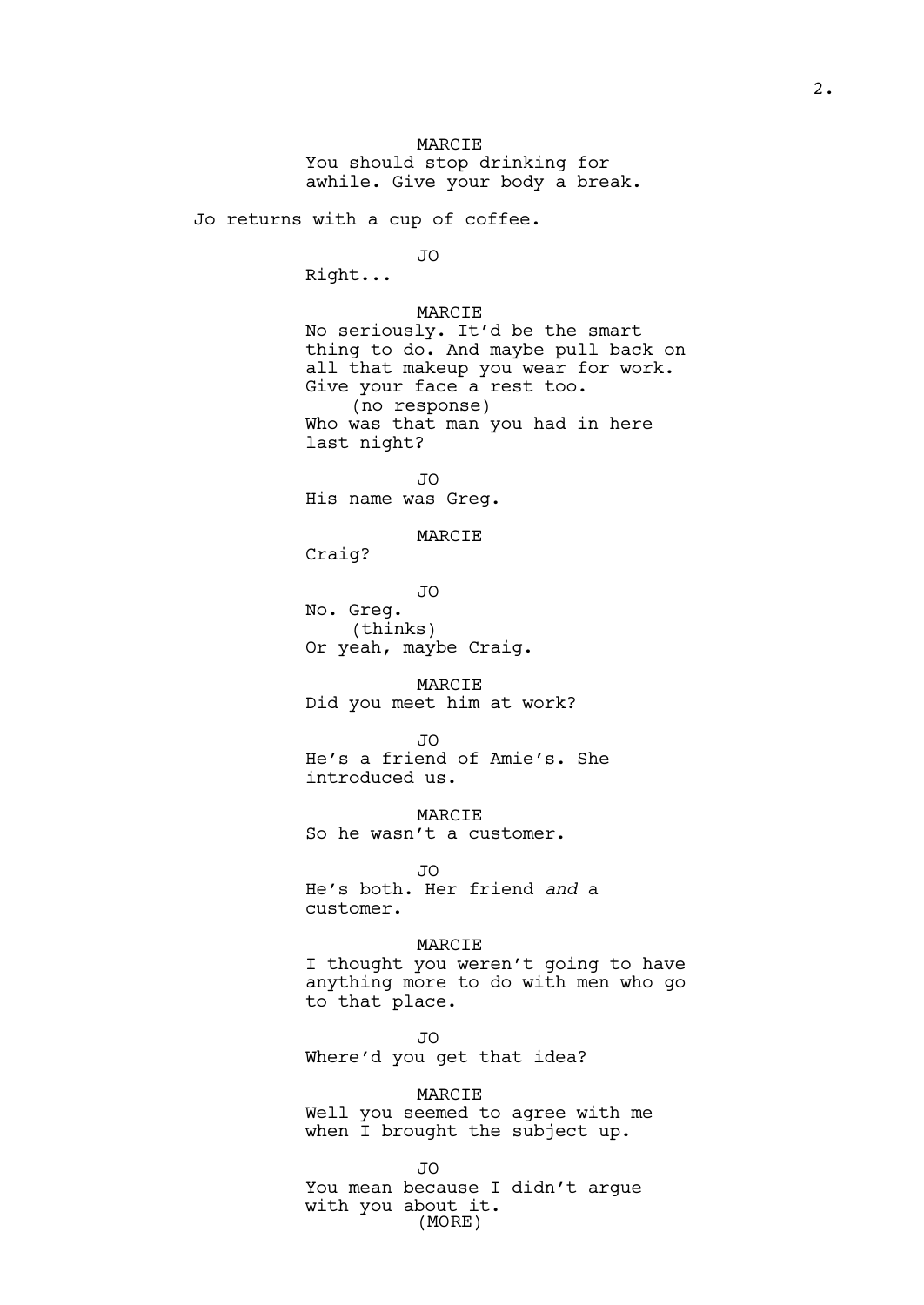Sometimes I'm just not up to it, Mum. What's the deal? We tried not to make too much noise.

#### MARCIE

Well that might have worked if you'd taken him into your room instead of going at it on the couch.

JO

We got carried away.

MARCIE

Why didn't you go to his place?

 $\overline{J}$ 

He's in the middle of a divorce. And his wife is still in the house.

#### MARCIE

And even though the marriage is over, he thinks bringing a stripper home might be a little much.

JO

He didn't want to upset her. They're working out terms.

# MARCIE

Is that why she's divorcing him? Because he goes to the clubs?

JO

Maybe. You want coffee?

**MARCIE** 

This isn't going to help. This way you're going about things now.

JO

And what way is that?

## MARCIE

It's like you think it doesn't matter at all what you do. And that's not a good way to look at things...

JO

I'm trying not to look at things. I'm just *doing* things.

# MARCIE

Stupid things.

JO

Do you want coffee or not?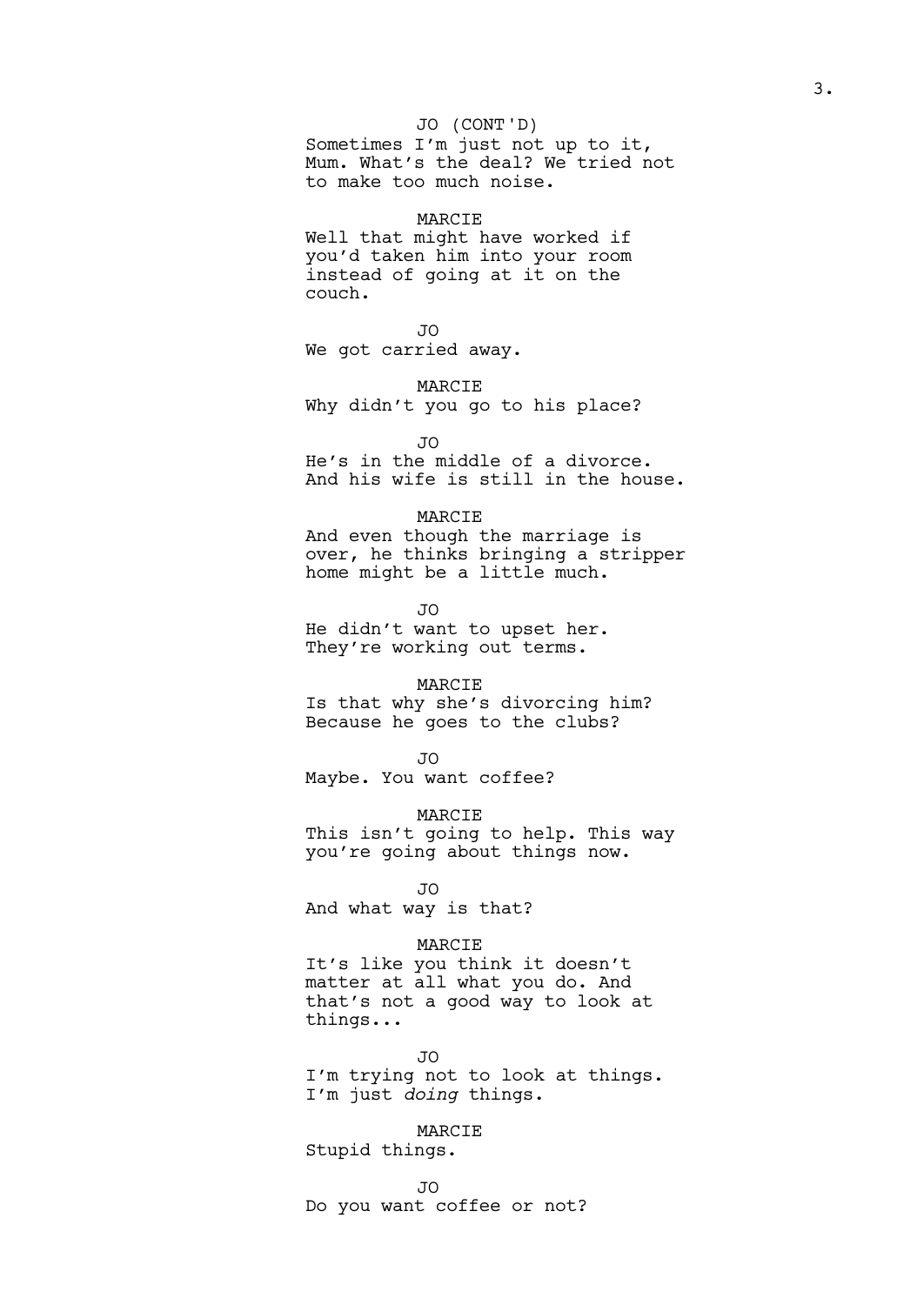MARCIE It's because you think you're going to jail, isn't it.

JO

Coffee, Mum. Yes or no.

MARCIE Yes. Coffee would be nice. Thank you. And a piece of toast.

JO

Sure...

She brings the coffee and returns to the kitchen.

MARCIE

You might not, you know. You might get community service. Then you could go back to school and--

JO

What do you want on this?

MARCIE

Sorry?

JO Your toast. You want jam?

MARCIE

Yes, please. And margarine. Anyway what good does it do to dwell on the bad things?

JO

I'm not.

MARCIE Sure you are. You're dwelling.

JO No. I'm preparing.

MARCIE Sounds like you're giving up.

JO I'm preparing *to* give up. If I have to serve time I want to be--

MARCIE

Numb...

JO

What?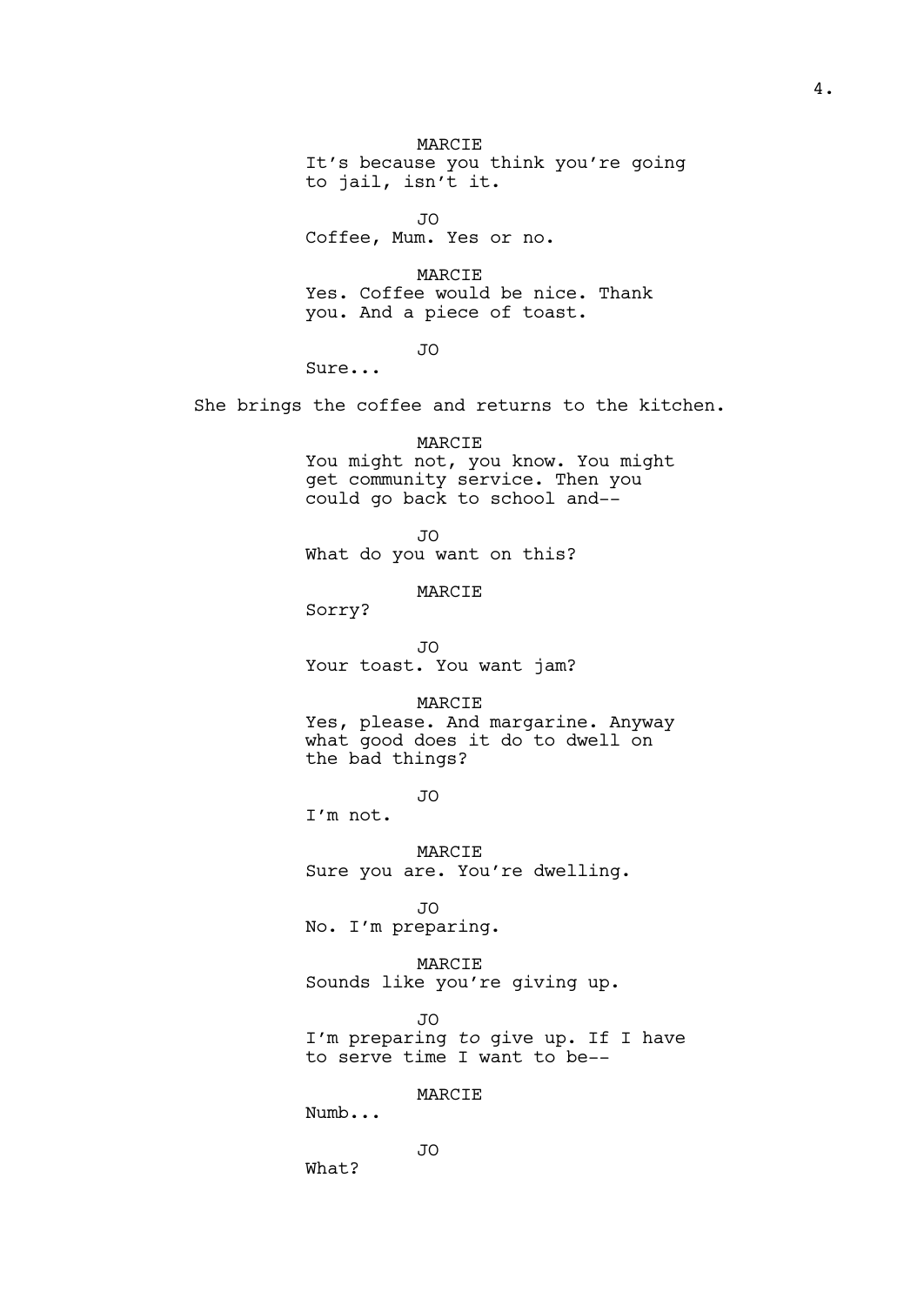You want to be numb. I get that, but be careful you don't take it too far. Total numbness might be hard to recover from.

JO

(bringing toast) I'll keep that in mind. I gotta get ready. I'm working the lunch hour.

Jo starts off.

# MARCIE

Yeah, what a thing that is. Men eating their lunch while you shake your rear end in their face... Oh I found your boyfriend's wallet in the couch. (holds it up) Must have fallen out when--

 $\overline{J}$ Just put it on the table, I'll take it with me when I--

MARCIE Man's got a lot of credit cards.

JO (turning back) You looked?

MARCIE

Why not?

JO

Is there any cash?

MARCIE Yeah. Four hundred dollars.

JO

Okay. You can keep that. He probably won't miss it.

MARCIE

He won't?

JO

He was pretty wasted. Just use it for whatever you need.

MARCIE I'm not sure I'd be comfortable doing that.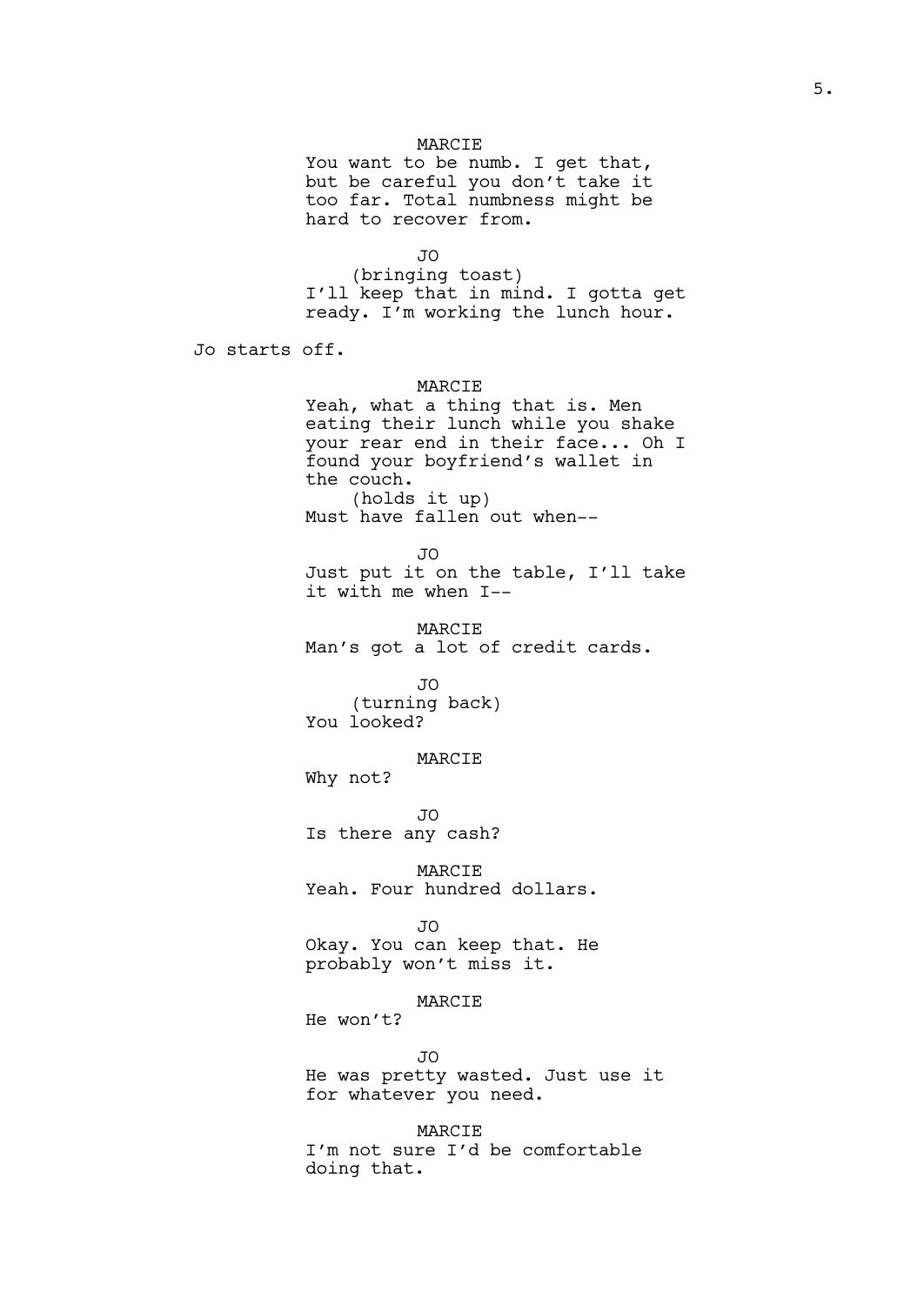JO Okay then don't. Just put it back in his wallet.

#### MARCIE

I don't think I'd be comfortable doing that either. You know, a few months ago I wouldn't have even considered keeping it. But I'm getting seriously fed up with all these people calling and asking for money I don't have.

JO

Yeah. I know.

# MARCIE

Plus it's depressing. I mean I get fed up and angry, but I'm also getting depressed again. And that's no good, is it?

 $\overline{J}$ 

No. It's not.

# MARCIE

I mean how can I keep it together if I slip into that dark place all over again.

JO

I don't know.

MARCIE

Me neither. But that's what I do, right. I keep it together.

 $\overline{J}$ 

Well you try anyway.

MARCIE

Yeah. I try. I try very hard. But... well sometimes you need a little help. (looks up) Thanks.

She pockets the money.

JO

Don't do that. Don't look up like that when you say thanks. It freaks me out. All of a sudden you're talking to an invisible person in the sky?

MARCIE It's something she used to do, so I-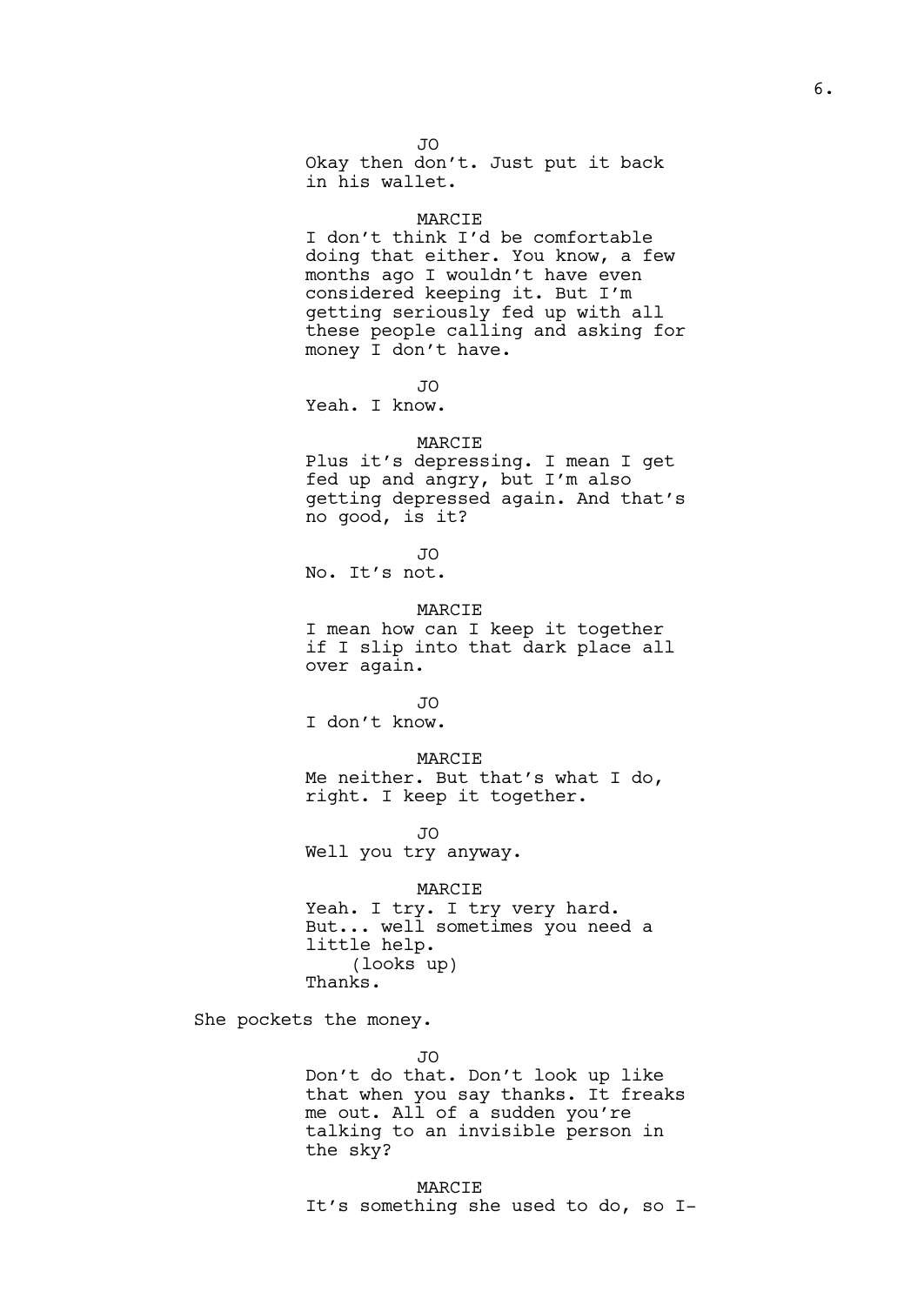JO I know why, mum. But that was her, okay. It's not you. And that money didn't come from... (points up) It came from a guy who likes the way I look with my clothes off. So just use it to pay some bills.

### MARCIE

I think I should pay some to my dentist because I'm pretty sure that back tooth is starting to rot. Or no, it should probably go towards the rent.

 $\overline{J}$ I gave you rent money, didn't I.

#### MARCIE

I had to use it for other things. Hydro, contents insurance, phone bill. So if you can--

JO

Yeah. I can give you more when I finish my shift.

## MARCIE

That's one good thing about working days. You don't blow all you make out drinking with your friends. Big tippers, are they? The men who eat their lunch there.

JO

Some of them. (leaving) Depends.

#### MARCIE

On what?

JO

How well I fake it, maybe.

Jo goes into the bathroom.

Marcie opens the wallet. Takes out the money. Starts looking at all the credit cards. Finds a folded cheque. Unfolds it. Looks closely at it.

# MARCIE

Jesus...

Her phone rings. She answers it.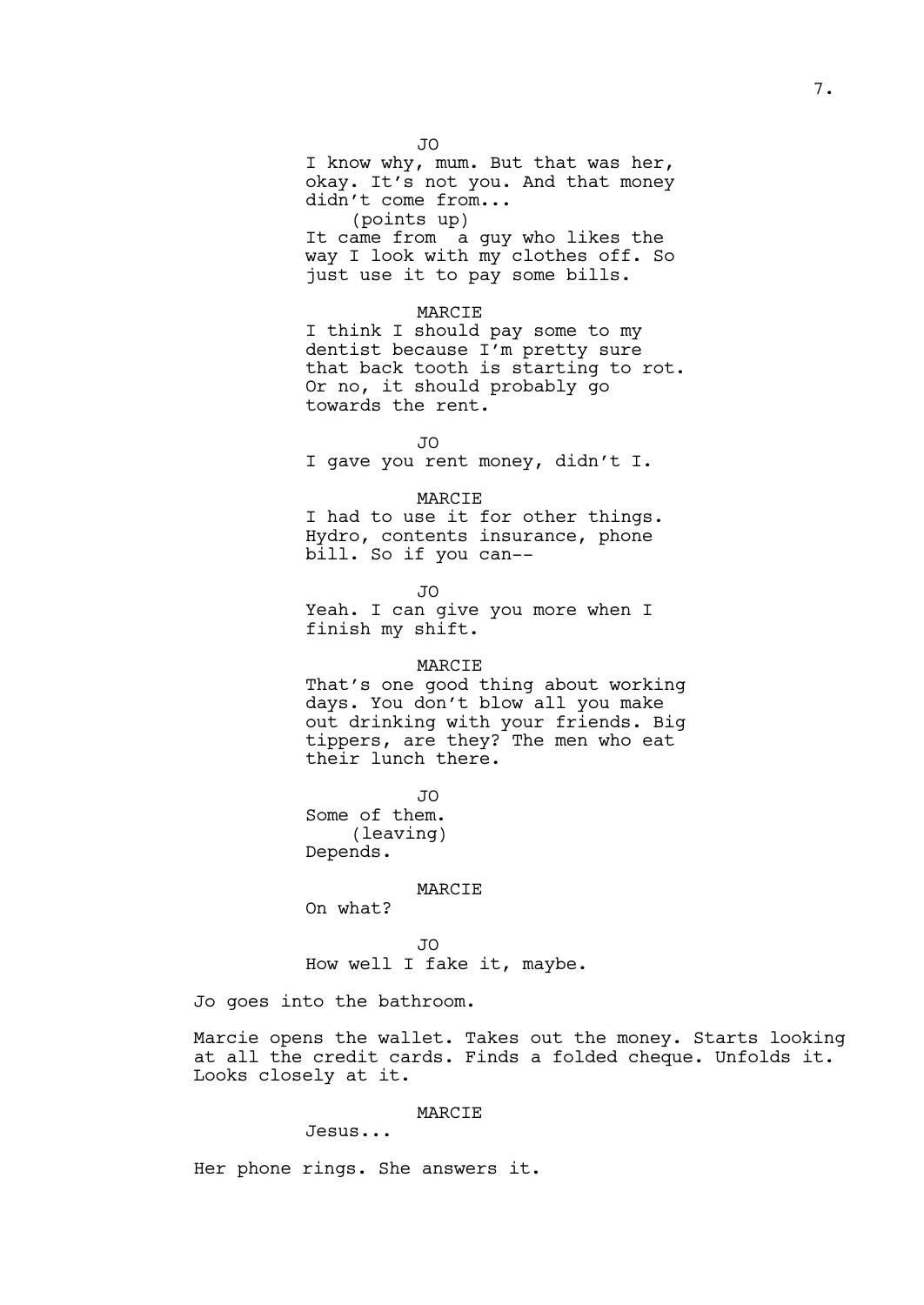MARCIE (CONT'D) (into phone) Speaking... (a long listen) Okay. I understand. But I don't know what I can do about it. Maybe you could suspend the interest until I catch up ... Right. But if you don't, I'll never get up to date, and eventually I'll get so sick of owing you that much money that I'll probably just kill myself ... No it wasn't a threat. It was an idea. Look I need you to give me a break, okay. I got sick. And I couldn't work for almost a year ... Depression. I lost my partner and-- ... Yeah, thanks. Anyway, I was in bad shape, depressed, stressed out and in grief and that meant that I had to live on my credit cards and-- You know what, forget it. Basic thing is I can't give you anything this month.

A knock on the door.

JO (from her bedroom) I'll get it.

Jo heads for the door.

#### MARCIE

(still on phone) Because this month I have to pay my Visa bill. Next month is when I was planning to pay *you* something ... I don't know. Maybe a hundred ... No not for sure. But I'll try.

Jo comes in with Amie, her coworker. The same age. A little tougher looking.

> MARCIE (CONT'D) Look I have to go. The plumber's here.

JO Who was that?

MARCIE

Mastercard.

AMIE They hassling you?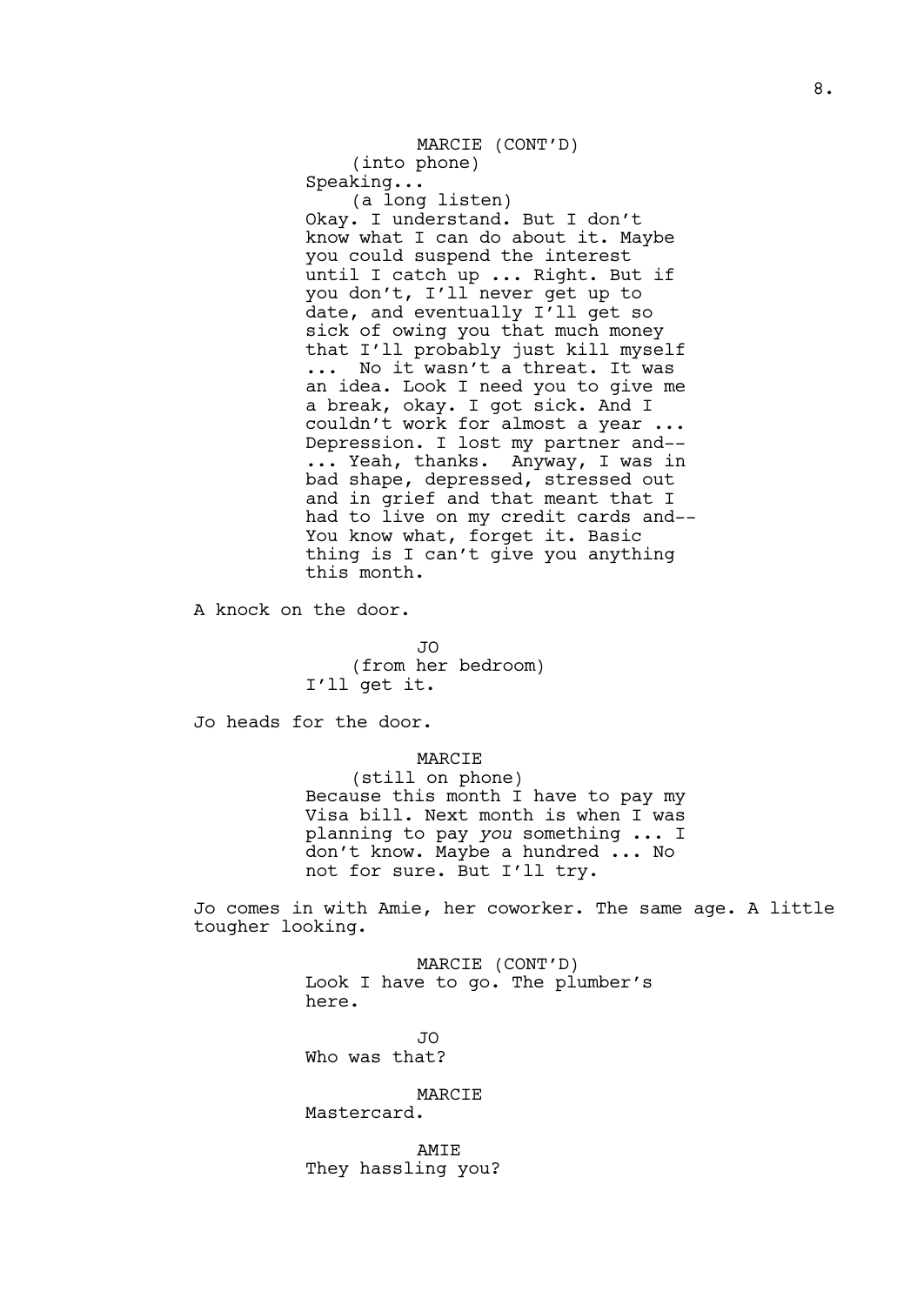I'm a little behind.

AMIE You want some advice on how to handle credit card companies? Tell them to go fuck themselves. They're all thieving bastards.

MARCIE Yes they are. But I'm trying to hold onto my almost half decent credit rating.

JO She wants to buy a house.

AMIE Really?

MARCIE

Just a small one. And I need to qualify for a mortgage.

AMIE With what you make? Good luck.

MARCIE How do you know what I make?

#### AMIE

Because I worked at Walmart too, remember. And you're on reduced shifts, aren't you.

MARCIE

Just for another few weeks.

JO It's a suspension.

MARCIE

An unjust suspension.

#### JO

A customer was getting in her face.

MARCIE

She called me an ignorant cow. She's lucky I didn't deck her.

JO She just *threatened* to deck her.

MARCIE Obviously I wasn't fully recovered.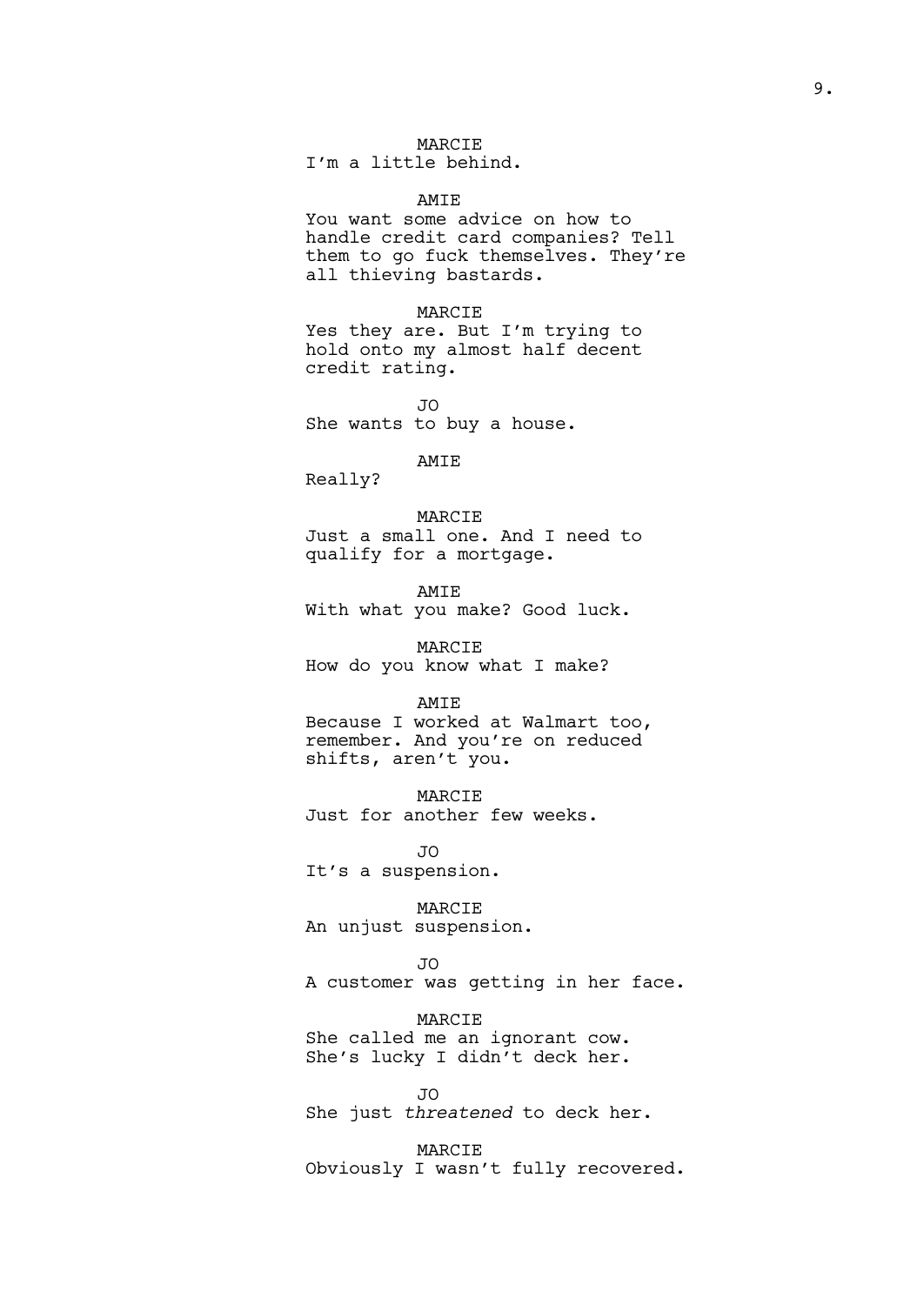# AMIE

From what?

# MARCIE

My depression.

AMIE

You were depressed? When was that? I'm only asking because you've always seemed fine to me.

MARCIE Well I wasn't.

JO (to Amie) It was after...

# AMIE

Oh, right. That. Sorry. Yeah that was rough. That chick is totally lucky you didn't lay her out. You know, that's more or less how I got fired.

JO Except you actually kinda did it.

#### AMIE

It was a little shove. The woman lost her balance.

## JO

(smiles) When she dropped her cane.

AMIE What cane? There was no cane.

# JO

(to Marcie) Yeah there was no cane. I was just--

## AMIE

My point is, the managers in that store expect their employees to take any amount of shit the customers dish out. And when you don't... adios! (to Jo) Maybe you can convince Ruben to chip in.

## JO

For what?

AMIE

Her house.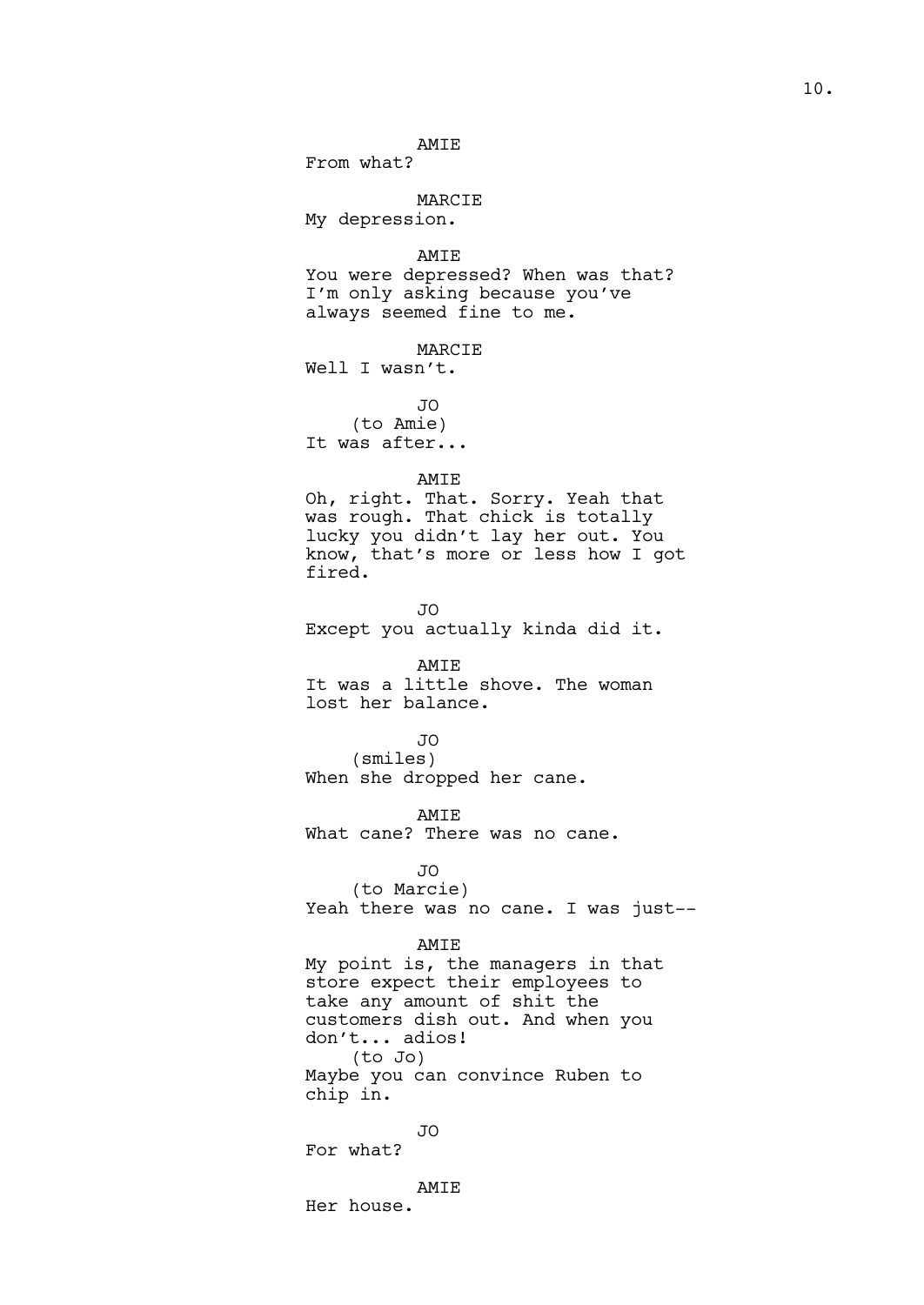MARCIE Who's Ruben? AMIE The new man in her life. MARCIE (to Jo) You told me his name is Greg. JO Greg? Not Craig? (to Amie) It's Ruben? AMIE Yeah. Unless there's some other guy named Greg or Craig you've been seeing. JO Uhh... AMIE The guy you left the club with is Ruben Joseph. And I think he's loaded. At least that's the impression he gives. JO Yeah... Greg. That was a month ago. Nice guy. AMIE He's in real estate. JO Greg? AMIE No. Ruben. I mean that's what he told me. MARCIE Maybe that's just what he tells people. JO Instead of what? MARCIE Instead of what he really does. Or who he really is. Do people in real estate take payments in cheques made out to cash? JO What are you talking about?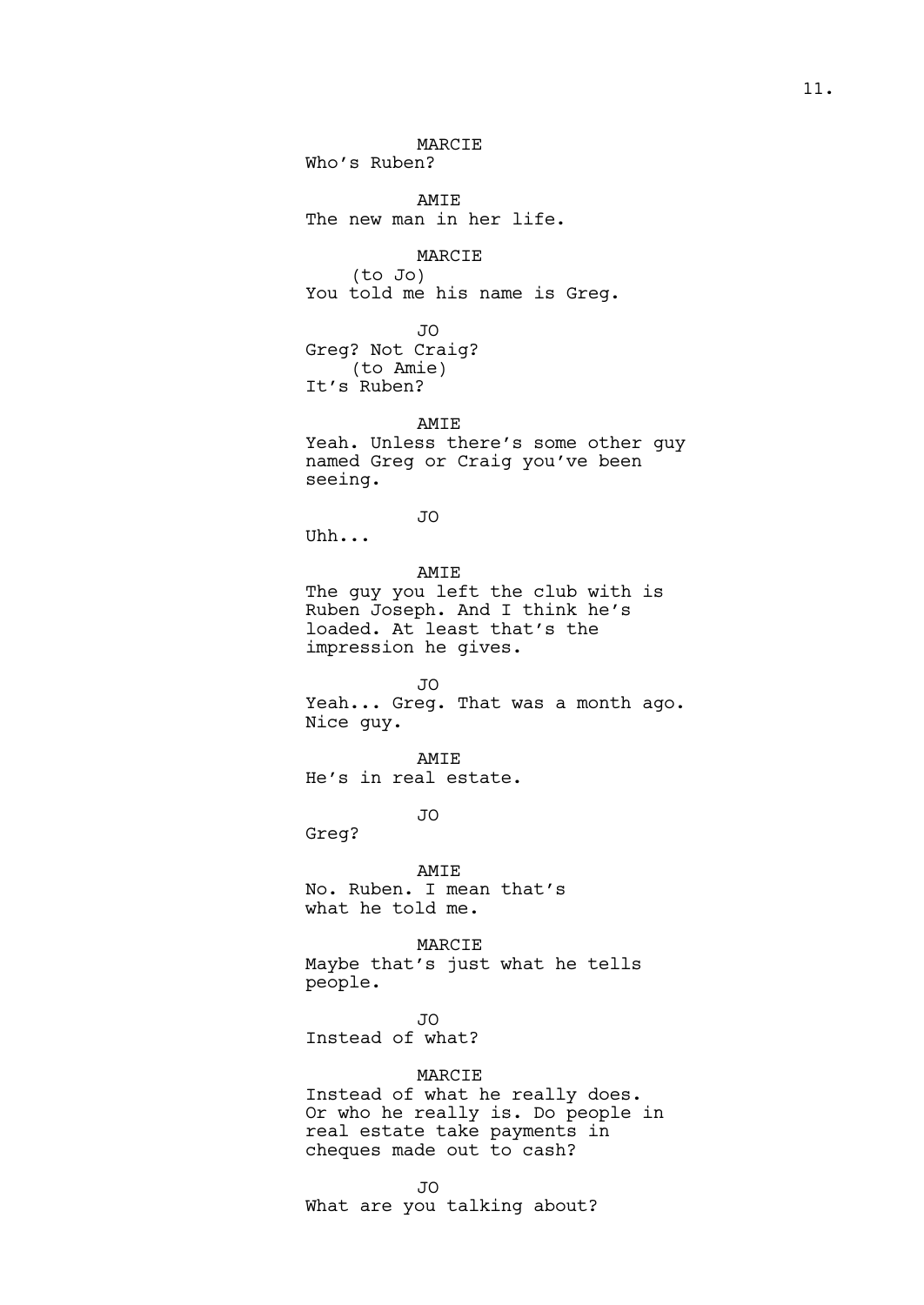(shows them) Your friend has a cheque like that from someone named Dean Olsen for \$300,000.

JO (taking cheque) This was in his wallet?

#### MARCIE

Yes it was.

JO

And you took it. I mean it didn't just fall out. You didn't find it on the floor. You actually took it from his wallet.

MARCIE

Like I said, yeah.

JO

Why, Mum?

MARCIE Might be because you were having sex with him on my couch. (to Amie) Maybe it made me feel like I kind of knew him or something.

AMIE

That makes sense in a way. Some chick leaves her makeup in front of my mirror, it's mine.

MARCIE

Good point, sweetie. (to Jo) So? \$300,000. Is that someone paying him a real estate commission?

JO I don't know. Maybe.

MARCIE And giving him that kind of cheque for it? That's normal?

JO No. Probably not. But--

MARCIE He's a criminal.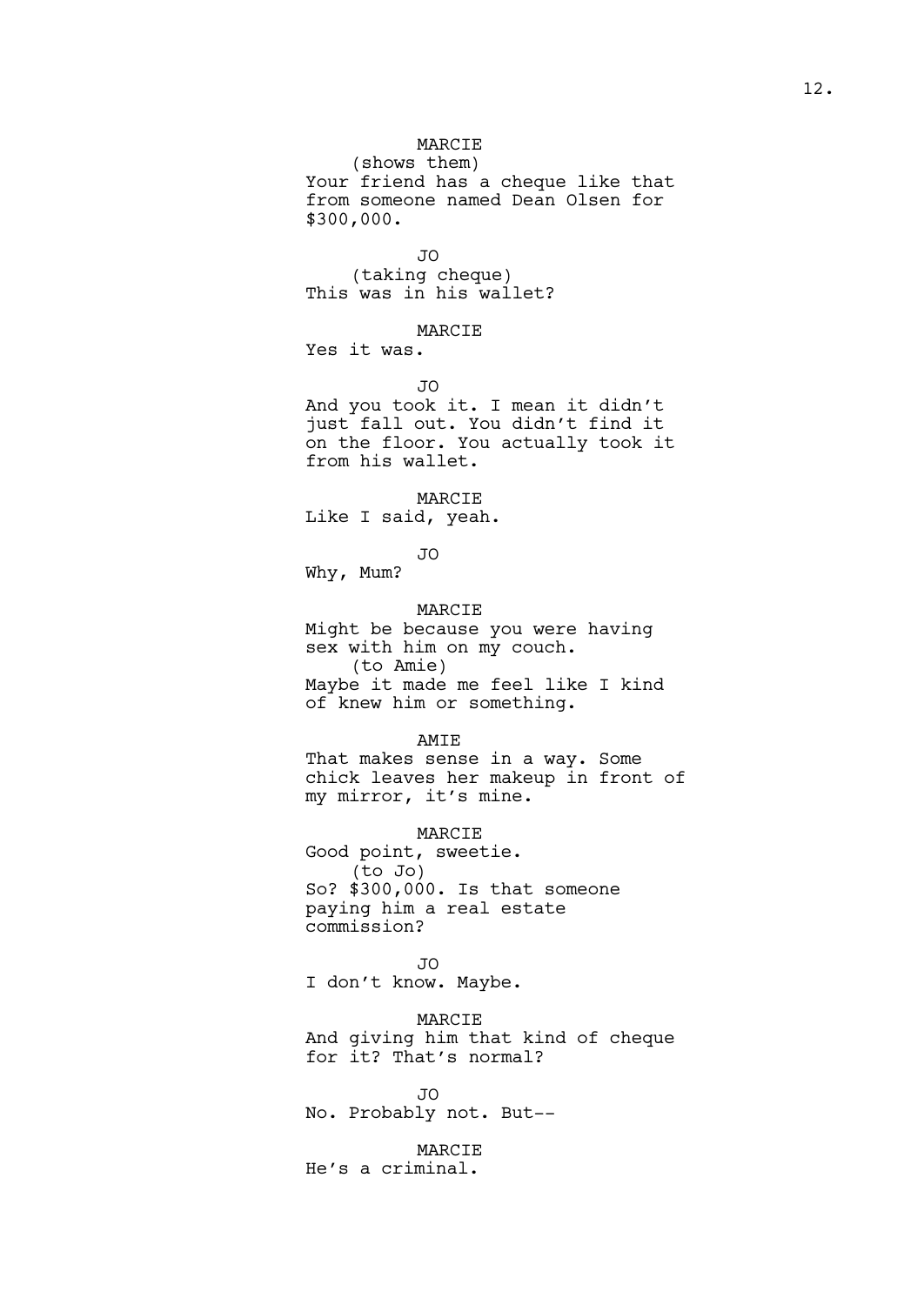JO

Mum.

AMIE

Actually he might be. I mean if it's a commission or some kind of fee, why isn't it made out to him?

## MARCIE

He sounds risky. He's a risky, shady individual for sure. (to Jo) You can't be going around with someone like that just before your sentencing hearing. (to Amie) Tell her.

#### AMIE

(to Jo) She's probably right. I mean I've only known him for a few weeks so--

MARCIE I thought you went to school with him.

AMIE No. No that was his friend Rick.

JO

What the--

#### AMIE

Hey! We were all drunk. It could have been *your* mistake, you know.

MARCIE Her mistake about what?

#### AMIE

Which one of them she was planning to bone.

#### JO

The one you went to school with seemed like the safer bet.

AMIE

Well you're still alive, so--

## MARCIE

Bone. God I hate that word. Where's the chance of even a little tenderness when you think of "boning" someone.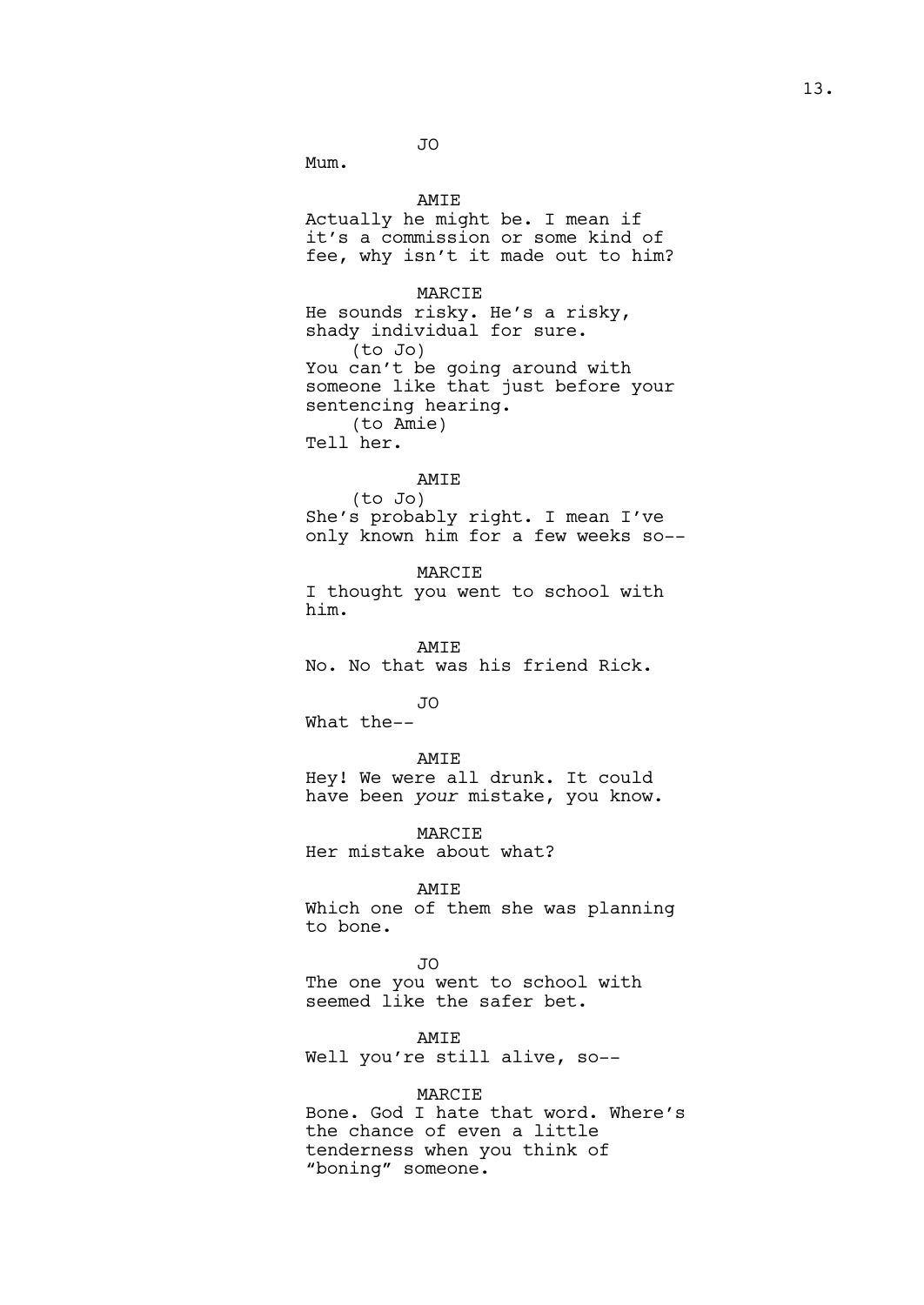JO That's not an issue for me these days, Mum. (to Marcie) Hand it over. (off her look) The wallet... and that cheque.

MARCIE You're gonna give it back to him?

JO

Right.

MARCIE Well... are you at least going to ask him for a reward.

JO For finding it in our couch?

MARCIE Well suppose I hadn't even told you.

JO

What?

#### MARCIE

Well it could have belonged to anyone.

JO

What do you mean "anyone?"

## MARCIE

Anyone you've had over since you've been living here. And most of them are long gone, right. So me knowing that woulda meant there'd be no reason to even mention that I'd found it.

JO

Just hand them over.

Marcie just looks at her. Then gives her the cheque.

MARCIE

I'm a little desperate, Honey. Couldn't you just ask him for me? Say my mum found this and she'd like a little something. All he can say is no.

JO We gotta go. (to Amie) (MORE)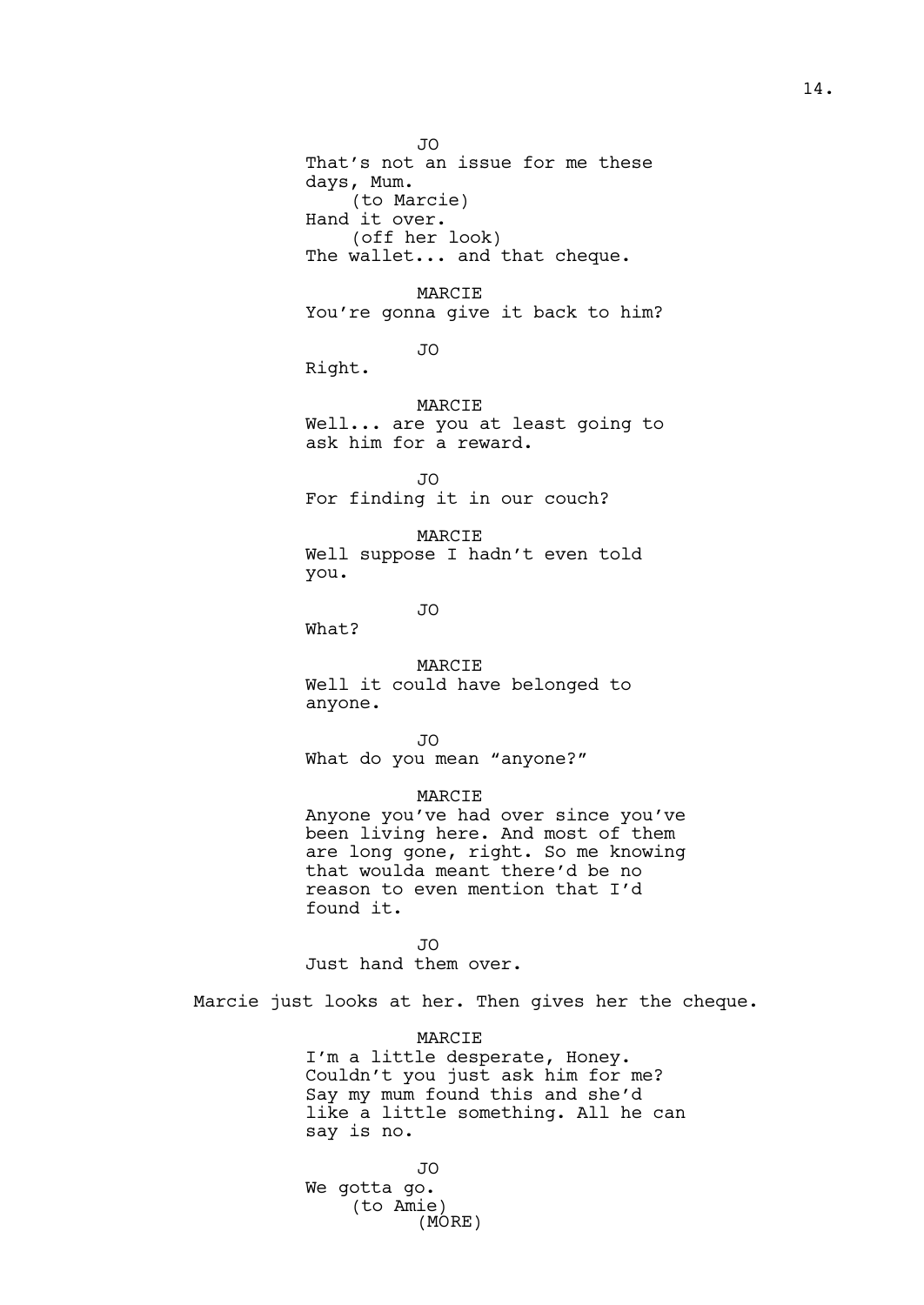Just give me a minute to get dressed. JO (CONT'D)

AMIE Don't bother. There was a fire at work early this morning. The club's closed. I was going to tell you. But I didn't.

JO Closed for how long?

AMIE Forever. The place burned down.

JO

Jesus...

# AMIE

Yeah it sucks.

#### MARCIE

Or maybe it doesn't. Maybe it's good. You could take it as an opportunity to try something else.

# AMIE

I don't know if any of the other clubs are hiring. Out near the airport maybe.

#### MARCIE

I didn't say some*where* else. I said some*thing* else. You don't have to twirl around that stupid pole naked forever.

AMIE Who said we did? I'm going to cooking school.

JO And I'm going to jail.

AMIE

(to Marcie) Yeah. So there you go.

MARCIE She's not necessarily going to jail.

#### AMIE

Well where else do they put convicted kidnappers?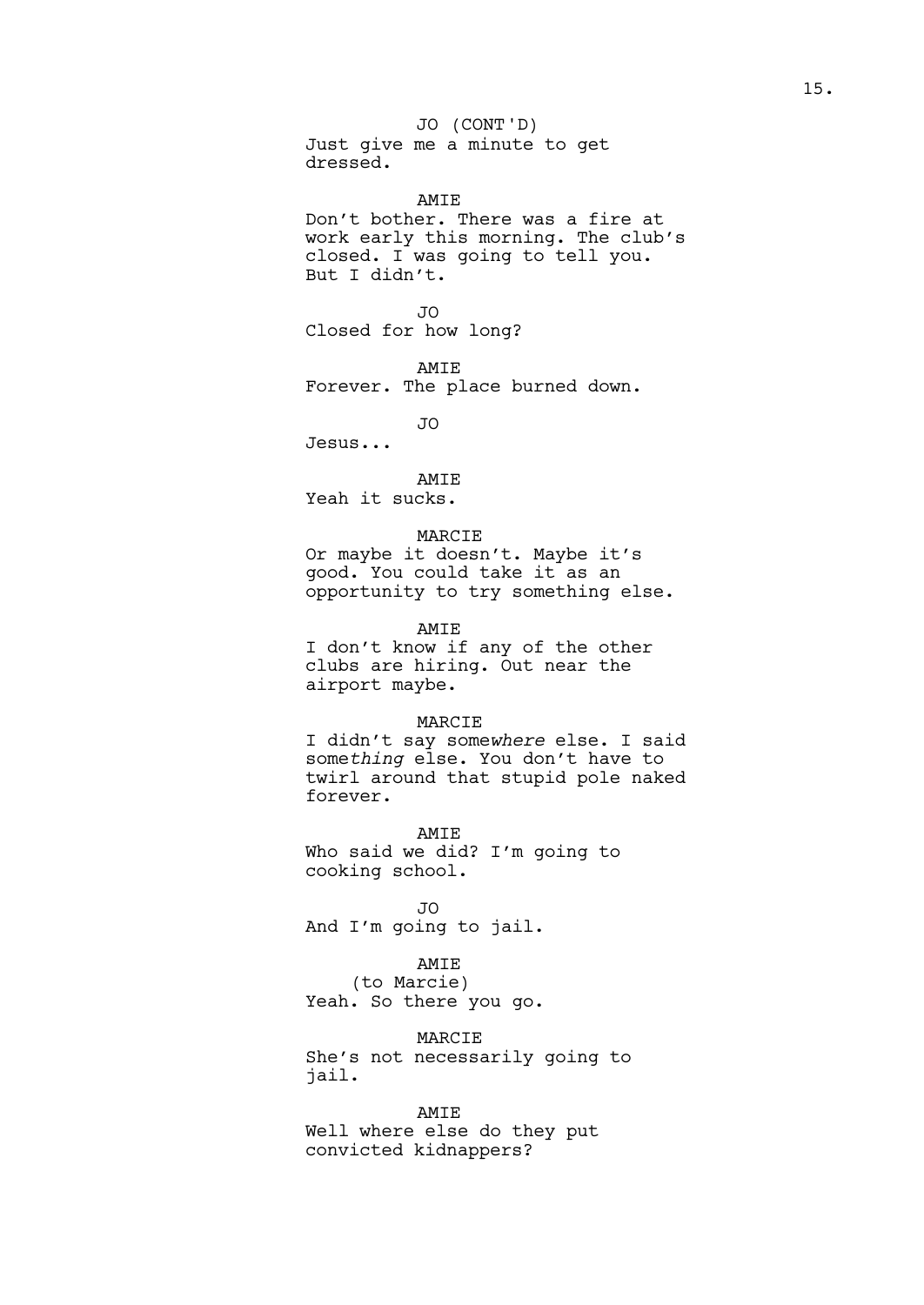MARCIE When it's their own child they've taken, they usually make concessions.

JO

Yeah. So maybe two years instead of five.

AMIE Really? Just two? You can do that no sweat.

JO

Ya think?

#### AMIE

Sure. I've done almost two when you put all my drug convictions together.

## MARCIE

Not really the same thing when they're separated like that. Anyway I'm worried she'll get even more time if they find out she's been stripping.

JO

They can't do that.

#### AMIE

Yeah. How was she supposed to support herself?

MARCIE

By doing something else.

JO

And making a lot less money. If it comes to me having to do more time, I'll just grab Suzy again and take off.

# MARCIE

There's that bad part of your brain talking to you again. We'll just hire a better lawyer.

JO

With what? Look Mum, you've got enough problems, so don't worry about what I--

# AMIE

(to Marcie) You got money problems, right? (MORE)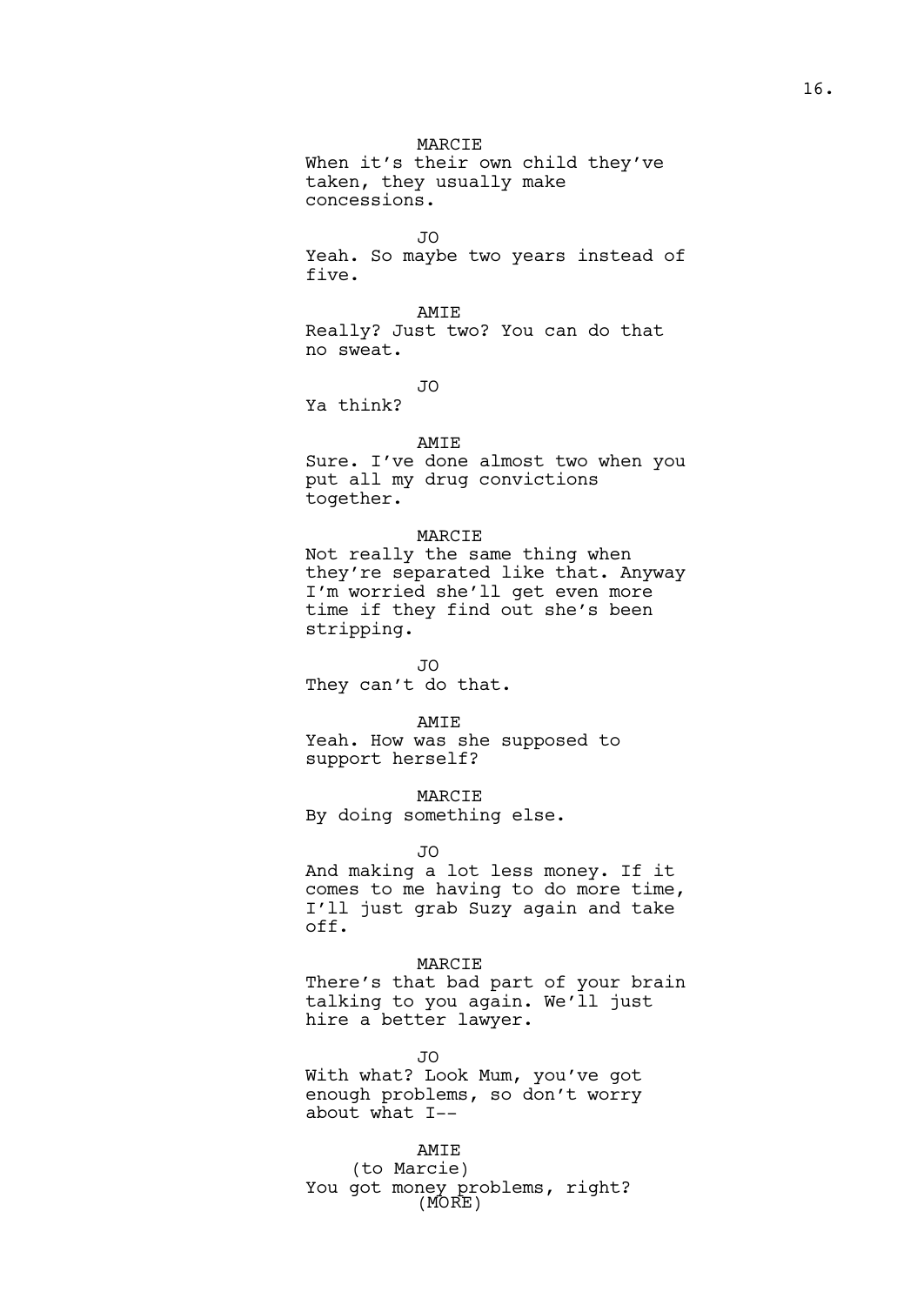Every day?

## AMIE

What?

MARCIE A hundred dollars every day for two years. That's what it's gonna take to get me in a good enough situation.

AMIE Good enough for what?

MARCIE To buy a house. Like you were already told.

AMIE I thought you dropped that idea.

MARCIE

When?

AMIE When I told you it couldn't happen.

MARCIE So you think you're my financial advisor now?

JO She's right, Mum. Anyone would tell you the same.

## MARCIE

Well if it's all right with you, I'll wait until I'm in a position to ask the bank and have them tell me. In the meantime both of you should stop stepping on my dream.

Angies's cell goes off. She answers it.

# AMIE

(into phone) Hey. What's up... (to Jo) It's Rick. (into phone) Yeah I heard. It's really--What?... Wow, that's...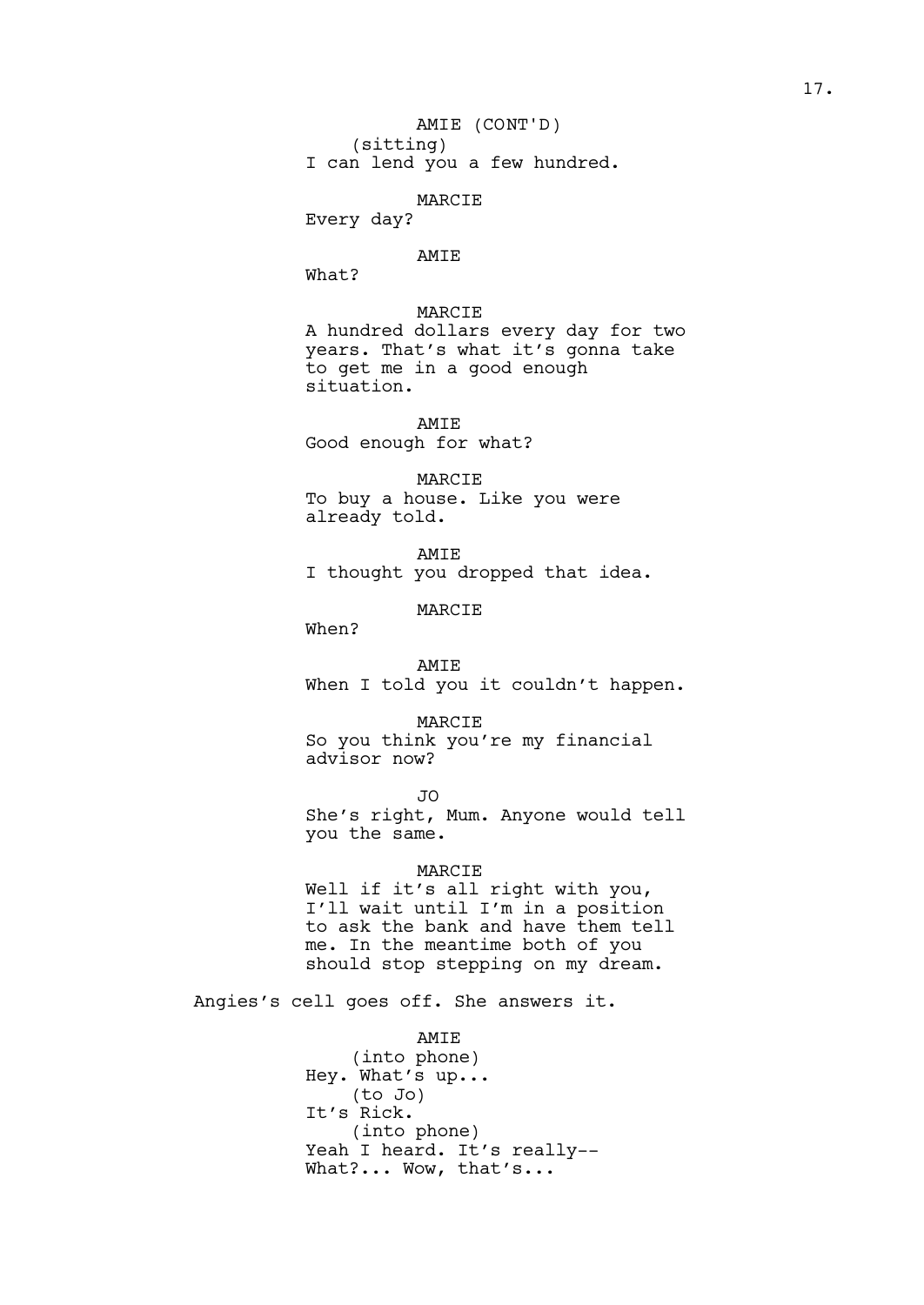JO What is it. AMIE Three people died in that fire. (into phone) You know who they were?... Jesus. JO Who? AMIE The Riley brothers. MARCIE They're owners, aren't they? JO Yeah... (to Amie) Who else? AMIE (into phone) Who's the third?... Oh, man that's-- You all right?... Okay ... Yeah. Let me know ... Right. Later. She disconnects. AMIE (CONT'D) The other one was Ruben. JO What? Jo seems a little shaken. AMIE He hung around to play pool with the Riley brothers. And they got trapped down in the basement. Jo sits. Stands. Sits again. AMIE (CONT'D) You okay? JO Well it's kinda-- MARCIE Can I see that wallet? JO Why?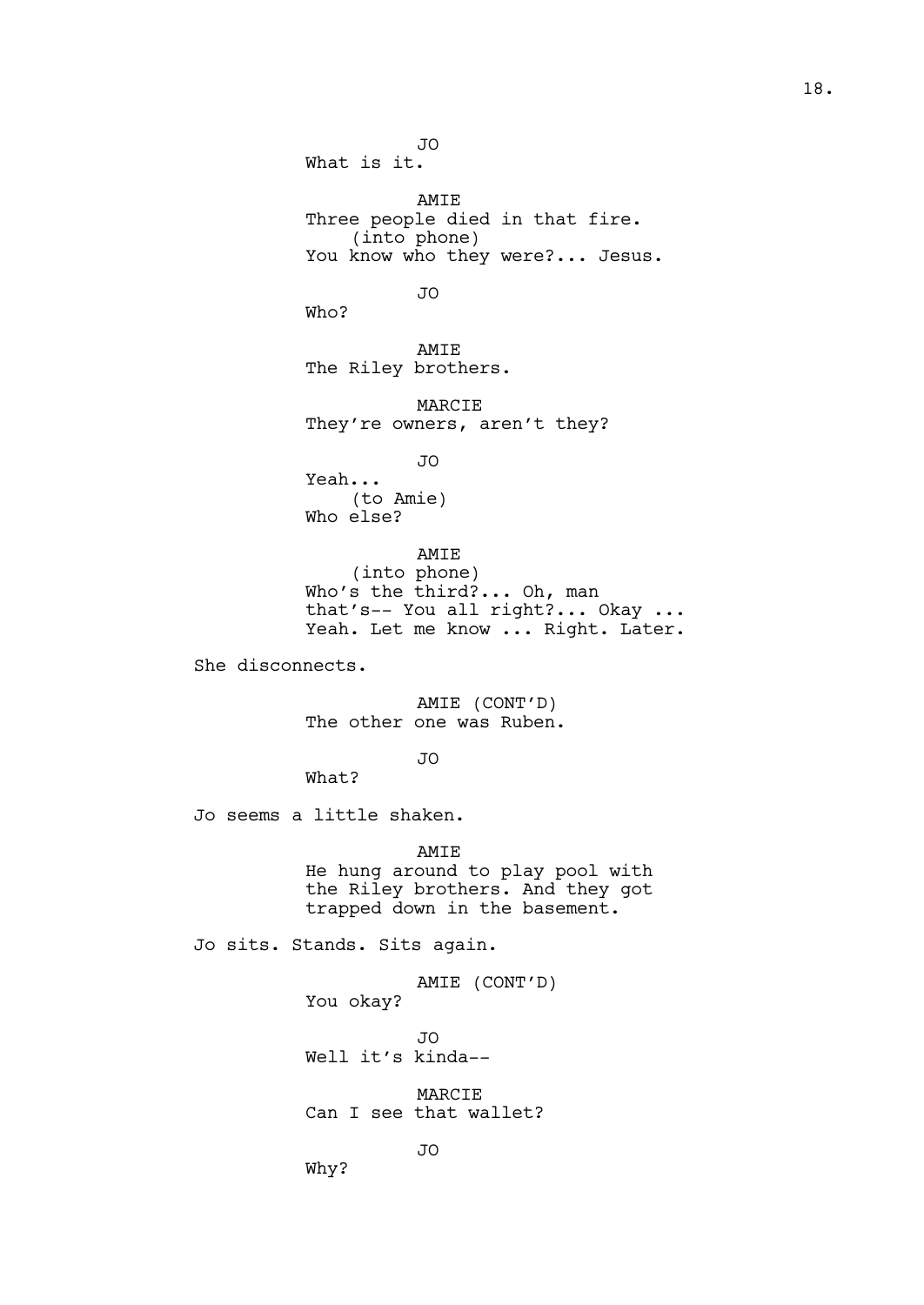Jo obeys.

Marcie digs out the cheque.

MARCIE (CONT'D) Is there any way this could still be of value.

JO

He's dead, Mum.

MARCIE I meant to *us*. I think cheques made out to cash are just like money. Anyone can use it, right.

Marcie puts the cheque on the coffee table in front of the couch.

> MARCIE (CONT'D) Let's just think about that for awhile, okay.

They are all looking at the cheque.

JO

What's going on, Mum? (off cheque) You're not thinking about cashing this cheque, are you?

MARCIE Well someone should cash it.

AMIE It belongs to Ruben Joseph.

MARCIE

He's dead.

AMIE

Yeah but he mighta told the guy who gave it to him.

MARCIE

Told him what?

AMIE

That he'd lost it. You know, so the guy who gave it to him could put a stop payment on it.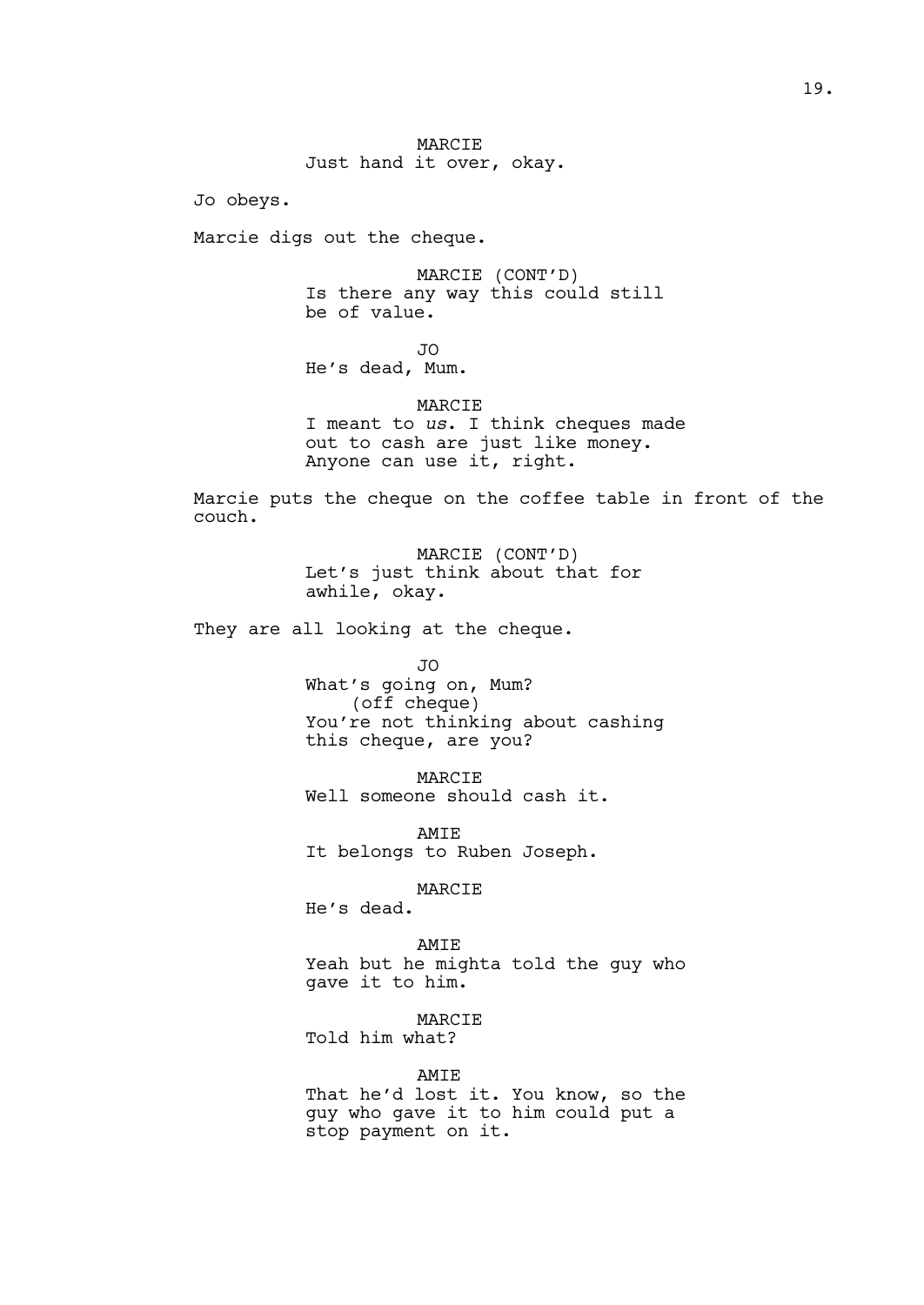JO Or he might have told the Rileys. Maybe that's why he went there so early this morning. To look for it.

# MARCIE Not to play pool, you mean. Well anyway if he told them it was lost it doesn't really matter because they're dead too. So... (a thought) Have you checked your cell this morning? He might have texted you when he discovered it was missing.

Jo's leather jacket is on a chair. She pulls her cell out of a pocket.

AMIE

Can you put a hold on a cheque made out to cash.

JO

(off her cell) Yeah there's a text. He wanted to know... if he left his wallet here.

MARCIE You should answer it.

JO

Answer a text from a dead guy.

MARCIE

We should have it on record that he didn't leave it here. (to Amie) Google it.

AMIE

What?

MARCIE

See if you can put a stop payment on a cheque made out to cash?

JO

I don't like what's happening, Mum. You're putting something in motion here.

MARCIE

It's a simple investigation into the facts and possibilities.

Amie is Googling.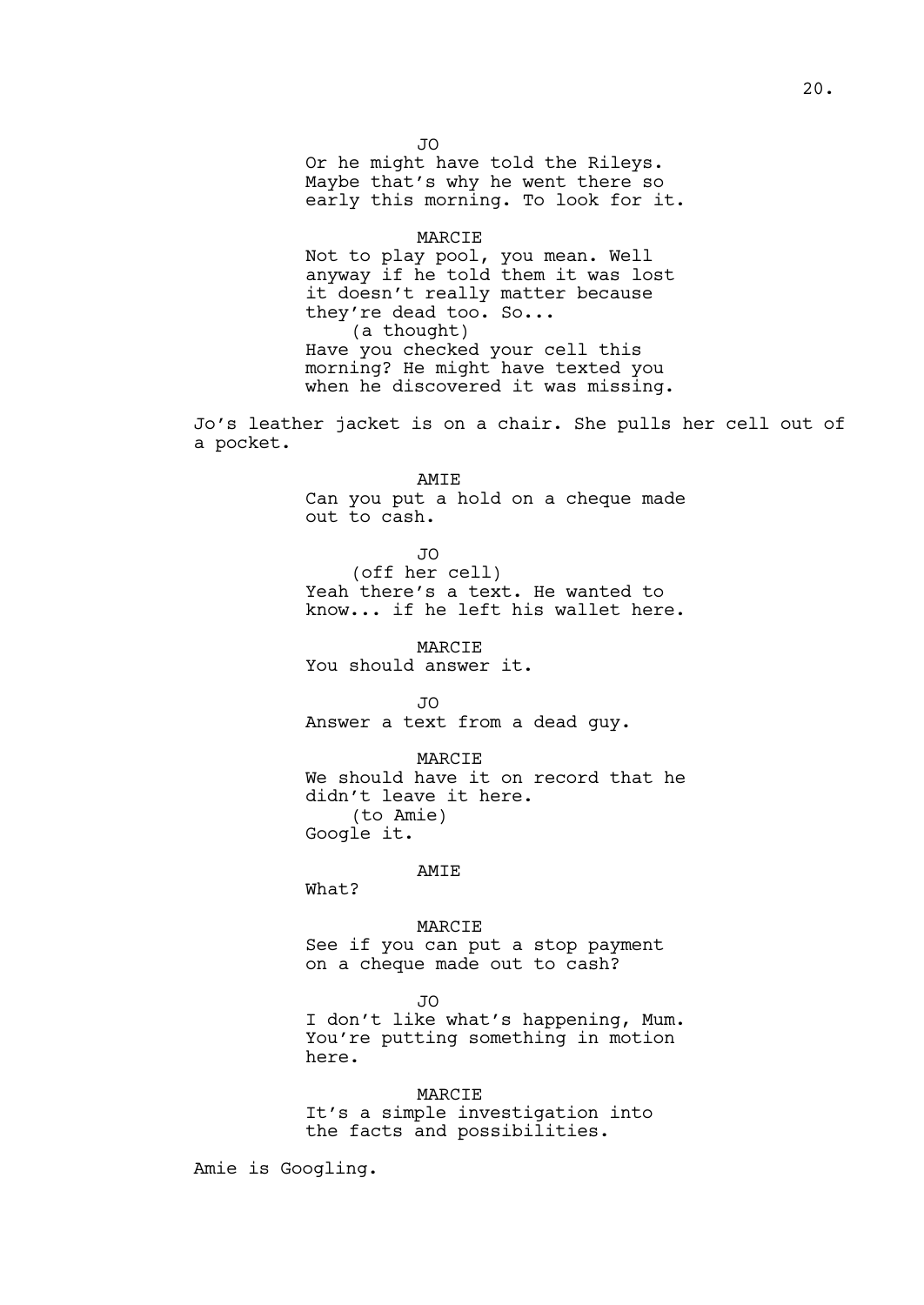JO Right. Look what we should really be doing with it is giving it to his wife.

MARCIE Why? You think she needs it?

JO

I don't know. And that's beside the friggin' point, Mum.

MARCIE Says who? (to Amie)  $SO<sub>2</sub>$ 

AMIE Can't find anything about that. Maybe we should just try to cash it and see what happens.

JO No it's too risky. It's gotta go to the wife. So how do we do that?

AMIE We could give it to his pal Rick. He probably knows her.

#### MARCIE

He also probably knows that a cheque made out to cash is the same as money. So what are the chances of him just cashing it himself?

AMIE Pretty good, probably.

Marcie's cell goes off.

#### MARCIE

(answering) Can't pay today. Call me next week.

She disconnects.

# AMIE

Man, you owe a lot of money, eh.

MARCIE Maybe not for long though. And wouldn't that be an unexpected mercy.

JO

Nothing you say can convince me that we should do this.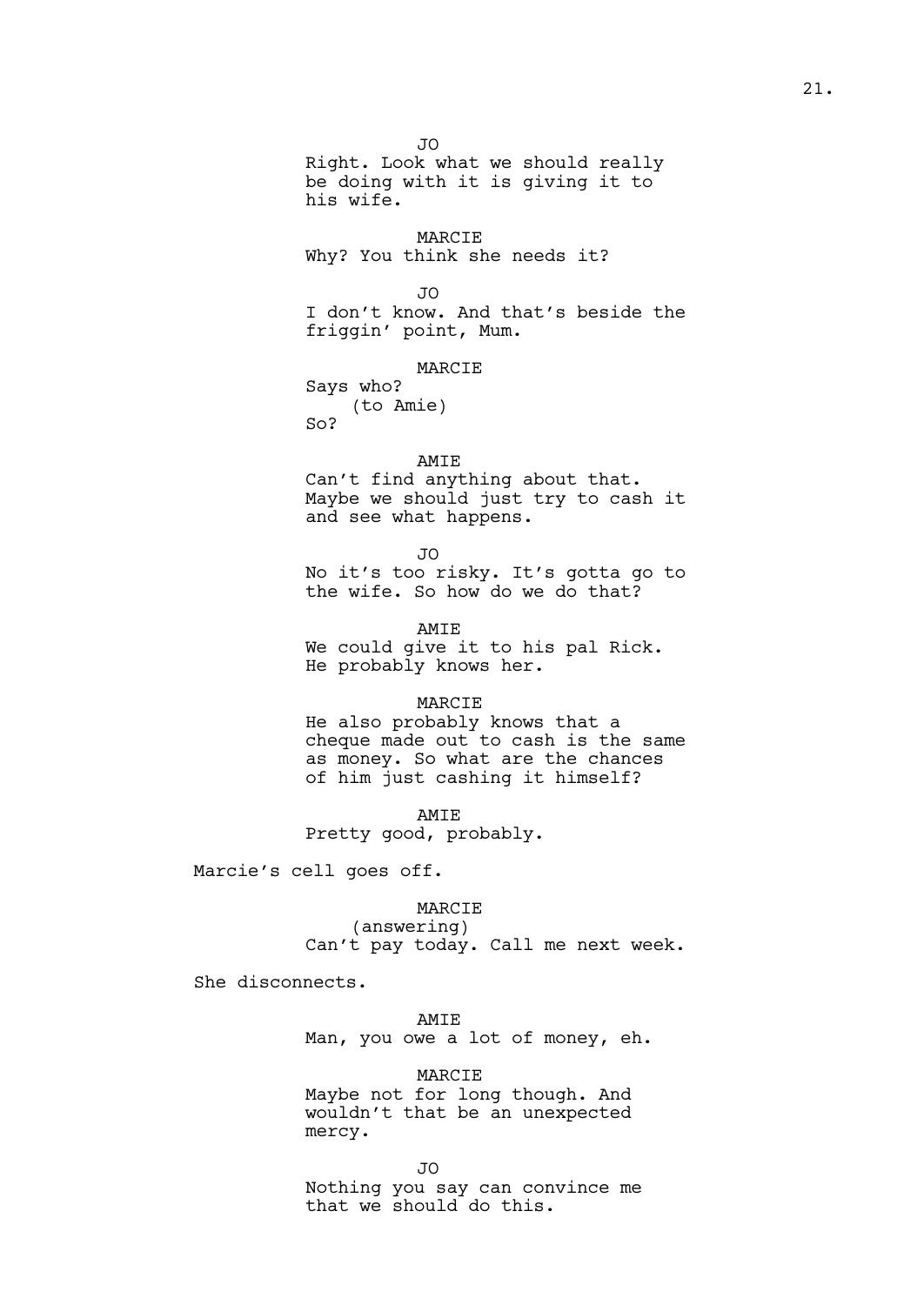I haven't even started trying, so don't be so sure, Honey. I haven't brought up your daughter yet, have I?

## AMIE

Yeah...

JO Whatya mean, "yeah"?

AMIE

Well that money could mean a fresh start for you when you get out of prison.

# MARCIE

Or it could mean you never have to *go* to prison. You could just take off.

JO

Okay, here we go.

the law before.

MARCIE I don't like the way you said that. Have I ever advised you to break

JO

Only by having me watch you do it. (to Amie) She started passing bad cheques a few months ago.

**MARCIE** I don't consider it a bad cheque if you have an intention to pay later.

JO How much later?

MARCIE Well that depends, doesn't it.

JO So you're still doing it.

MARCIE Only when I have to.

AMIE Sounds like the two of you might be doing some time inside together.

JO

You hear that, Mum?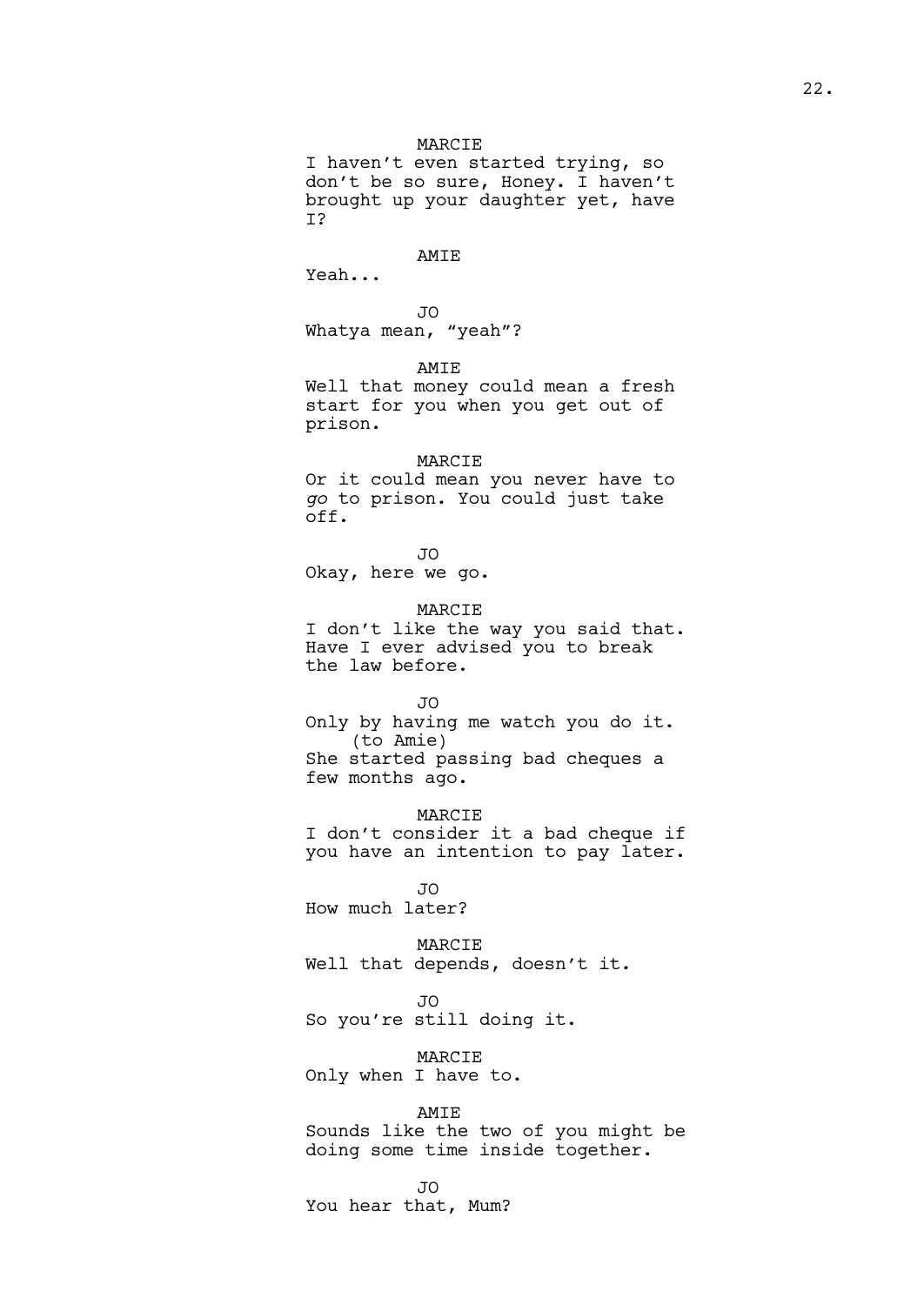## AMIE

Not really.

#### JO

(to Marcie) If you wind up in prison, Suzy won't have either of us. It'll just be Jimmy and his idiot sister in her life.

AMIE

Yeah that chick is not all there. Probably from too much acid, eh. What's that stupid movie she's always going on about?

JO

Guardians of the Galaxy.

AMIE Yeah. Talking all the time about it like it's...

JO

Real.

(to Marcie) She thinks it's very realistic. And there's probably something just like that happening somewhere in the universe right now.

AMIE

Which is beyond weird. Isn't one of the characters a peanut or something?

 $\overline{J}$ 

A raccoon.

## AMIE

Whatever. It's still some kind of crazy to think that movie is like a documentary or something. (to Marcie) And Suzy's hearing this stuff, right. You gotta stay around to balance that situation out.

#### MARCIE

All the more reason to get this cheque cashed as fast as possible. I might not be able to stop myself from doing some illegal things to get myself out of trouble. When things close in like they are...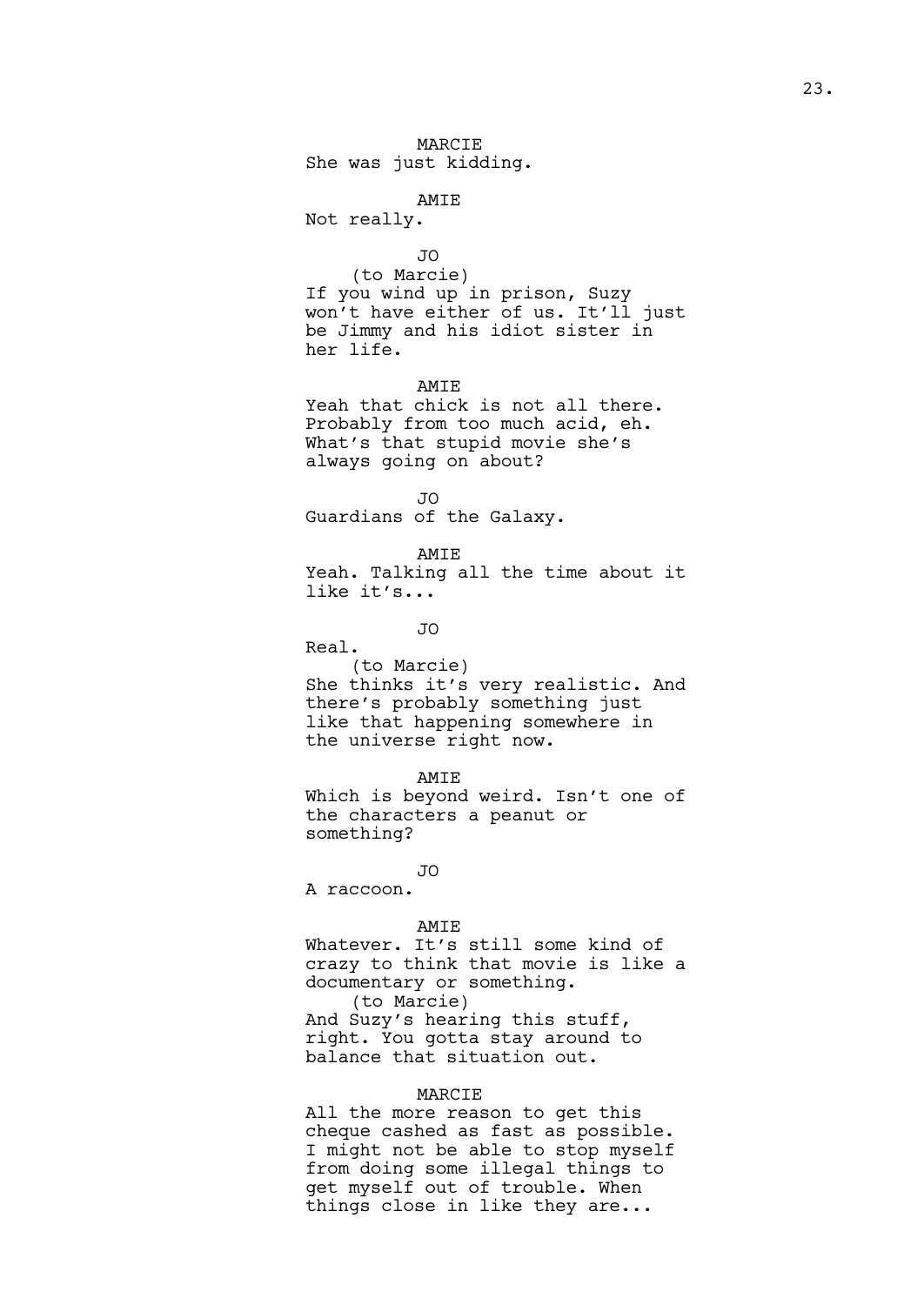#### JO

Things? You mean collection agencies?

## MARCIE

I wish. No. It's Rocco.

JO

Who the fuck's Rocco.

## MARCIE

He was the guy on that flyer I got a few weeks back. Remember? "Need money? Call Rocco"... So I did. Anyway it turns out that Rocco has a very strict pay back schedule with extremely high interest rates.

# AMIE

You mean he's a loan shark. (to Jo) There's been a guy named Rocco hanging around the club for awhile. Thick neck. One wonky eye. He's friend of Ruben's, I think.

JO

Yeah I've seen him. (to Marcie) And you owe him how much?

#### MARCIE

Well the interest compounds daily, so that depends on what time it is. The new day begins at 5pm.

JO Jesus... So it's a lot.

MARCIE A lot more than I borrowed, yeah.

JO Okay. Well then that means I need to...

Jo grabs the cheque.

MARCIE What are you doing?

JO You're afraid and you're desperate. And that's when you make your biggest mistakes.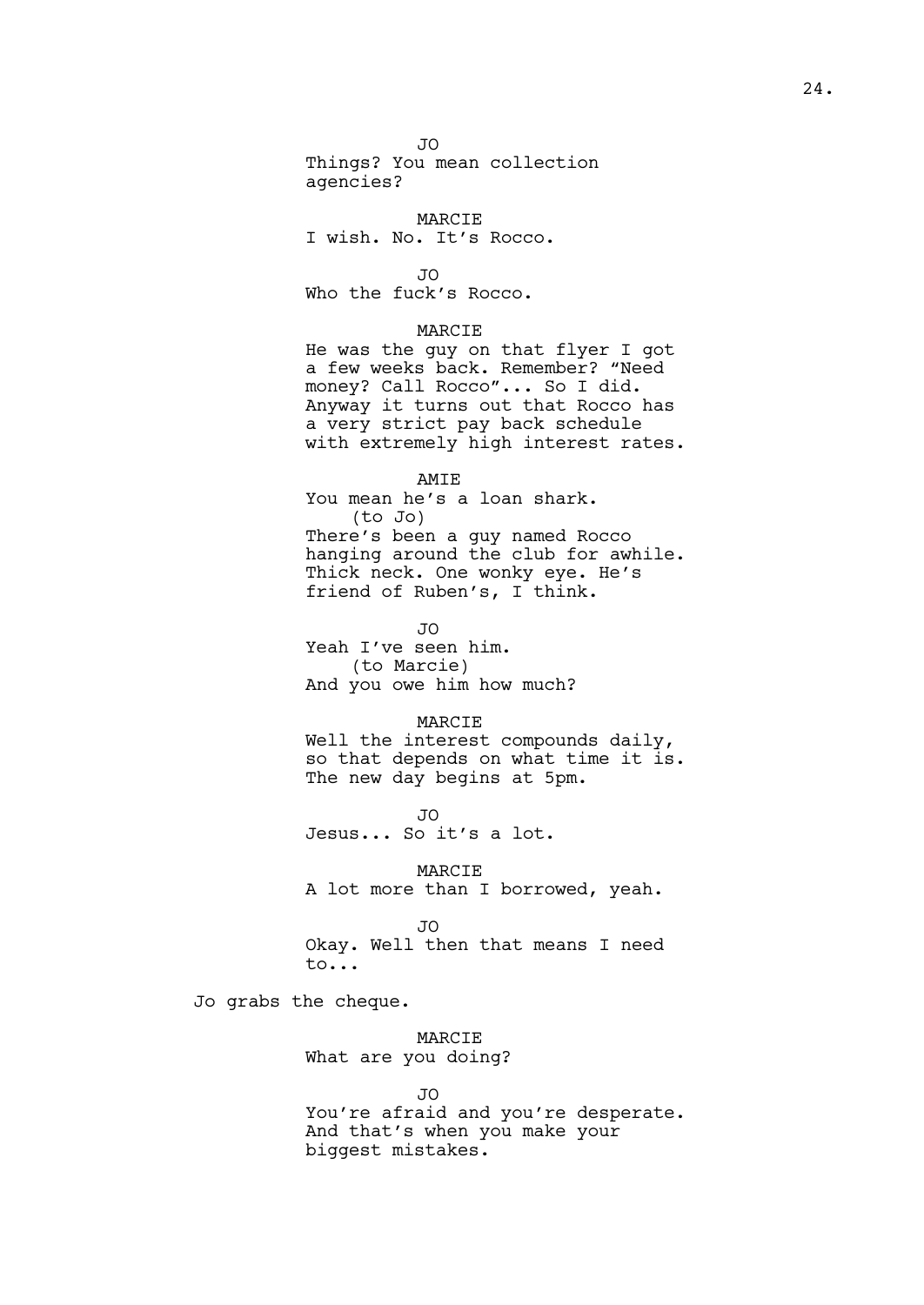MARCIE That's when everyone makes their biggest mistakes.

JO

Yours are worse. So... I'm gonna rip this friggin' thing up.

MARCIE No. No no no. You can't do that. It's money!

JO

No it's trouble.

AMT<sub>E</sub>

It *could* be trouble. But it's *definitely* money. And I think we should-- (to Marcie) Am I in for a share, by the way?

MARCIE Of course, Sweetie. It'll be a three-way split.

AMIE Great. Okay. Yeah... (to Jo) I'm with your mum. We gotta think ahead a little.

MARCIE Yes, put it down, Jo. Let's at least talk about it some more.

AMIE Yeah its definitely worth talking about.

MARCIE There are things we could do with that money that would change our lives.

JO

Right. Like you said... I could just take off. That's not gonna happen no matter what. You think I'd leave Suzy?

# MARCIE

I meant take off *with* Suzy. You got a bad deal in that custody hearing because you had a shitty lawyer.

## AMIE

She also had a drug problem.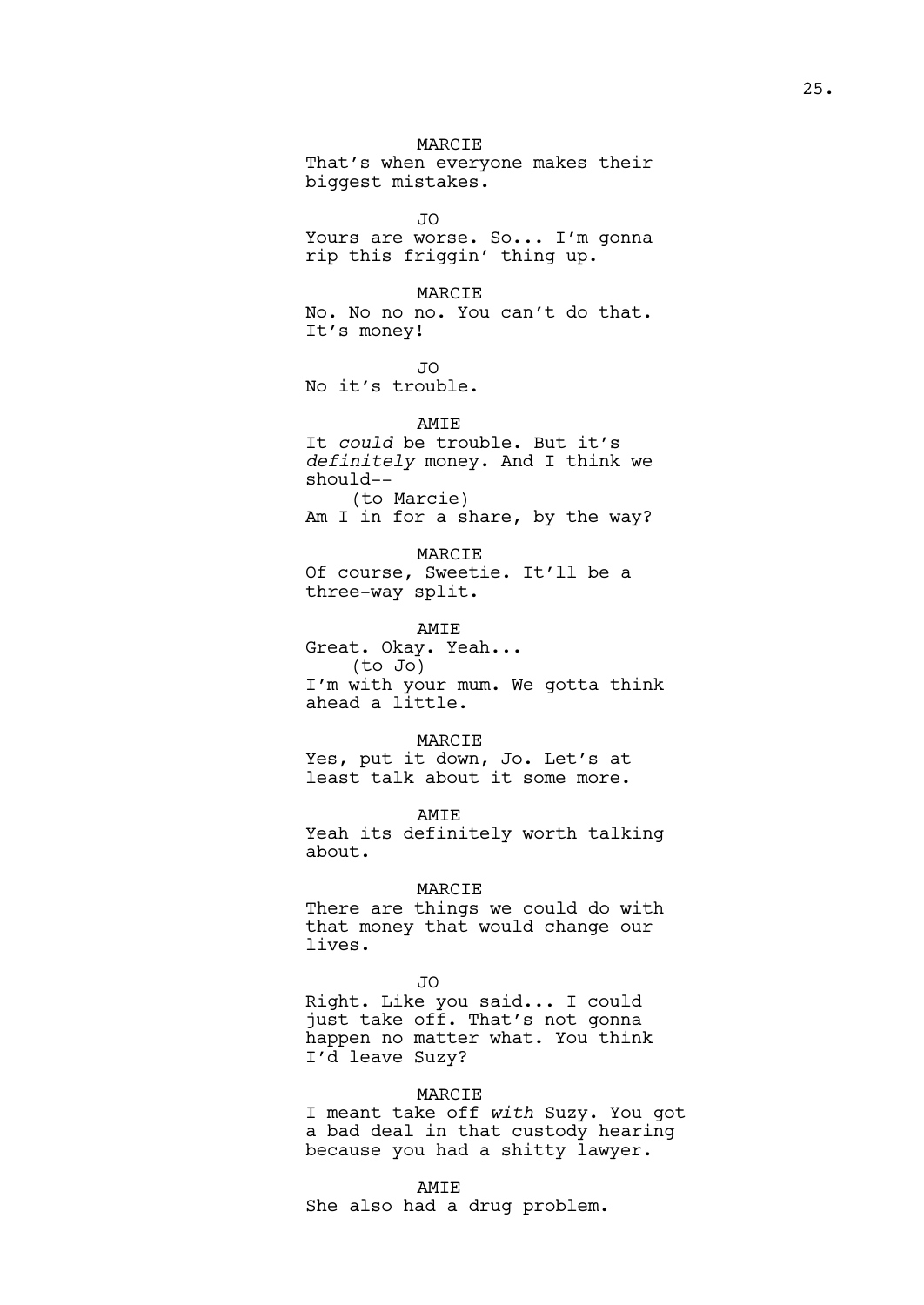Which she was fighting. And they could have given her more time to get herself together. But since they didn't...

#### AMIE

Yeah since they didn't, you could use some of this money to get the hell away from here. And you and Suzy could have a chance to make it all better.

JO

For how long?

AMIE For as long as you don't get

JO Jesus...

caught.

it.

AMIE I'm not saying I'm totally for the idea. I'm just not totally against

#### MARCIE

(to Jo) Jo? Joanna?

JO I'm thinking...

Marcie sneaks a look to Amie.

MARCIE Okay but be brave in your thinking.

Amie is edging closer to Jo from behind.

JO

Whatever that means. This cheque isn't something we found on the street. This cheque is... connected to people who might--

MARCIE Stop it! Stop thinking like that. You're not seeing where this could take this.

JO You mean besides to the bottom of the lake.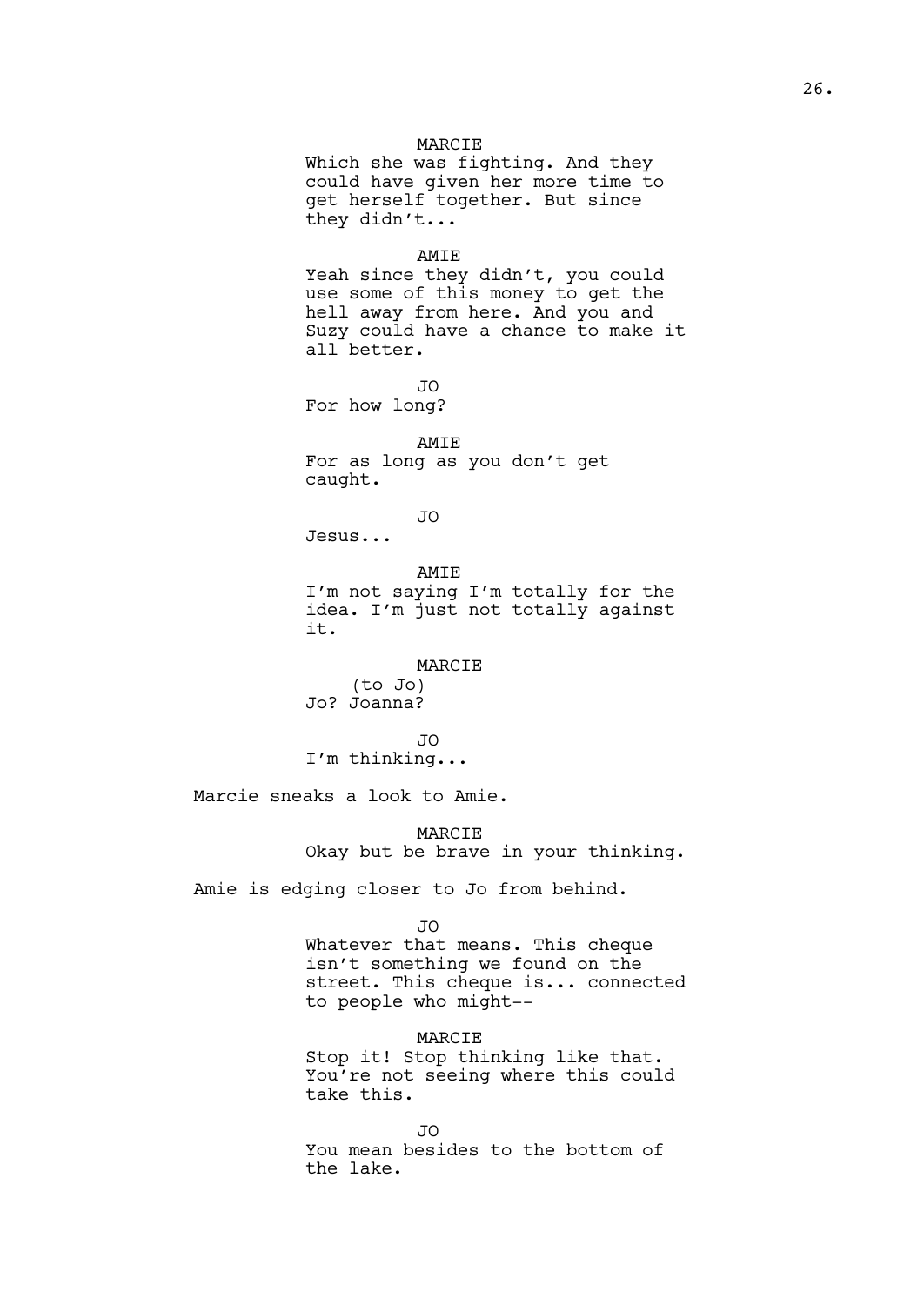Is this all we want out of our lives? Places like this to live in. Jobs in places like Walmart or Dollarama or sleazy strip clubs? Please, Jo. Things like this don't drop into your hands for no reason.

JO What are you talking about?

MARCIE Well maybe it's God's will.

JO God's will. Gimme a break, okay.

Amie suddenly throws her arms around Jo from behind, pinning both of Jo's arms to her side.

JO (CONT'D)

Hey!

Marcie gently takes the cheque from Jo's hand.

MARCIE

There we go...

Amie lets Jo loose.

JO (to Amie) What the fuck?

AMIE

I couldn't help it. It just came to me.

JO What? What came to you?

## AMIE

A little pastry shop. You know, cakes, cupcakes, maybe some sweet rolls. I could start something like that for myself.

MARCIE Yes you could. That's smart positive thinking, Amie. (to Jo) You should try thinking like that.

JO Like what? Starting a pastry shop?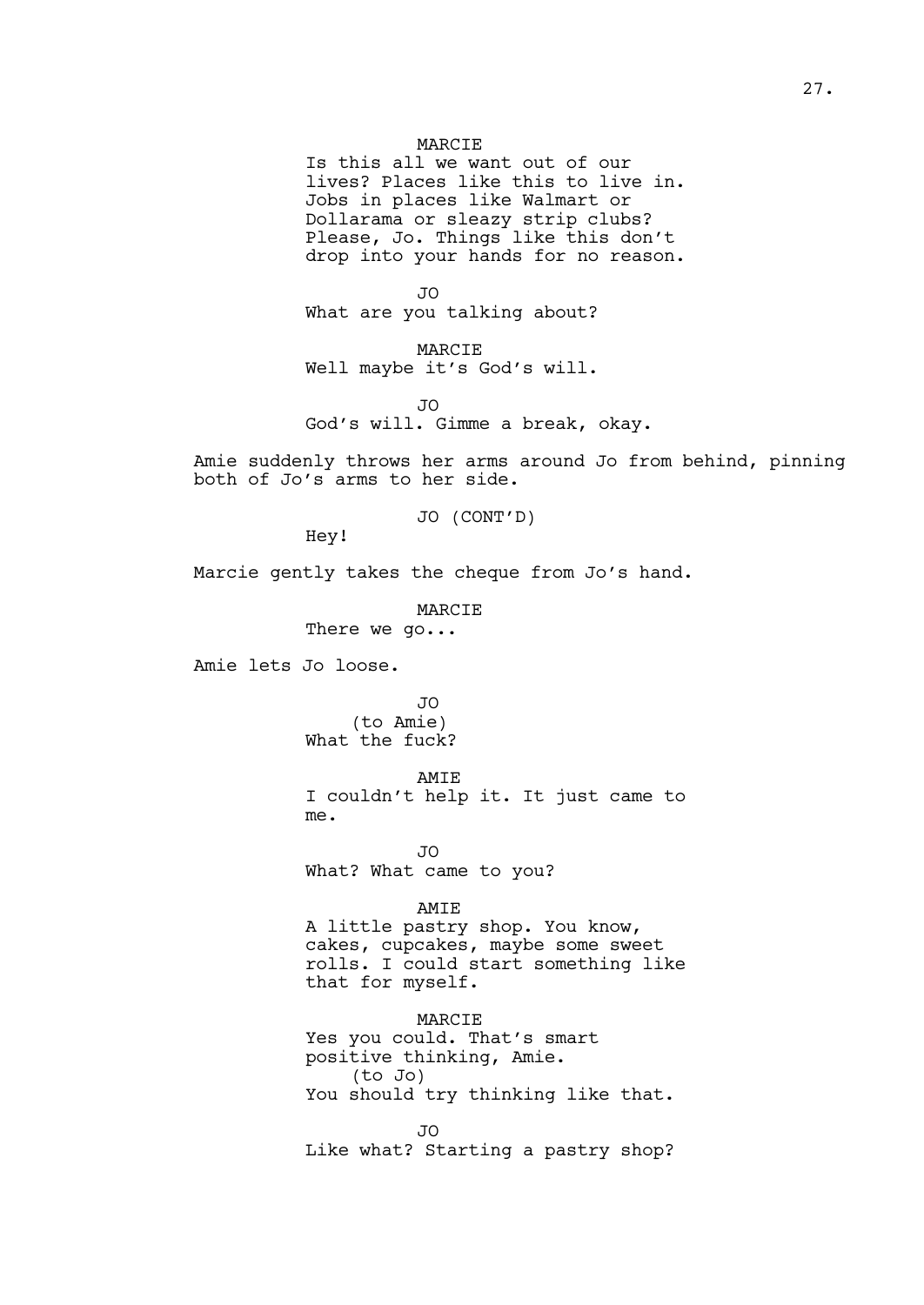AMIE

Sure. As long as it wasn't across the street from mine.

# MARCIE

(to Jo) I was talking about you and Suzy getting yourselves into a better situation somewhere. That sentencing hearing might not turn out well.

# AMIE

(to Jo) Yeah. Jimmy's a lying douche and he's going to say all kinds of shit about you.

#### MARCIE

Right. He will. So let's consider all that. Rocco and the possibility he's gonna start squeezing me bigtime for his money, Amie's pastry shop dream, the serious amount of prison time you could get...

AMIE

Leaving Suzy anywhere near Jimmy's wacko sister...

#### MARCIE

Right. And let's give all those things the weight they deserve. In the meantime I'll just put this cheque back where it was, okay.

She does. And they all look at it (and each other) again. Jo's cell goes off. She looks at the screen.

> JO Oh fuck, what's he want? (into phone) Hi... Yeah I heard... No. It's never opening again ... Well what's that's to you, Jimmy?

MARCIE What's his problem?

JO He's worried I won't make my support payments.

# AMIE

Asshole.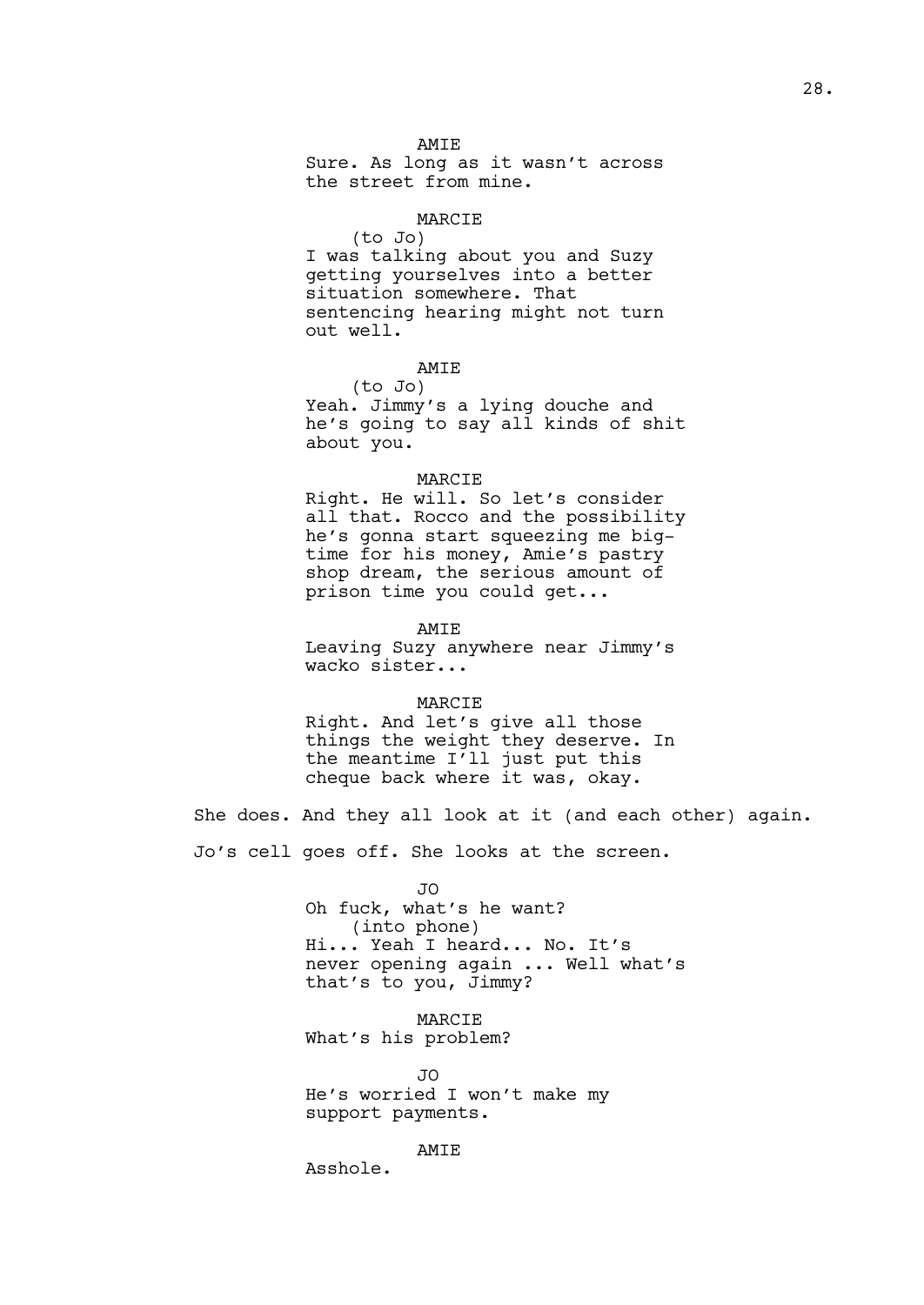Yeah. Tell him *you're* worried he's too stupid to be a human being. That he's just a dumb animal who has no right being anywhere near his daughter let alone in charge of her well being. No let me do it. (grabs the phone)

Listen up, idiot. Don't worry about your damn support payments. You've got no right to be even asking that question... Right. But the judge was a hard-hearted man who didn't take into consideration all the times you were out of work and didn't contribute a cent to your daughter's support. So don't go about trying to suck any more money out of Jo, or you'll be getting a visit from a friend of mine ... No. Not one of my "lesbo pals." And yes, you are afraid of them. Yes you are! You're scared shitless of lesbians, you idiot. But this guy's gonna be a whole *other* kind of scary to you. So back off! Or you'll be dealing with something you might not survive!!

She hands the phone back to Jo.

## AMIE

(to Marcie) Rocco? You're gonna set Rocco on him.

# **MARCIE**

It was just something that popped into my head.

## JO

(into phone)

Yeah well she hates your guts, so whatya expect. Look, put Suzy on, okay ... Just do it. I need to talk to her.

# MARCIE

How she got involved with that fool I'll never understand.

## AMIE

Me either. And I've had my share of fools. Maybe we both should have switched teams like you did. Sheila never treated you bad, did she?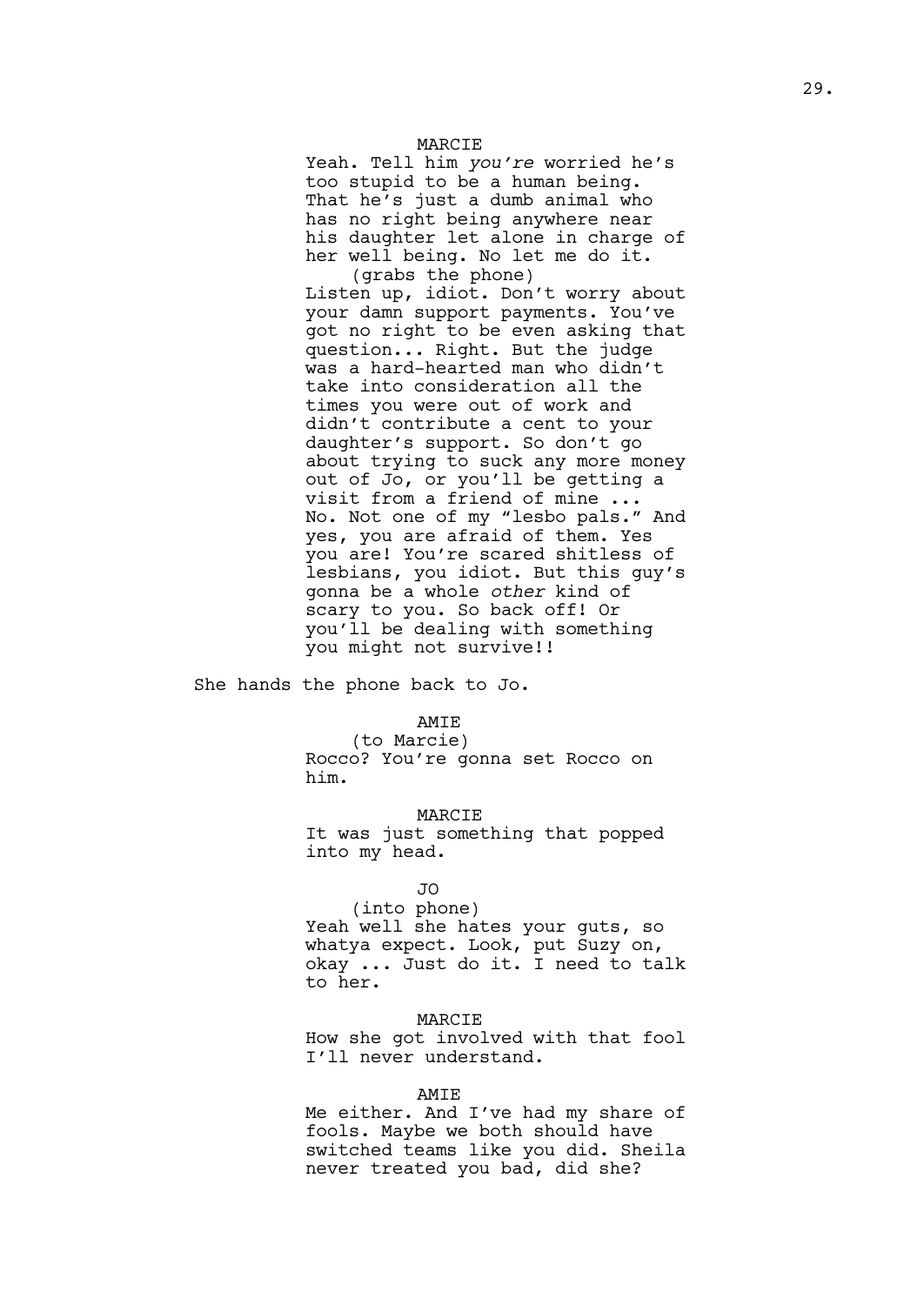MARCIE No. She just died on me.

JO (into phone) Hi Sweetie. How's my girl...

Jo heads into her bedroom.

MARCIE (quietly to Amie) Look, you really need to commit to this, okay.

AMIE

This what?

MARCIE This problem Jo's got with cashing that cheque.

AMIE

Well who pinned her arms?

MARCIE

Yeah that was good. But I'm talking about persuasion. We need to make it clear that the rewards outweigh the risks.

#### AMIE

Even if they might not? Like what about if the cops get involved. Or suppose the guy who signed that cheque is not a legit person and he finds out that we--

MARCIE

How long are men going to be paying you to do what you do?

#### AMIE

You mean at work? I don't know. I guess it depends on how well I take care of myself.

MARCIE You mean your breasts.

AMIE Not just my breasts, but yeah.

#### MARCIE

Plus there's gotta be girls doing it now that are a lot younger than you. And they don't need so much... maintenance, do they.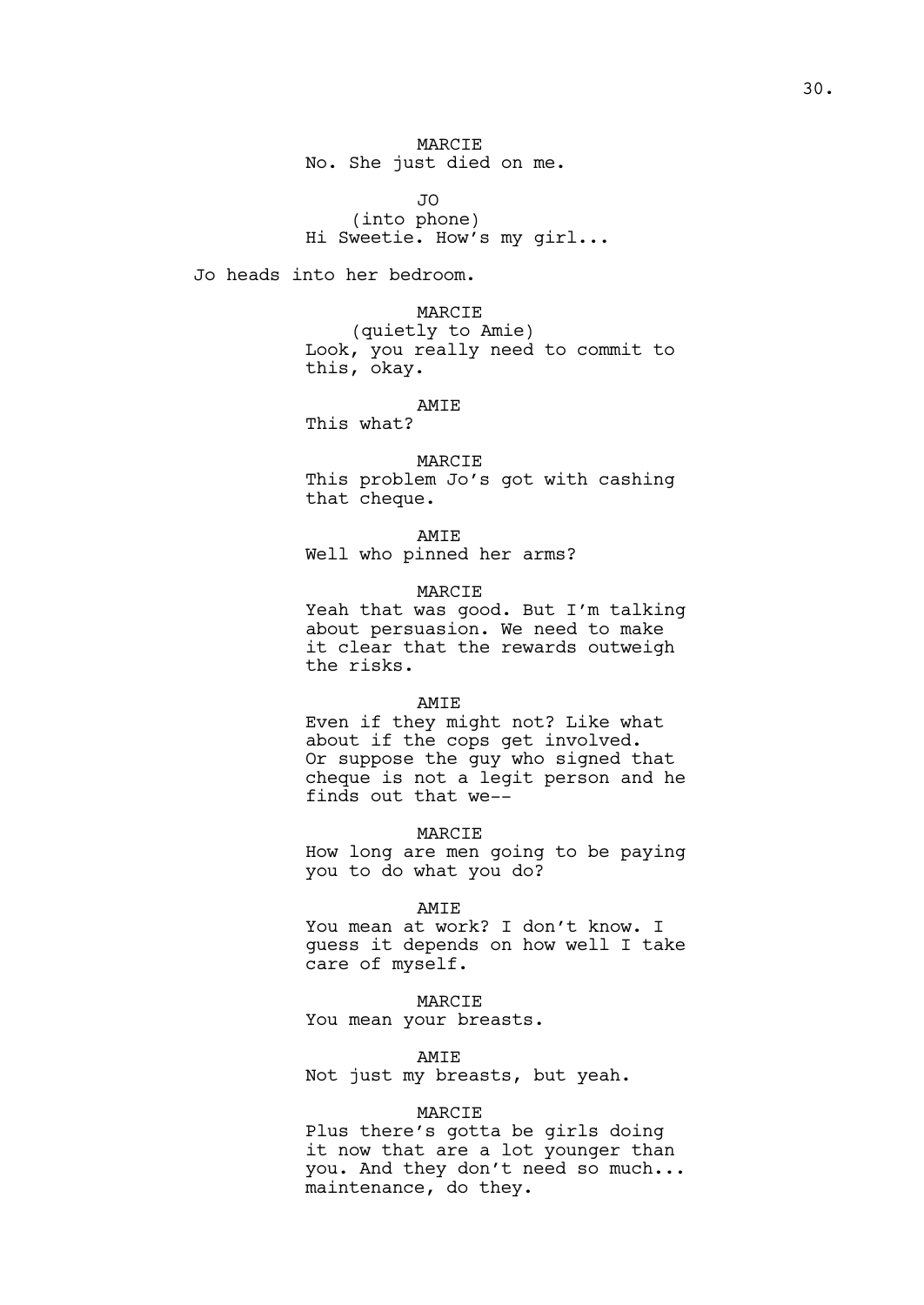# AMIE

No. Not usually.

# MARCIE

Look that pastry shop thing, it's a nice idea. But whether you do that or not, how about just having a few choices. About how you could change your life, get another kind of job, like your mother kept wishing you would. Or maybe even an apartment of your own instead of that dumpy house you share with all those other "entertainers."

#### AMIE

It's okay there. I like most of the girls. But yeah, a little privacy would be nice...

#### MARCIE

I'm not saying your future isn't in pastries, but there are other things you could consider doing.

AMIE You mean like bread?

## MARCIE

What?

## AMIE

I could just be a bread maker, and forget the pastries. I mean they can be tricky to do anyway, and you have to be pretty patient.

## MARCIE

That's important information. But I meant separate from all that. Any job that didn't have you doing whatever you do for men you don't even know. Maybe you owe that to your poor dead mother. Because you were basically a shitty daughter to her, right.

## AMIE

I guess.

#### MARCIE

No need to guess, Sweetie. You broke her heart.

AMIE

She told you that?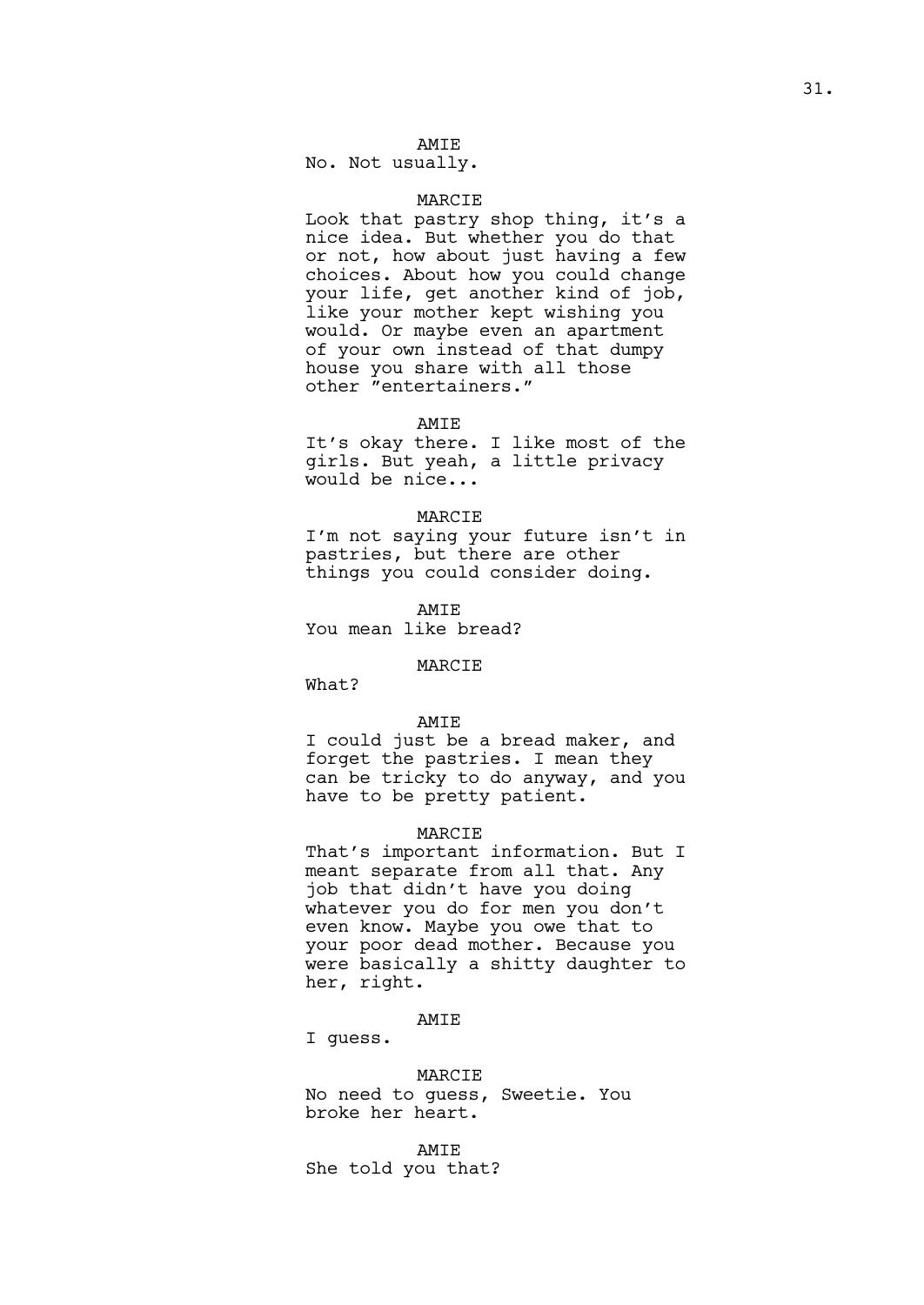Yeah. All the time. Did you think she was happy with what you did for a living?

#### AMIE

No... but she never tried to make me ashamed of it like you are either. There are worse things I could be doing. I'm not hurting anyone. And that's something, isn't it. I've met guys at the club who brag about how they swing deals that screw a lot of people. I'm s better person than they are.

MARCIE Some serial killers are better than they are. The point is--

Amie's cell goes off.

She answers it.

#### AMIE

(into phone) Hey, Rick... Yeah I'm there now... I don't know, I'll ask. (covers speaker) He wants to know if Ruben left his wallet here.

Marcie gestures.

MARCIE

(in a whisper) And the answer is...?

# AMIE

Right. (into phone) No. They haven't seen it...

#### MARCIE

(whispers) Who's asking?

AMIE

(into phone) Who's asking ... Yeah but besides you ... How does she know he lost it?

Marcie gestures.

Amie covers the speaker.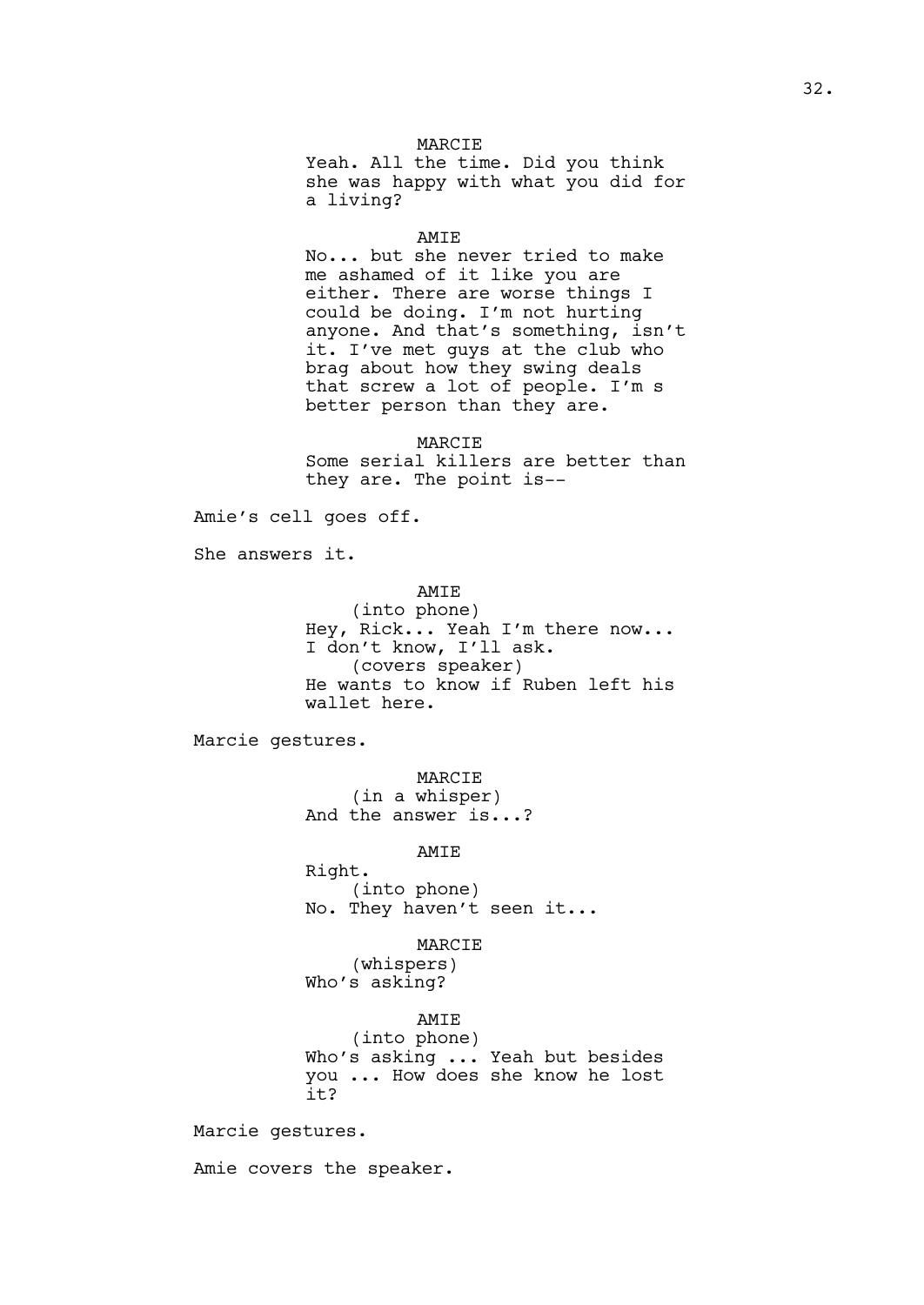AMIE (CONT'D) The cops told his wife it wasn't on his body. (into phone) Well it's not here so--

MARCIE How do they know it was Ruben if he didn't have his wallet on him?

AMIE Hey, Rick. are they sure it was Ruben. I mean if he didn't have his wallet ... (to Marcie) His wife identified his gold watch. (into phone) No real reason. Just curious ... Yeah I'm sure ... (she disconnects) Jesus...

MARCIE That question upset him?

AMIE Yeah... You got any any snacks?

MARCIE There are some chips in the cupboard next to the fridge.

Amie goes into kitchen.

MARCIE (CONT'D) This Ruben fellow... maybe he actually wasn't in real estate.

AMIE (from kitchen) I never thought he *was*.

MARCIE You said just the opposite awhile ago.

#### AMIE

Well... (returning with chips) Sometimes I say the opposite just to hear how it sounds.

MARCIE The opposite to what you *think*?

AMIE

Or to what I said. You know, to see if it sounds more like the truth.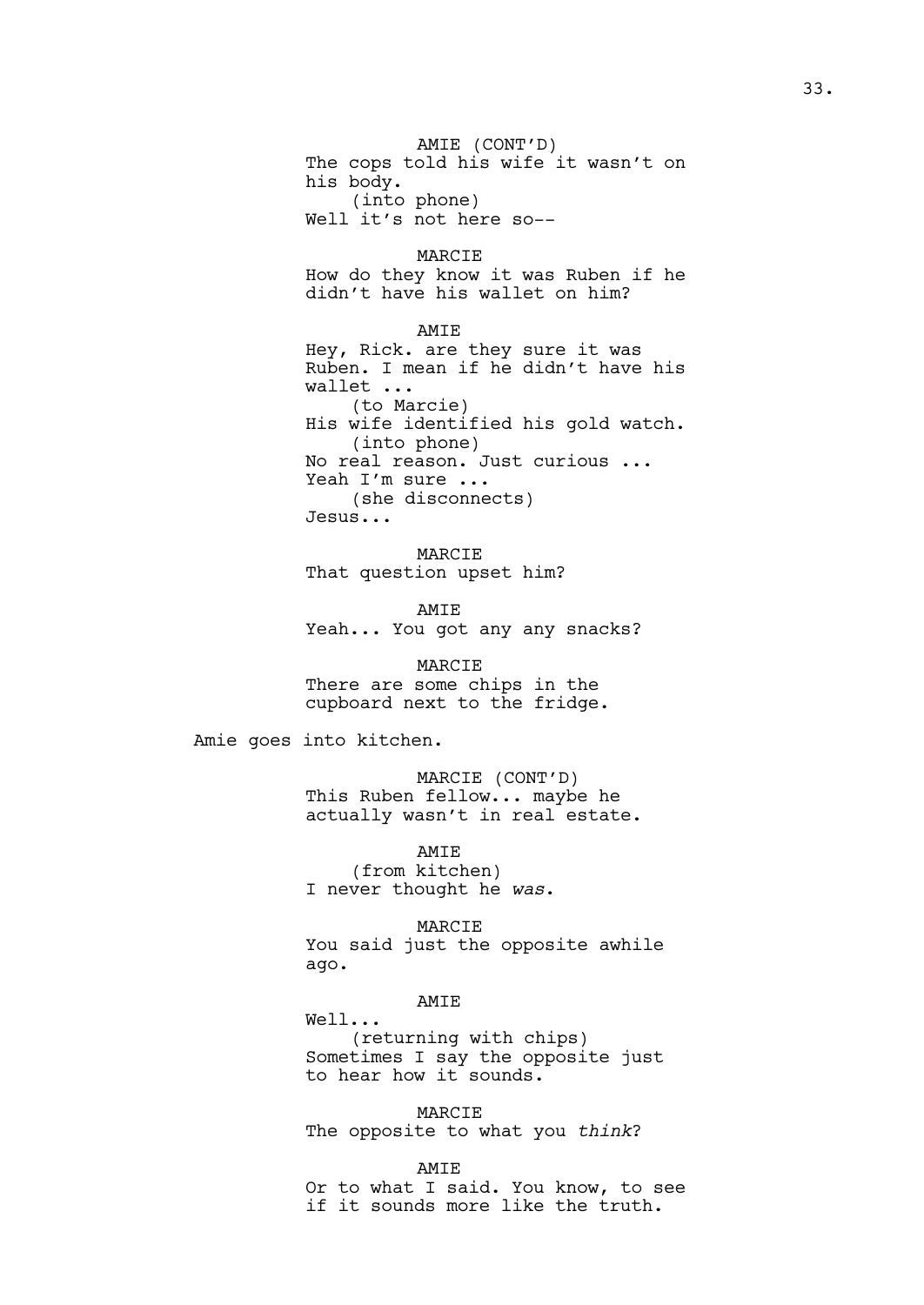MARCIE And it didn't.

AMIE (eating) What didn't? What I said then? Or what I said just now.

MARCIE

Then.

AMIE Yeah that was wrong. No way was he in real estate. But so what?

MARCIE So we have to do this right now.

Marcie grabs the cheque and heads for the door.

AMIE Where you goin'?

MARCIE There's a bank down the block. It's time to find out what this thing is really worth to us.

Marcie hurries out.

Jo comes out of the kitchen, putting her cell away.

JO She's got a cold, but it doesn't sound too-- Where's my mother?

AMIE Off to the bank.

JO (noticing) With the cheque.

## AMIE

I guess she got tired of trying to convince you.

Marcie's phone goes off.

JO That's hers.

Jo finds it under a cushion where Marcie was sitting.

Jo looks at Amie. Amie shrugs.

Jo answers the phone.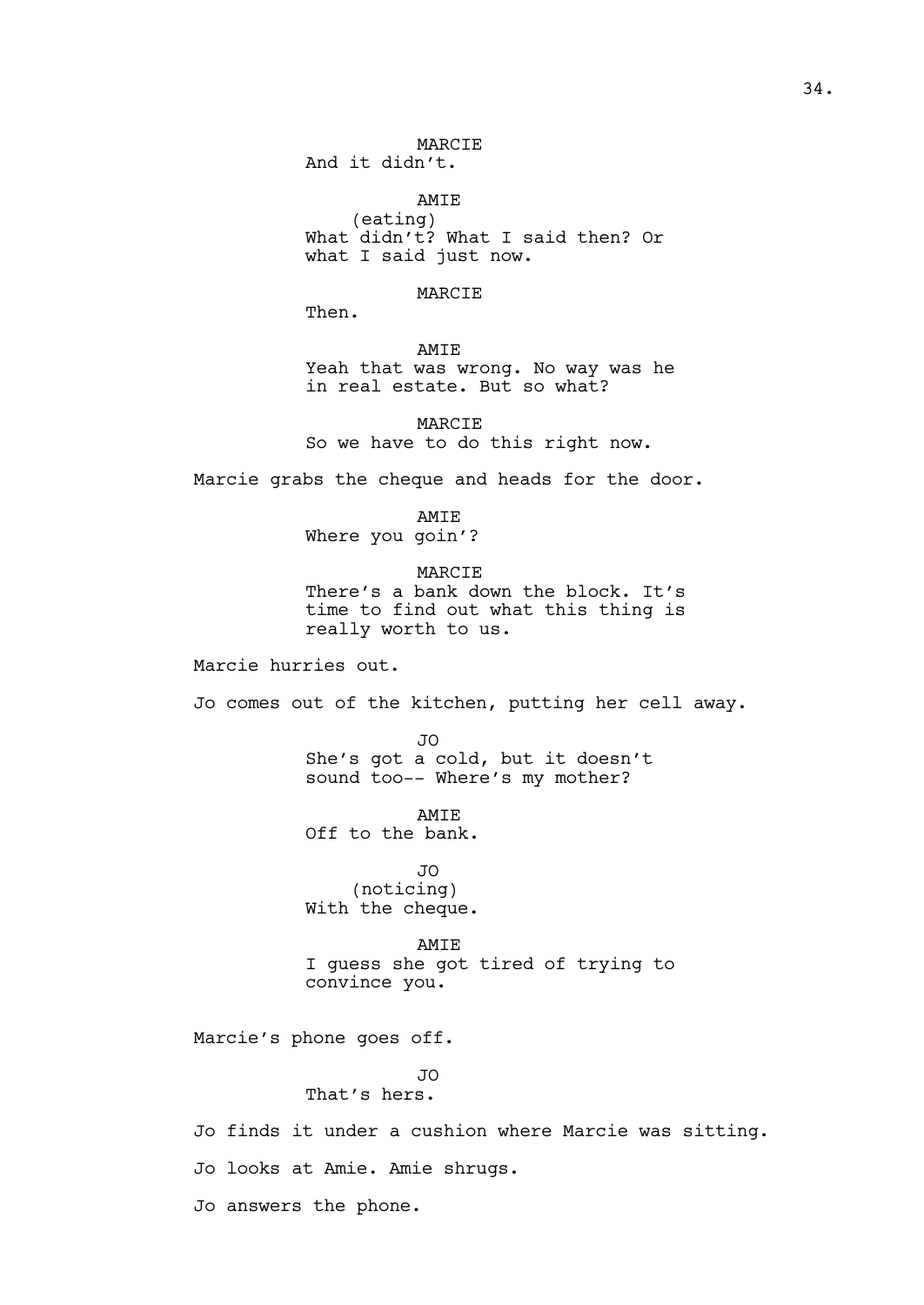JO (CONT'D) (into phone) Hi... No it's her daughter ... Okay ... Yeah. I'll tell her...

She disconnects.

AMIE Who was that?

JO

Rocco. (off her look) The loan shark? He wanted me to tell my mum that after this time... it gets a lot worse.

AMIE

What does?

Marcie opens the door and comes in. Her nose is bleeding.

JO (pointing) That...

> AMIE (looking)

Ah, shit.

MARCIE

I'm going to need a little tending to here.

AMIE (heading to the bathroom) I'll get a wet cloth.

# MARCIE

Good idea. (reaching out to Jo) Give me a hand, Honey. I'm a little woozy.

Jo is helping her to the couch.

MARCIE (CONT'D) Must be in shock. (sitting) That guy was very efficient. (off her face) This only took two seconds. JO

Put your head back, okay.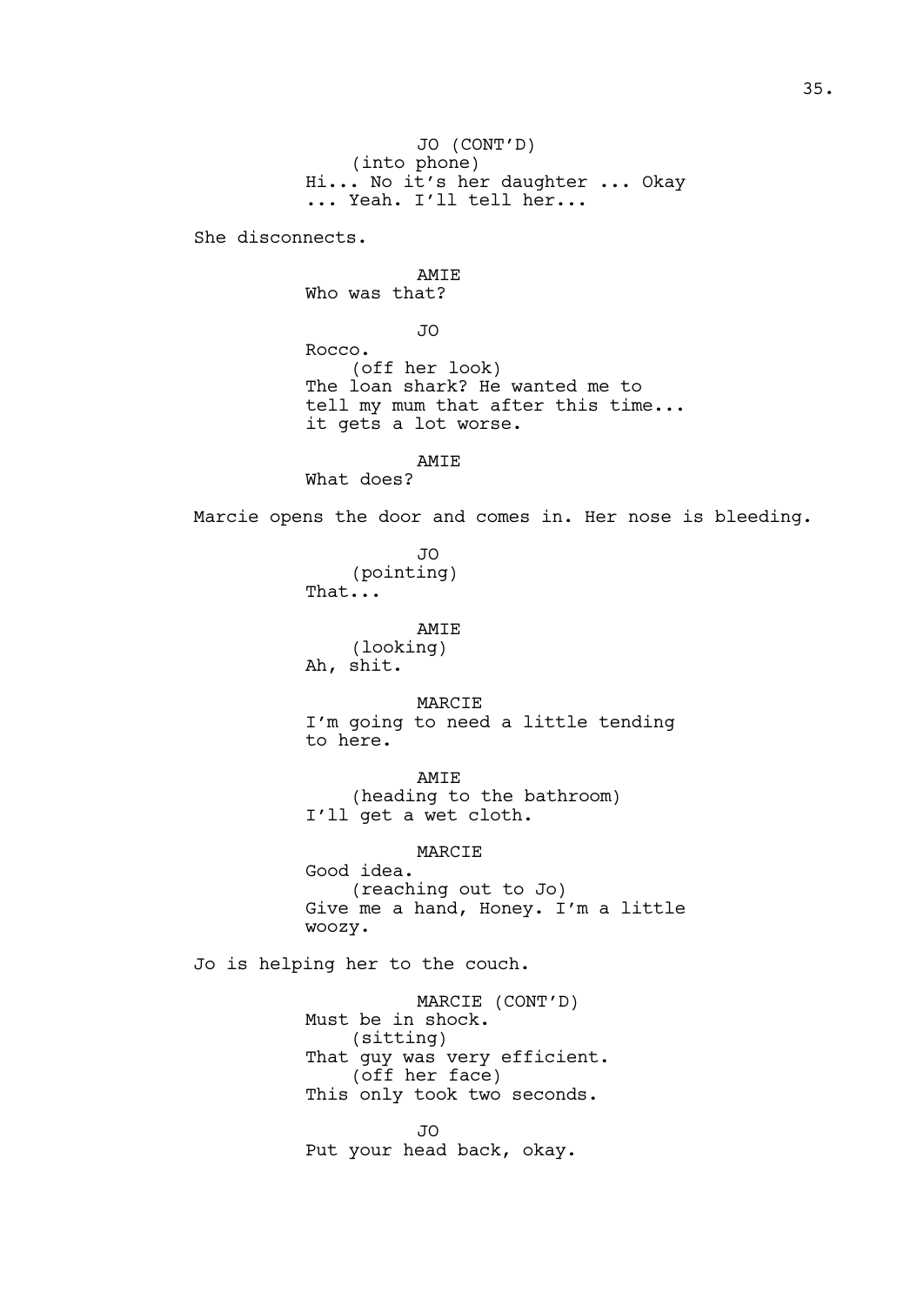### MARCIE

(obeying) Yeah...

JO

It was a message. From Rocco. There's more to come if he doesn't get his money.

MARCIE All of it? That's almost eight thousand.

JO

You borrowed eight grand from the guy.

MARCIE Six. But like I said the interest  $i s--$ 

JO

Holy fuck, Mum.

MARCIE

Yeah. It's a mess. I owe so much. And to just about everyone. Plus I still haven't paid for Sheila's funeral. And that's bothering me more than anything. She'd hate owing that.

JO Well she's dead, so she doesn't know about it, does she.

MARCIE You're sure of that, are you?

JO

Yes.

### MARCIE

Sheila was right. A little religion could have helped you calm down and make better choices.

JO

Has it helped you?

MARCIE

It came to me too late.

JO

Yeah. Look, I liked Sheila. I appreciated that she helped you pull it together after Dad fucked off.

(MORE)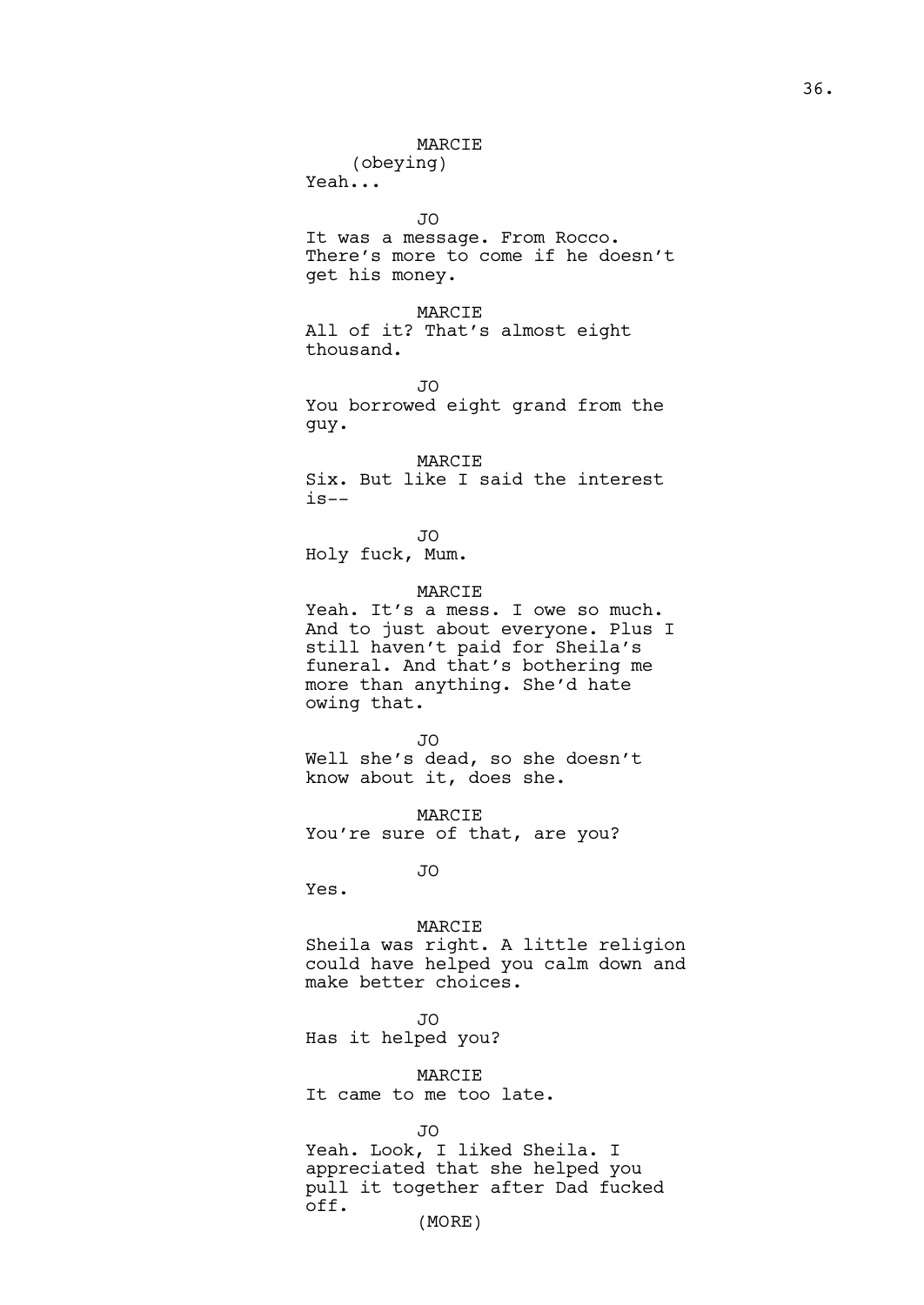But all that God stuff she was into meant nothing to me... Why didn't she have insurance. I mean even just enough to take care of her funeral... MARCIE She cashed it in. JO Why? MARCIE To pay for the lawyer. JO Why'd she need a lawyer? MARCIE *Your* lawyer. JO She paid for my lawyer? MARCIE Yeah and the asshole wasn't worth a penny of what she gave him. JO I thought I was on legal aid. MARCIE It ran out. JO Well... I never asked her to do that. MARCIE Not directly. JO Meaning? MARCIE Well she knew you spent all your money on booze and weed, so if you weren't *doing* that she wouldn't have had to-- JO (CONT'D)

JO I was out of my head, mum. I'd lost custody of my little girl.

MARCIE Yeah. I know. So someone had to step up. And that was Sheila.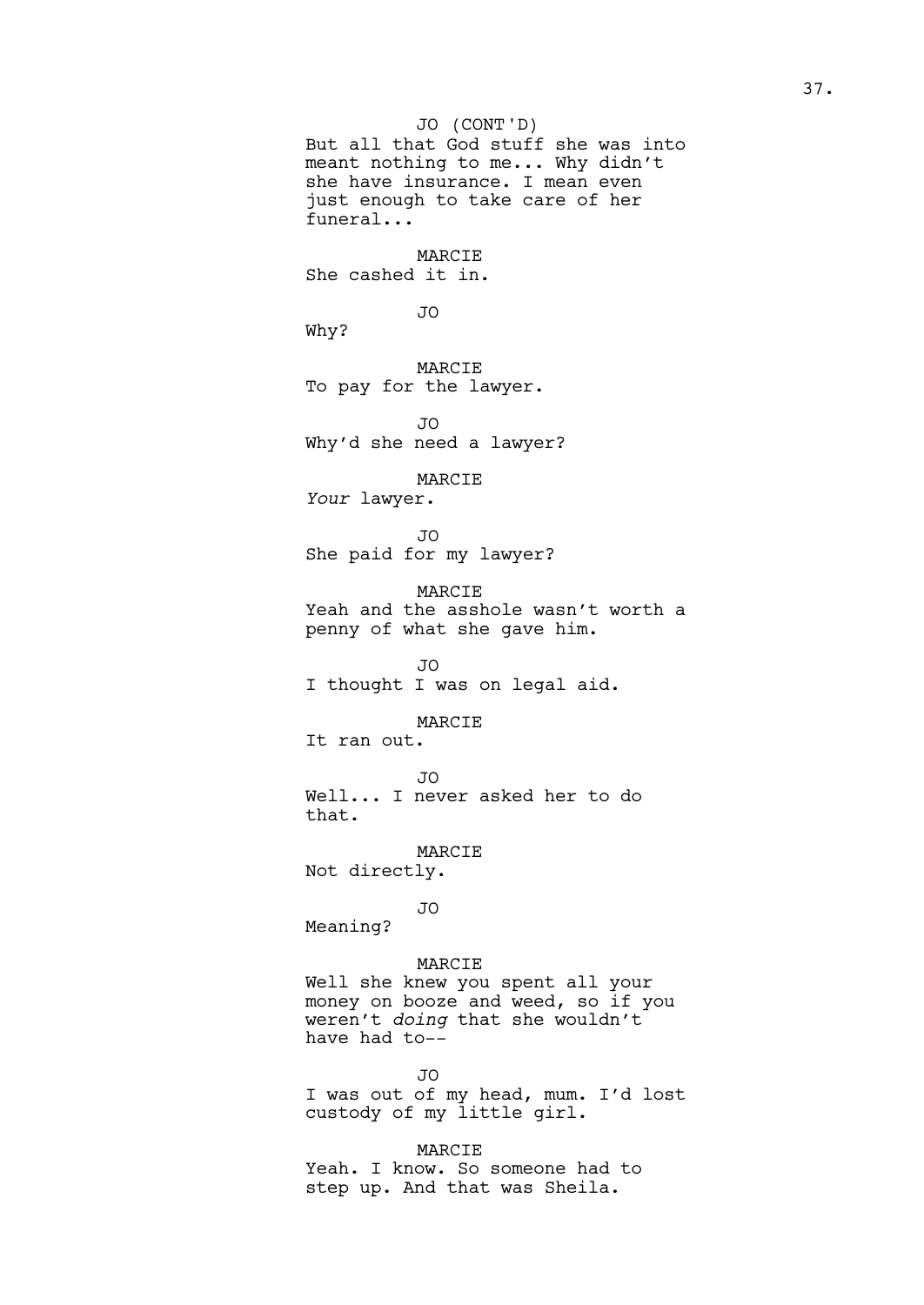Amie returns with a cloth, begins to wipe Marcie's face.

AMIE This Rocco quy doesn't fool around, eh.

MARCIE

Yeah. You know, under different circumstances he'd be a valuable friend.

JO

What the hell's that mean?

### MARCIE

Well we might be in need of some protection. Suppose the guy who gave Ruben that cheque is not a respectable person. Suppose he thinks he's not gonna be out that money now. And then suppose he finds out we cashed it.

JO

Which we haven't done yet... have we?

MARCIE

I didn't even get close to the bank. The guy blindsided me on the sidewalk and then just kept moving.

JO

Well then...

### MARCIE

Yeah. We need to think this through in a whole other way.

#### AMIE

So you don't want to cash it now.

#### MARCIE

When did I say that. I meant we need to come up with a more detailed plan for when we do it. This should have been on my mind all along. We all have to take off out of here. (to Amie)

Does it really matter where you start baking cupcakes.

### AMIE

I guess not. But I've never lived anywhere else.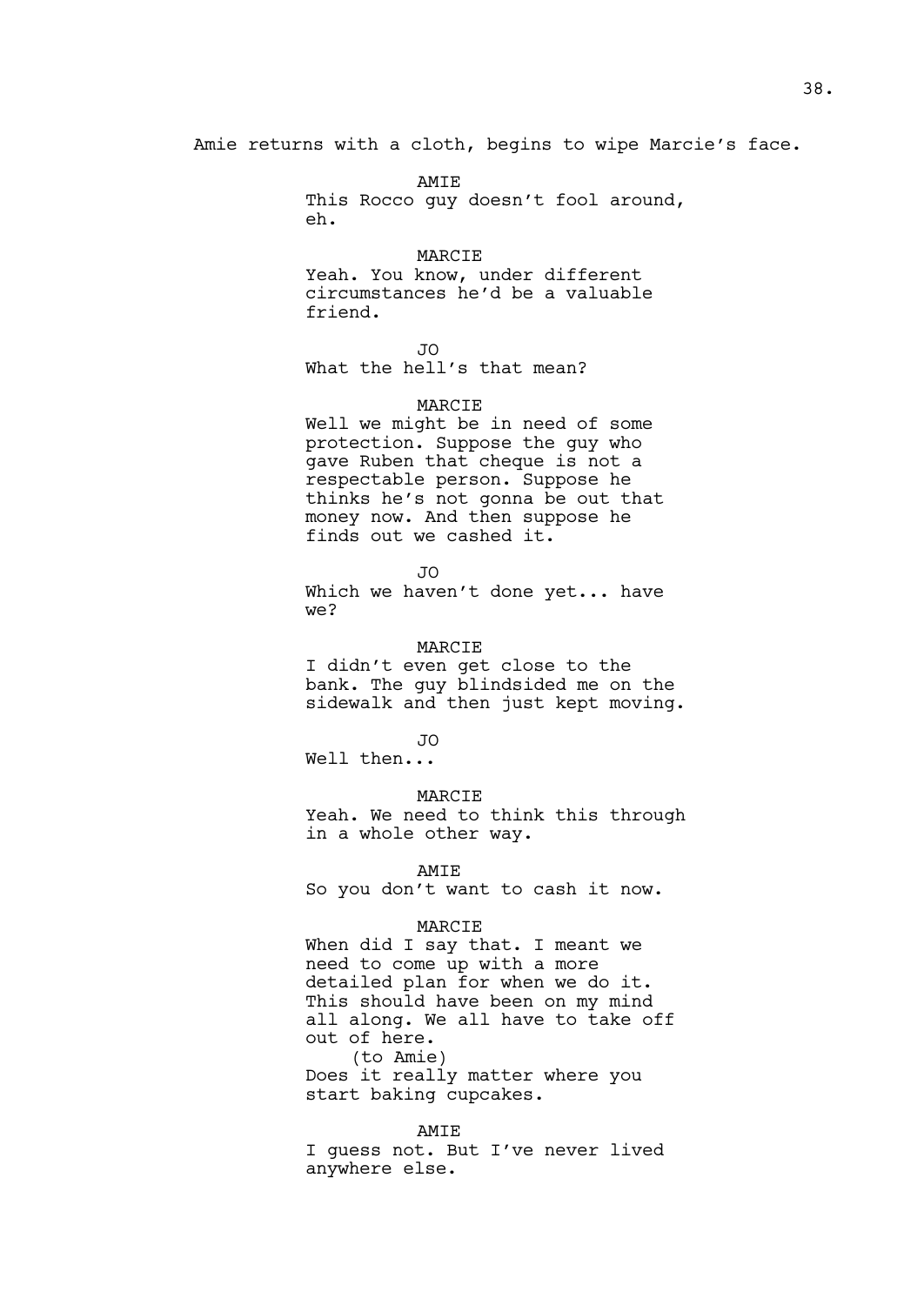MARCIE Yeah. Well I've heard that living anywhere else can be wonderful. (to Jo) And you and Suzy needed to get away a long time ago. Away from your ex and his spaced out hippie sister, away from your dealers and away from all the dead-enders you meet in bars. We'll go somewhere. We'll all start off as new people. No obligations. Just possibilities. Okay. Yeah, I'm excited!

Her cell rings. She finds it where Jo put it down. Answers it.

> MARCIE (CONT'D) (into phone) Fuck off.

She takes the cheque out of her pocket.

MARCIE (CONT'D) (heading for door) Let me try this again.

JO

Whoa!

She moves to intercept her. Amie stops her.

AMIE Let her go. She's got a point. I mean I've been thinking.

JO It's too late.

AMIE

For what?

JO For you to start thinking.

AMIE

That's a crappy thing to say.

JO

It's true. All you've done your whole life is follow me. I quit school. You quit school. I started dancing. A month later you were in that club doing it too.

MARCIE Jo, don't. Okay.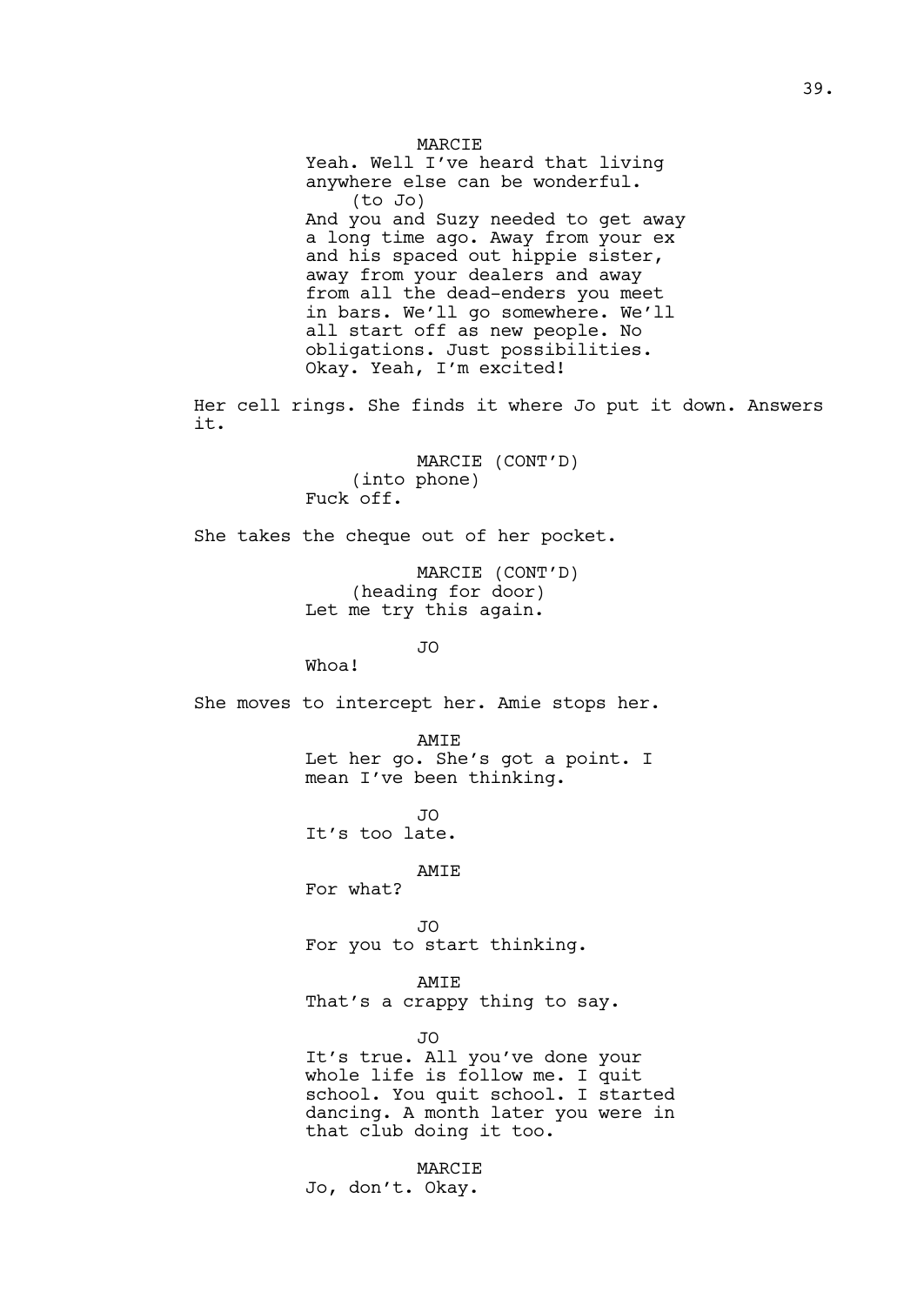JO Well it's true. She's always just done whatever I did. (pushes Amie) So where's the "thinking" in that.

### AMIE

(pushing back) Yeah well when *I* got knocked up, I *thought* having an abortion was better than shacking up with the loser who did it to me, like you did.

JO

(another push) And now you think it's better to just go along with whatever my mother wants us to do.

# AMIE

(push) Yeah because it's the best thing for all of us.

JO

(push) You *think*!

AMIE Yeah. I do. And that makes it two to one. So give it up, okay.

JO

Okay. Yeah. Fuck it. But first, let's get rid of this stupid thing!

She pulls Amie's clip on large pony tail off.

AMIE

You bitch!

Jo throws the piece to her. Amie is re-fastening it.

#### MARCIE

So... can I go to the bank now?

Her phone goes off again.

MARCIE (CONT'D) (into phone) I told you to-- What? ... I don't know what you're talking about. What's your name? ... That name doesn't sound familiar to me.

JO

Who is it?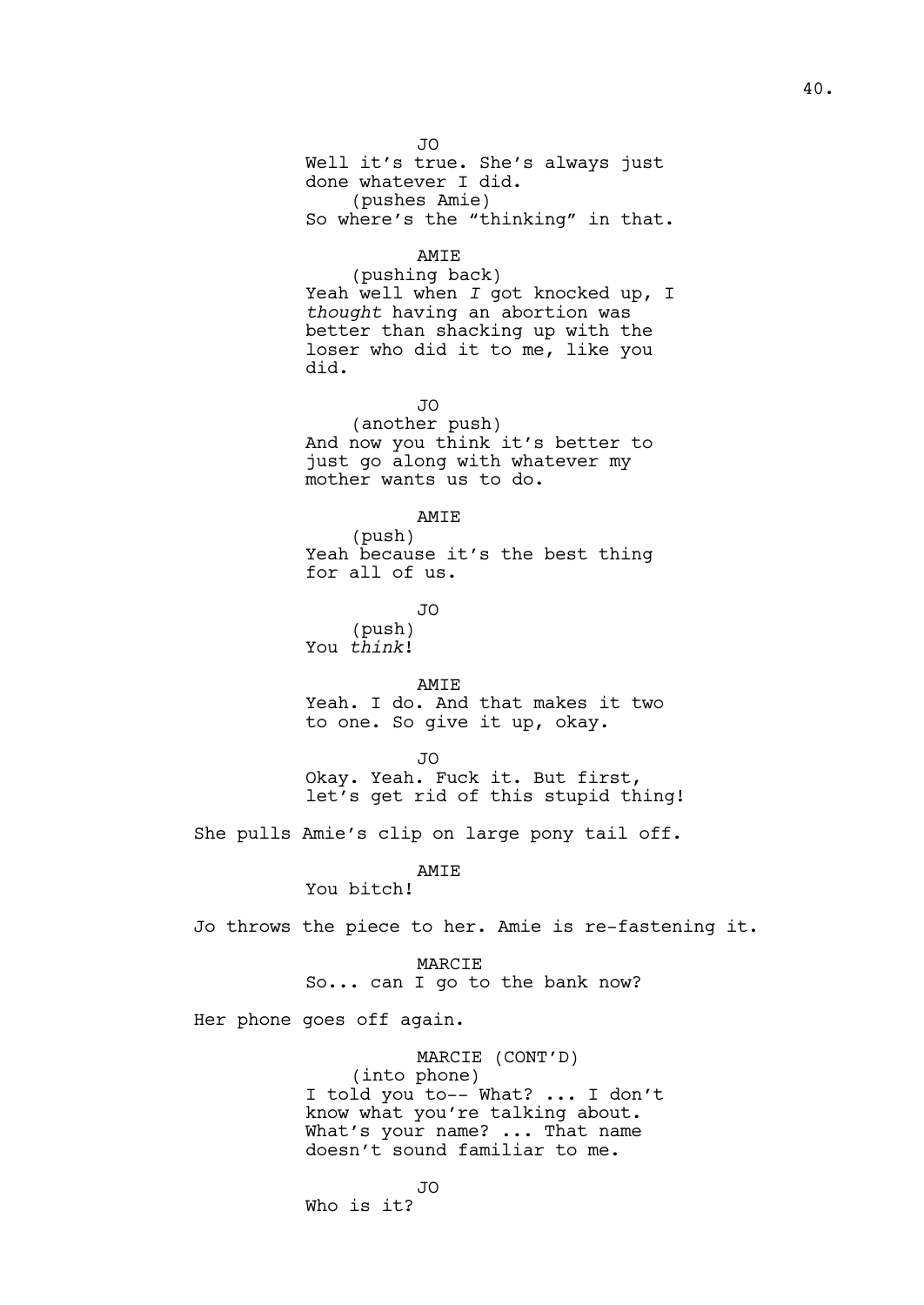MARCIE (covers speaker) It's Dean Olsen. JO Shit. That's the guy who who signed the cheque. MARCIE (looking at cheque) Yeah. She's right. I never bothered to look. Or maybe I looked and forgot. I guess I'm a little too excited AMIE (to Marcie) Hang up. JO No. (to Marcie) Find out what he wants. AMIE Yeah. And then hang up. MARCIE He wants to talk about it. AMIE The cheque? How do you know? MARCIE He just told me. AMIE Hang up. MARCIE (into phone) Like I said, I don't know what you're talking about ... Okay. Go ahead... JO Go ahead with what? MARCIE He's telling me all the things that could happen to us if we don't give it back... JO You mean he just assumes we have it.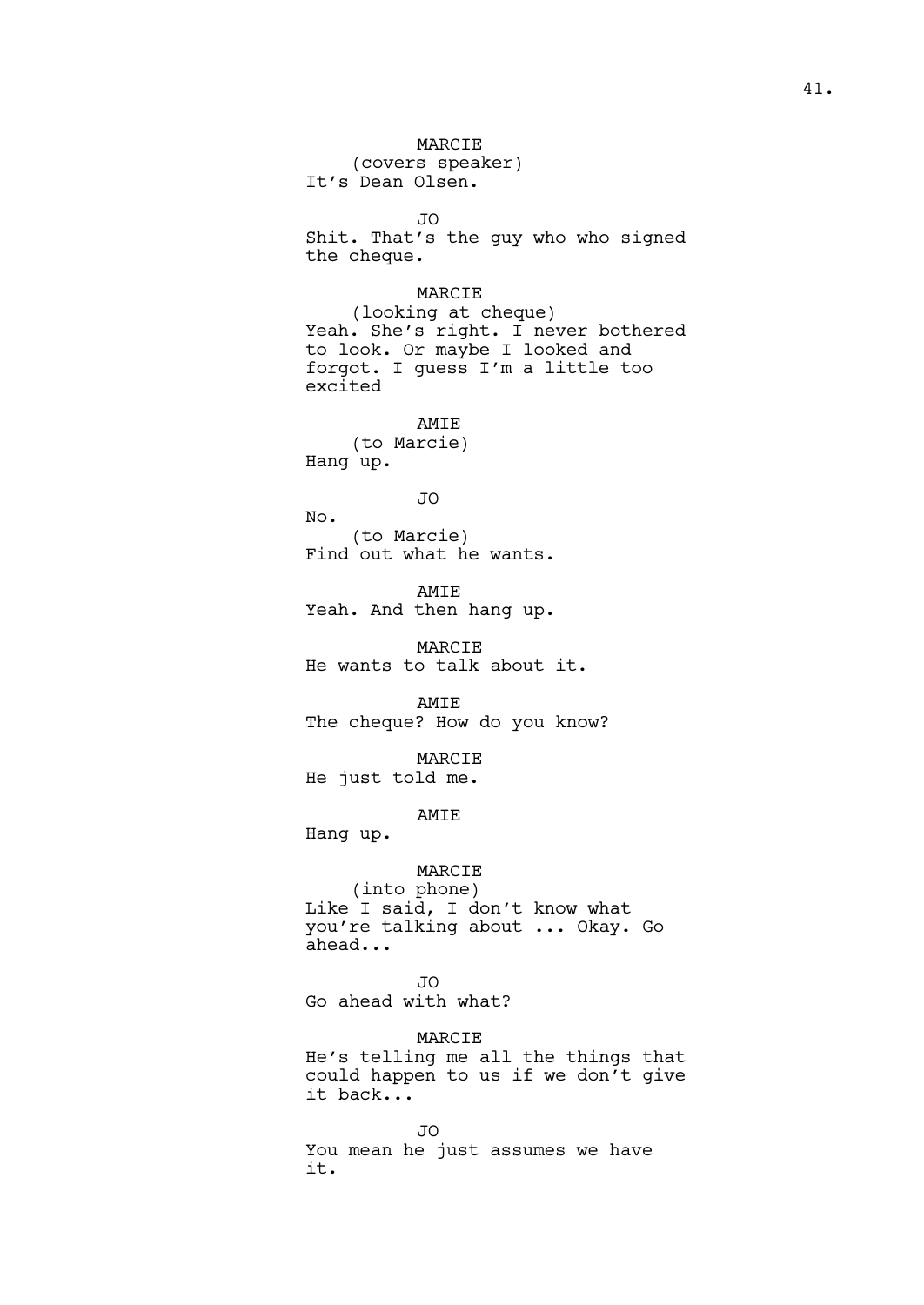MARCIE

Yeah.

AMIE Hang up. Please hang up!

MARCIE Shh. I'm trying to listen... (into phone) Can you repeat that last thing? ... Really? You think you'll get away with that?

JO Away with what?

### MARCIE

You don't need to know. (into phone) Finished? ... Good. Now let me tell you a little something about who you're dealing with here.

AMIE No. Don't. Don't tell him anything. Just hang up!

#### MARCIE

Shh!

AMIE

This is bad... (to Jo) That name. Dean Olsen. It sounds familiar to me.

JO

Yeah I just fucking told you, he's the guy who signed the cheque.

AMIE

I mean... besides that.

### MARCIE

(into phone) I was born in 1958. I was orphaned in 1959 when both my parents were killed in a car crash. And nothing about my life since then has been easy. I was put in-- ... No I won't shut the fuck up. You need to-- ... What, now?... Okay...

She walks to the window. Looks out.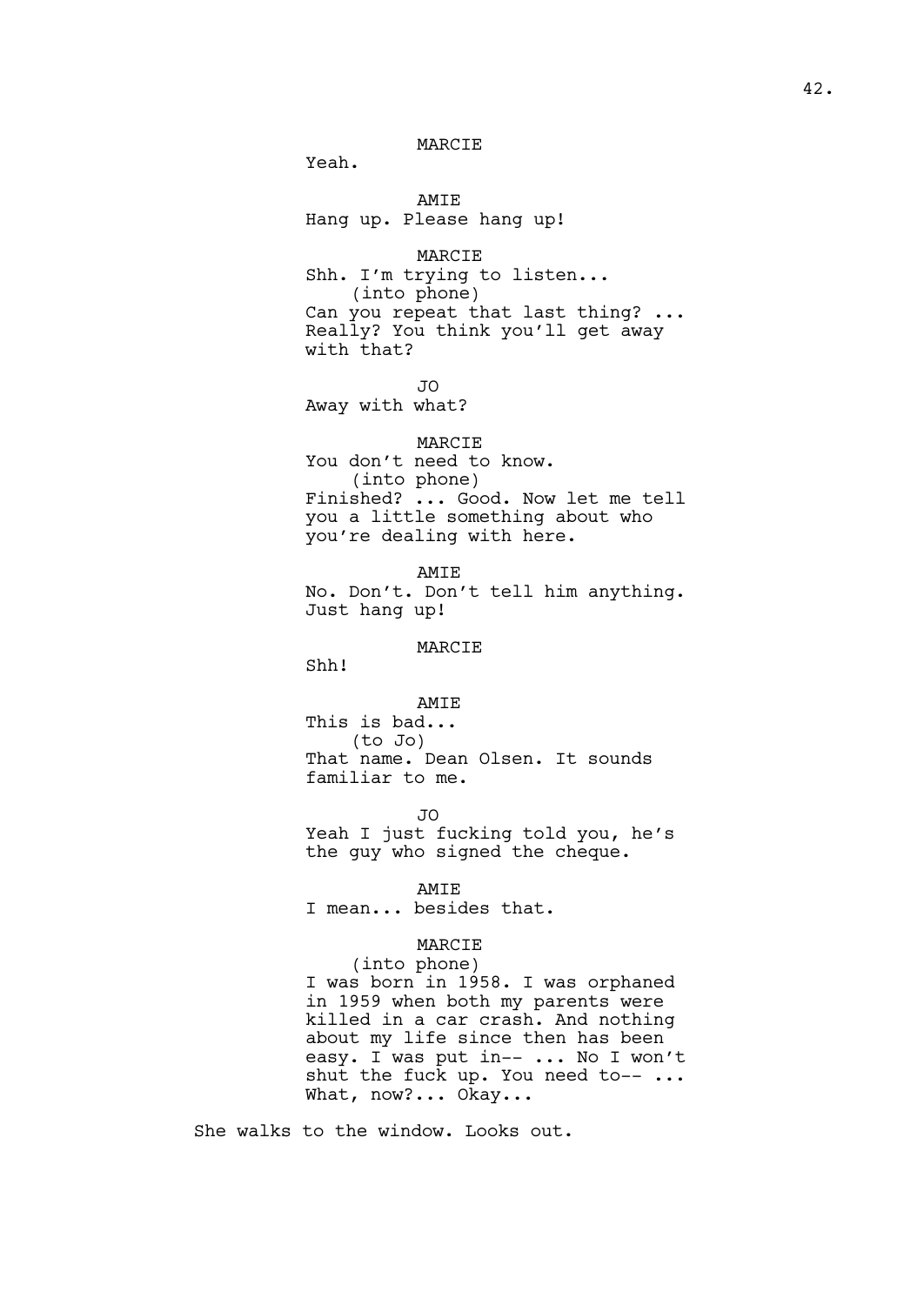MARCIE (CONT'D) I see two men. Which one are you. Okay so who's the other one... Rick who?

### AMIE

What?

Amie and Jo rush to the window.

MARCIE You know them?

JO

Yeah.

AMIE The one on the left is Rick.

JO

And the other one is...

AMIE/JO

Ruben.

MARCIE Ruben the dead guy?

AMIE/JO

Yeah...

# MARCIE

(into phone) Okay what's going on? Why'd you say you were Dean Olsen when you're really...

AMIE

Ruben Joseph.

#### MARCIE

Ruben Joseph. And you're supposed to be dead ... No I don't think that's a good idea. (to Jo and Amie) They want to come up and explain.

AMIE

Hang up.

JO Is that gonna be your only suggestion here?

AMIE You got a better one? I don't think we should have even admitted that they're there. (MORE)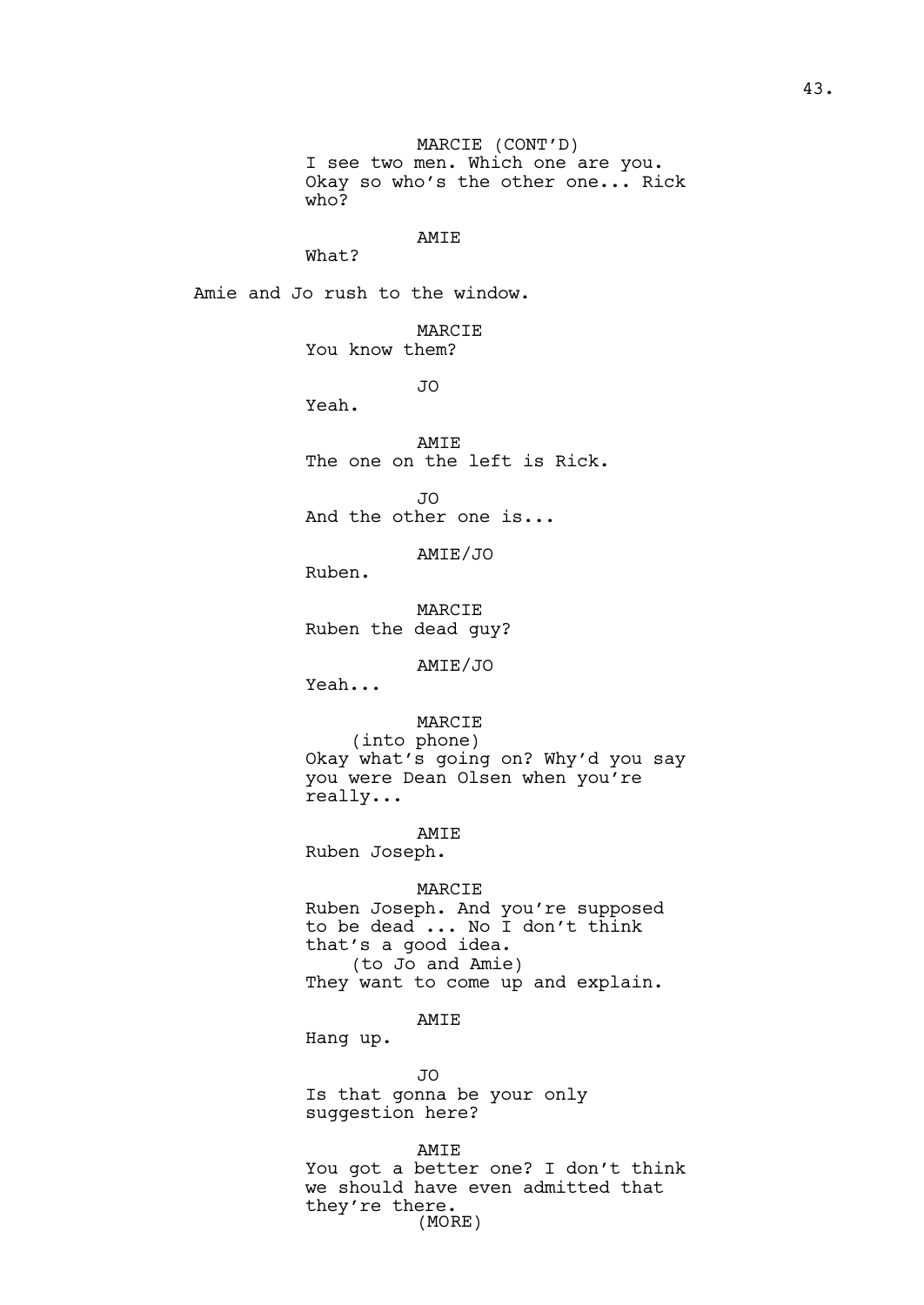# AMIE (CONT'D)

That was a big mistake. We should have gone to the window and said we didn't see anyone down there.

 $\overline{J}$ 

What are you talking about?

AMIE

It would have made them think they were at the wrong address.

JO

Except they could see *us*. They looked up and *saw* us, so--

AMIE

Right. But my basic point is that opening up communications was a really big mistake. Guys like Rick, that's all they need to start fucking with our heads. (whispering) Hang up...

MARCIE

Don't you even want to know why the guy who's supposed to be dead... isn't?

### AMIE

No... They're experts at messing with people. Even from a distance like now. Imagine what they can do up close.

JO Just tell them we need time to consider it.

MARCIE If they can come up?

JO

Yeah...

MARCIE

That'll make it sound like we have something we need hide.

JO

We do.

### AMIE

She's right.

MARCIE Well I have to tell them something.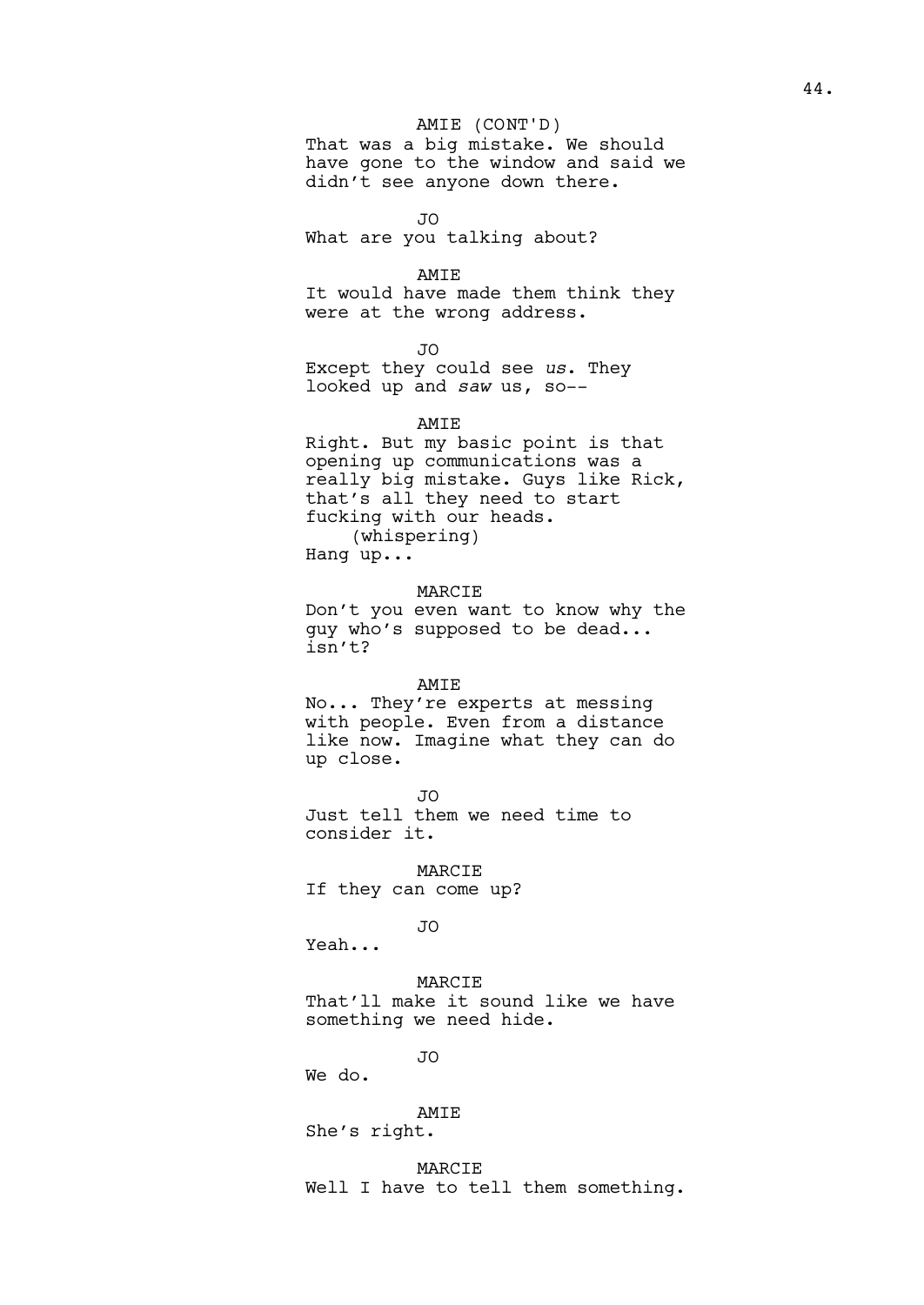AMIE No! You don't. Just hang the fuck up!!

Marcie shrugs and disconnects. They are all looking down on the street.

> JO They don't look happy.

MARCIE Looks like he's calling again.

Jo's cell goes off.

JO That's mine.

#### AMIE

Don't...

JO

Be quiet... (answers phone) Hi, Ruben. You look like shit. I guess that's because you're dead, eh. What's up with that? You're dead. You're not dead. Make up your mind, man.

AMIE (still looking out) Doesn't look like he's laughing.

JO (into phone) Does your wife know?... That you're alive, what else... (covering ) It's "none of my fucking business."

AMIE Maybe he's right. Maybe you should just wish him well and end the conversation. I'm hungry. (heading into kitchen) Anyone else want a sandwich or something?

### MARCIE

(to Jo) Ask him if he needs the money because he's starting a new life? (off Jo's look) Just a thought.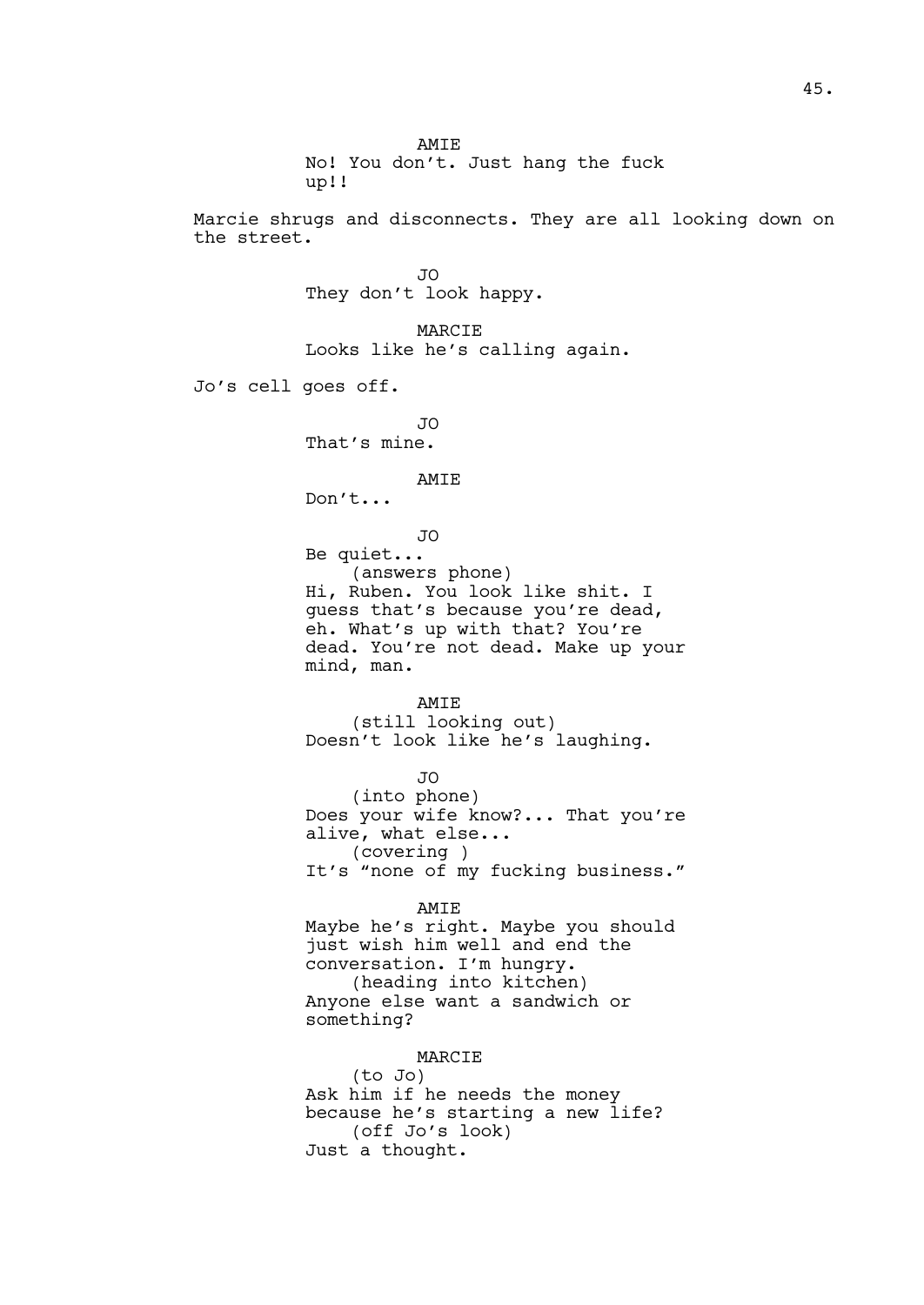JO (into phone) Does anyone else know you're actually alive, Ruben ... Okay. (to Marcie) He's not here to talk about that. He's here to get that cheque back "one way or another."

MARCIE Ask him whose body it was they found.

JO I don't want to know that.

### MARCIE

Why not?

```
JO
```
Well it... could have been a friend of mine. One of the bouncers. A bartender.

#### MARCIE

And you don't want to know if they killed one of those people to cover up that Ruben is starting a whole new life? (off her look) Well it makes sense if you think about it.

JO

Ham and cheese okay?

### MARCIE

Just tell him there's no way we're returning that cheque. And that we--

She grabs the phone from JO.

MARCIE (CONT'D) (into phone) I've got a suggestion.

### AMIE

Mustard?

#### MARCIE

(into phone) A deal. We make a deal ... (to Jo) No deals. Just the cheque.

JO

Ask him why he told you he was Dean Olsen.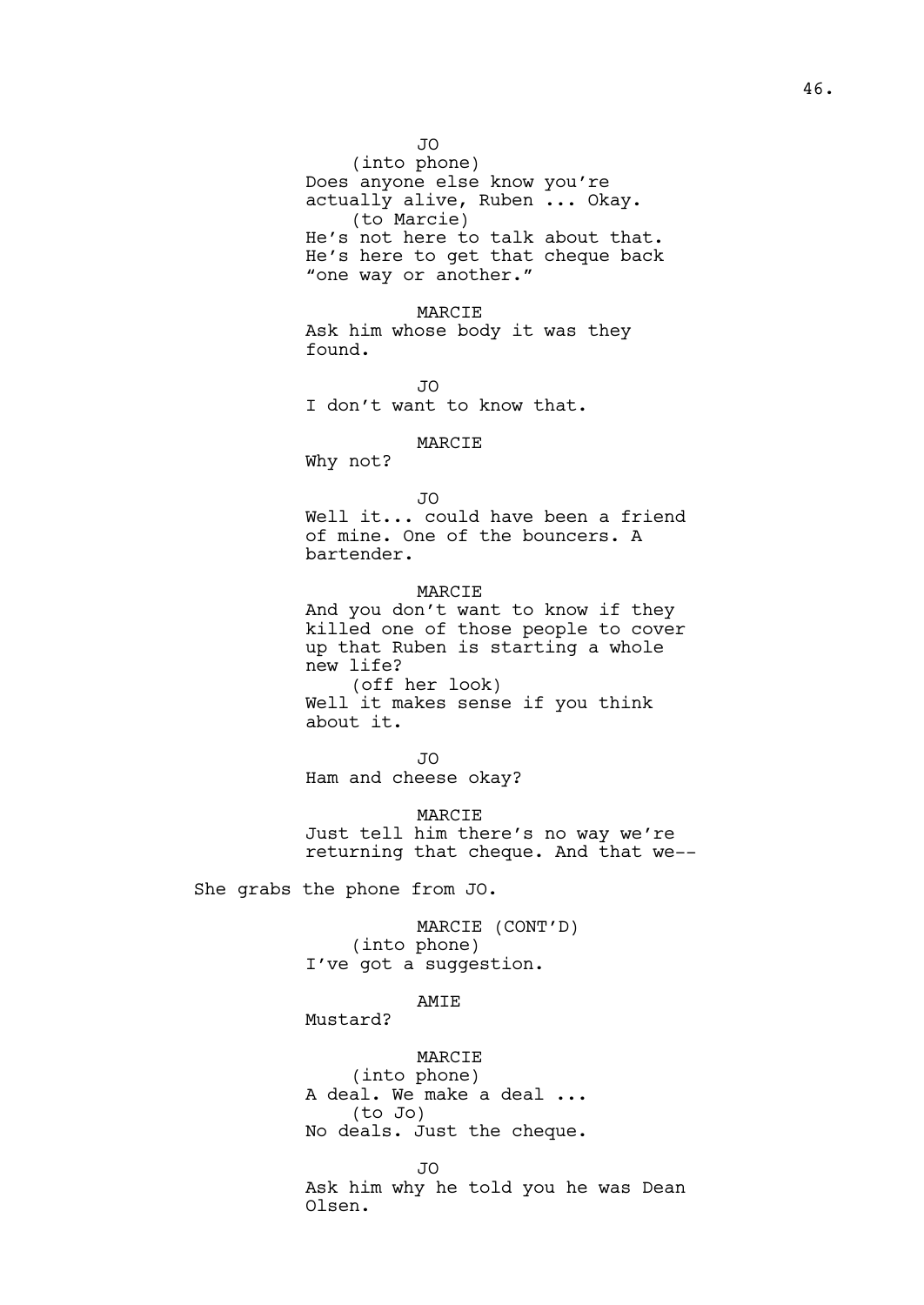MARCIE He heard that. He says it was a mistake.

JO

What?

# MARCIE

(listening) He forgot you might be here and you could identify him... (more listening) He thought if he told me he was Dean Olsen, I might give him the cheque back.

JO Because Dean's the one who signed it?

# MARCIE

I guess.

AMIE (from the kitchen) Dean Olsen. Yeah. I just remembered who he is. He's a friend of Rocco's.

### MARCIE

My Rocco?

Takes the phone back.

JO Yeah, Mum. *Your* Rocco. Jesus. (into phone) Is Dean Olsen dead, Ruben?

AMIE What? No. Don't go there?

JO

Is his body the one you put in there after you set that fire?

# AMIE

Whoa! Take that back. Tell him we don't give a shit about that.

MARCIE *I* do. We need to keep pushing... get them back on their heels.

AMIE No that'll just make them more dangerous. (MORE)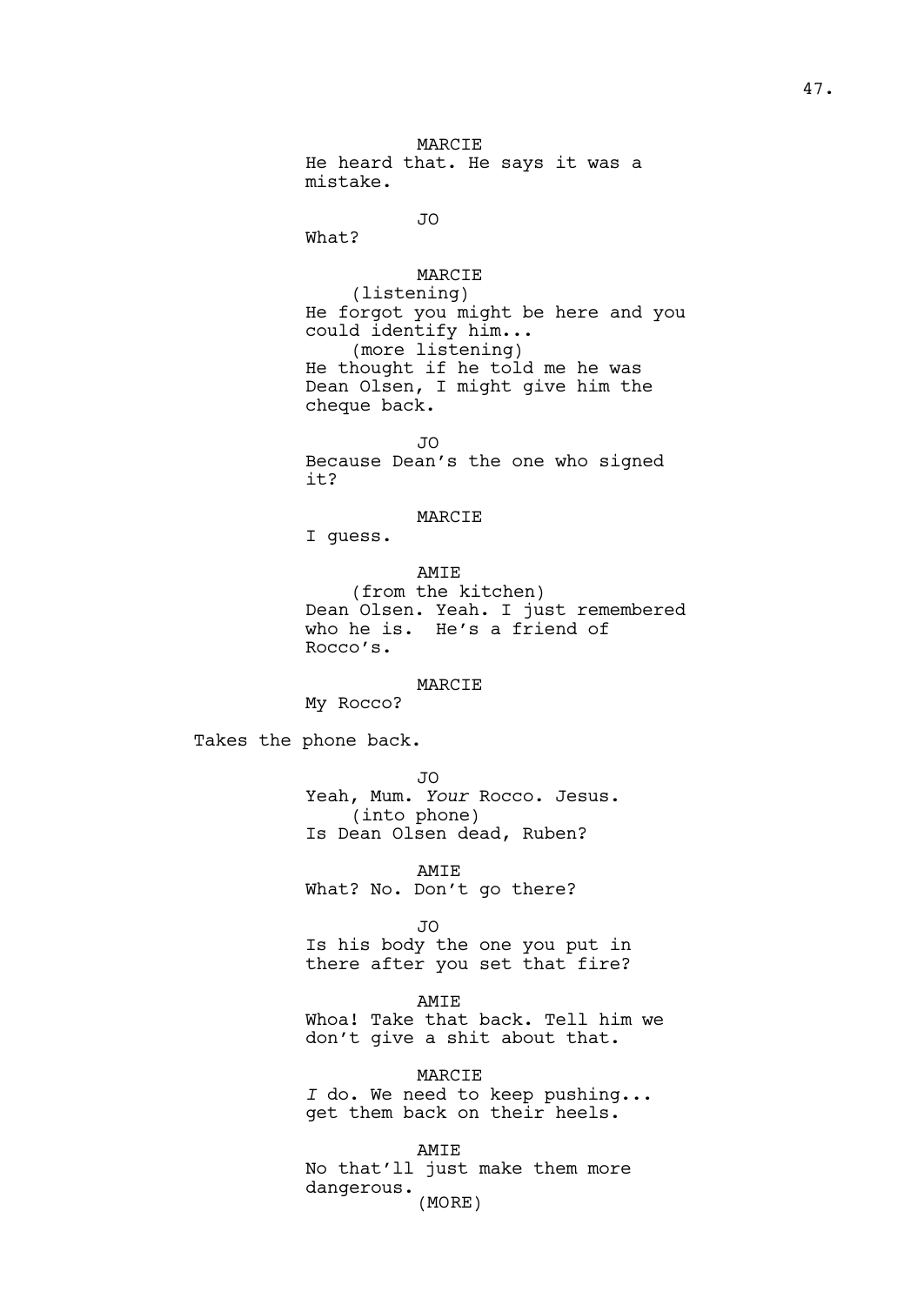AMIE (CONT'D)

I think we should just hand over the cheque. We're in way over our heads here.

### MARCIE

No we *were* in over our heads. Now I think we might have a chance to make this all good. (to Jo) It's time to end the call. We need a strategy. (to Amie) Yeah I'd like that.

# AMIE

What?

MARCIE

Mustard. (off her look) Okay? Can you do that now? Make those sandwiches?

# AMIE

Sure.

She heads into the kitchen.

AMIE (CONT'D) I hate this. Being afraid of douche bags like that. (to herself) Get it together, girl. Come on.

MARCIE

(off Jo's look) I think better on a full stomach. You know that. Now hang up. Do it.

JO (into phone) Gotta go.

She disconnects.

Marcie heads over to the couch.

MARCIE Okay so how to proceed..

Jo's phone goes off.

MARCIE (CONT'D) Don't answer it.

Okay.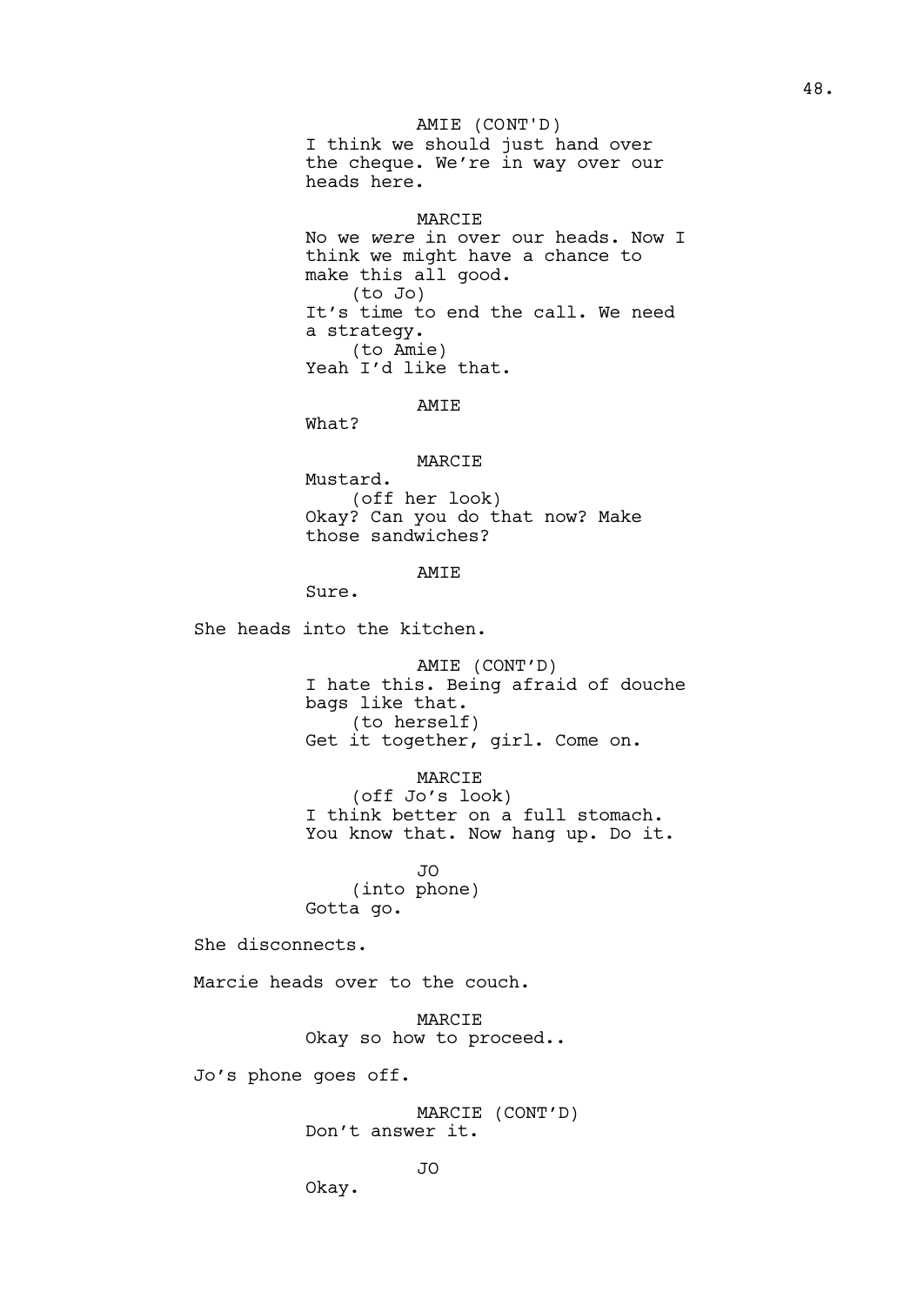A phone goes off in the kitchen. Amie comes in with her phone in her hand.

> AMIE They're calling *me* now. Why are they calling *me*? How do they even know I'm here?

JO You told Rick.

AMIE

Right.

MARCIE

And they probably saw you at the window.

AMIE

Yeah. But... Okay but that doesn't mean I'm involved. I could just be visiting. They think I'm in this with you.

JO

You are.

AMIE

Am I? Really? I mean I was up for it in some way but--

MARCIE You wanted the money.

AMIE

Yes. I did. But now...

Her phone stops going off.

### MARCIE

Stay strong, Amie. Keep thinking about a better future. We just need to--

AMIE

Stay alive. We need to stay alive. That's the number one thing on my list.

#### MARCIE

Yeah but not just that. This is our chance to do better than just staying alive. Trust me.

Jo's phone goes off.

AMIE

Answer it.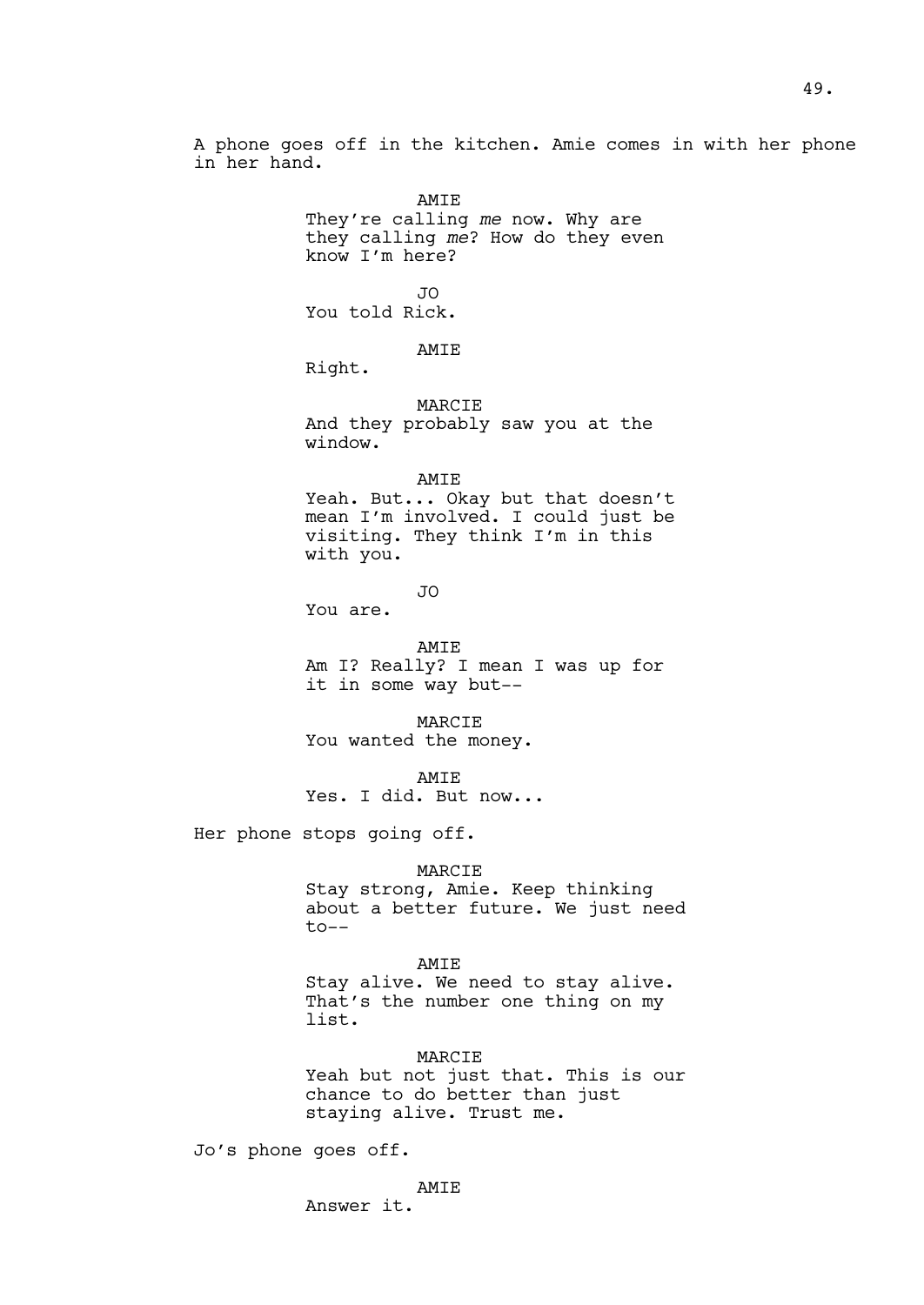JO Now you want me to talk to them?

AMIE Just to ask if I can leave.

MARCIE Bad move. They'll grab you for sure.

AMIE I can go out the back.

Jo is looking out the window again.

JO It's just Ruben now?

AMIE Where'd Rick go.

MARCIE Maybe he just went away.

JO

Or maybe he went to cover the back.

Jo's phone stops.

AMIE Yeah. Maybe. But that's okay. I mean he likes me, so he'll probably just let me leave. (off their looks) Okay that's stupid. Let's call the cops.

MARCIE We're not there yet.

Marcie's phone goes off.

MARCIE (CONT'D) My turn. (to Jo) How'd they get my number anyway?

JO Not sure. You were my contact at

work. You know, for emergencies. MARCIE

Like what? If you fell off the stage?

AMIE A girl was attacked last year.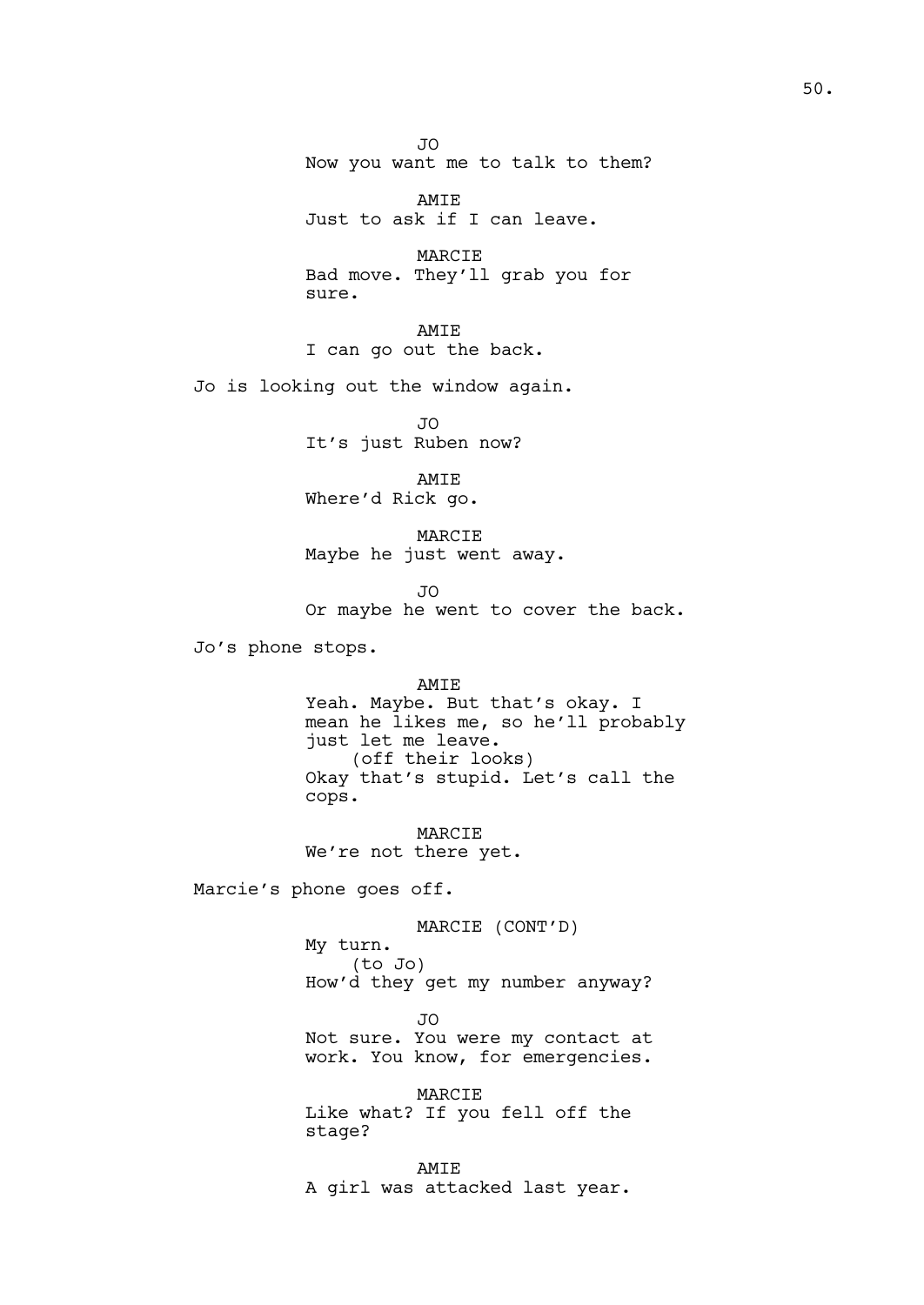#### MARCIE

In the club?

#### AMIE

No. After she left. He got her in the parking lot. It was a guy she'd had kicked out when he got too aggressive.

### MARCIE

Was it bad?

AMIE

He almost killed her.

## MARCIE

Almost killed her. Okay. But we should just keep on with our lives. I should stay in crippling debt. You should keep working in jobs that put you in danger from your "customers." We should just give up, turn that \$300,000 over to those guys out there, and let them be on their way. (to herself) On their way...

### JO

What?

Marcie's phone goes off. She answers it.

#### MARCIE

(into phone) Okay first off, one more threat from you, we call the police, and there goes your escape money ... Well what else could it be? Did you fake your death just for fun?... (to Jo) That got him. (into phone) I'm suggesting a four-way split. You and Rick. Me and Jo.

### AMIE

Hey!

MARCIE I thought you wanted out.

#### AMIE

I changed my mind. Being so scared of those dickheads, didn't feel right to me. (MORE)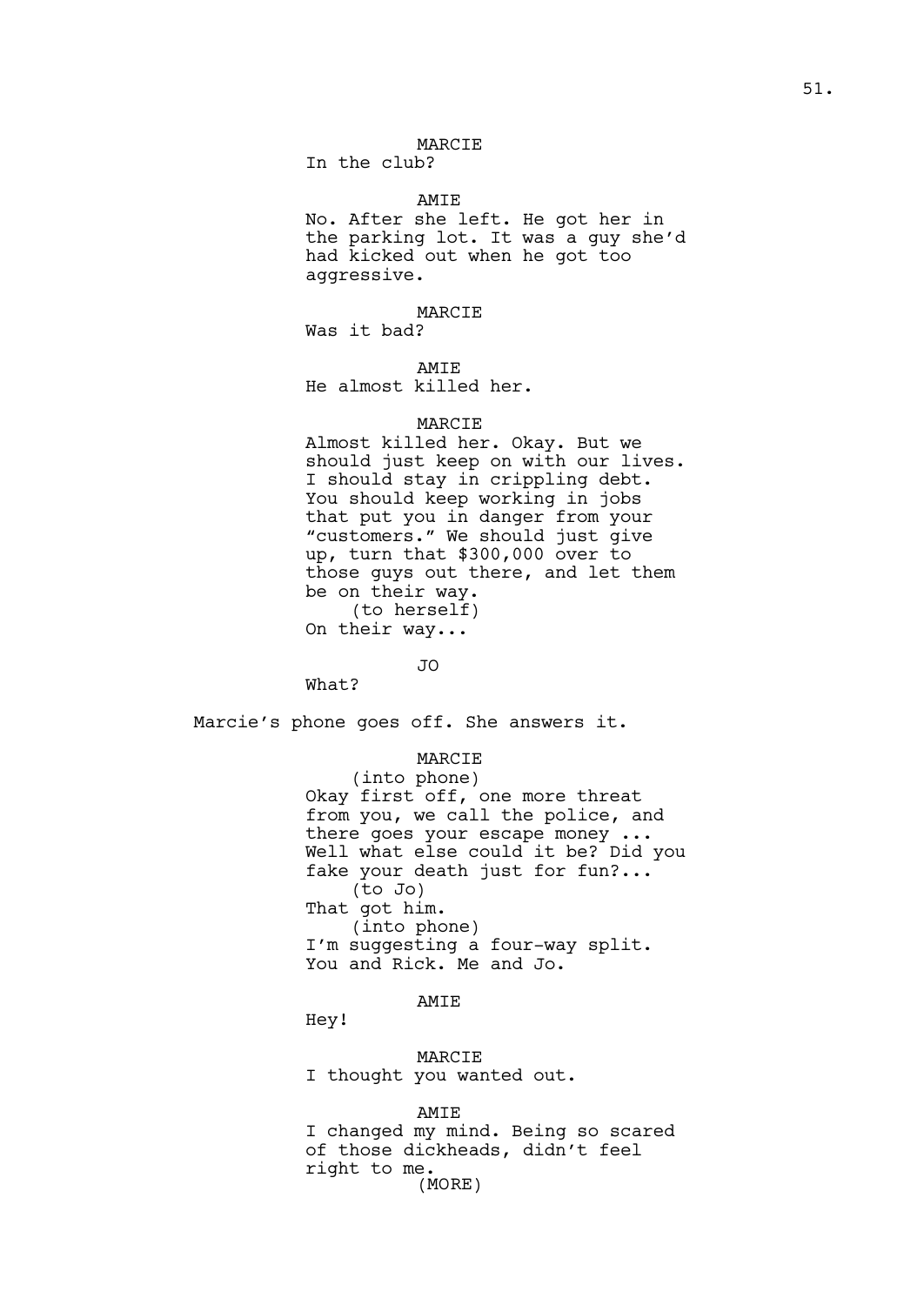Maybe being a baker is what I'm really meant to be, but I'm not gonna be a baker who takes a lot of shit. AMIE (CONT'D)

MARCIE Good for you. (into phone) Make that a five-way split.

AMIE

Thanks...

MARCIE How about those sandwiches?

Amie nods and goes into the kitchen.

MARCIE (CONT'D) (into phone) ...Well one fifth is better than nothing. You'll just have to find somewhere cheaper to hide out. We're all pulling back on our dreams a little. So what do you say?... Really? (to Jo) He's okay with that.

JO

So he says.

MARCIE

Right. (into phone) One more thing. Who are you running from anyway? ... What's that mean?

JO

Who is it?

MARCIE

He won't say. (into phone) Call me back in a few minutes, okay.

She disconnects.

JO What is it?

Amie comes in with a tray of sandwiches and pickles.

AMIE (putting tray down) Here you go.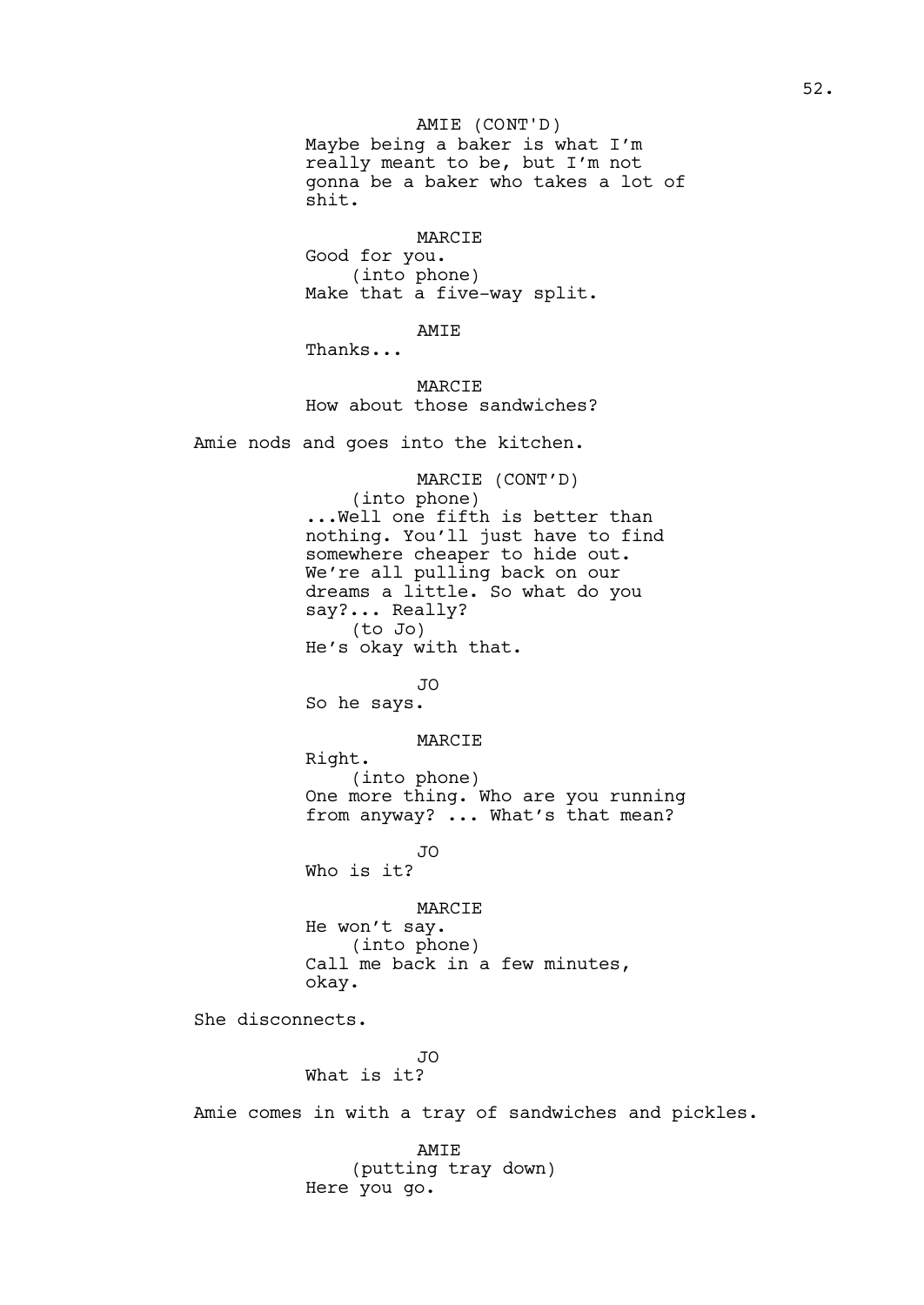JO

Thanks...

MARCIE (to Amie) Nice presentation.

JO

Mum?

MARCIE

Yeah. Just let me get some of this into my stomach.

She takes a bite. Chews. Swallows.

### MARCIE (CONT'D)

Okay. Everyone thinks Ruben is dead, right. But actually it's Dean Olsen who's dead. So if Ruben plans to live as Dean he needs... he needs...

AMIE What? He needs what?

# MARCIE

He needs his... signature. He doesn't want to cash the cheque. Well he probably would if we let him have it, but mostly he needs the cheque to get Dean's signature. Maybe copy it.

JO

So he can get used to forging it.

MARCIE And that gives him the ability to to get new I.D. Plus access to everything else Dean has.

JO

Which is probably a lot. Or it wouldn't be worth it.

MARCIE

Makes sense.

Amie is eating most of the food on the platter.

JO

So if that's true, what does it mean to us?

MARCIE Sheila loved dill pickles. She had cravings for them all the time. (MORE)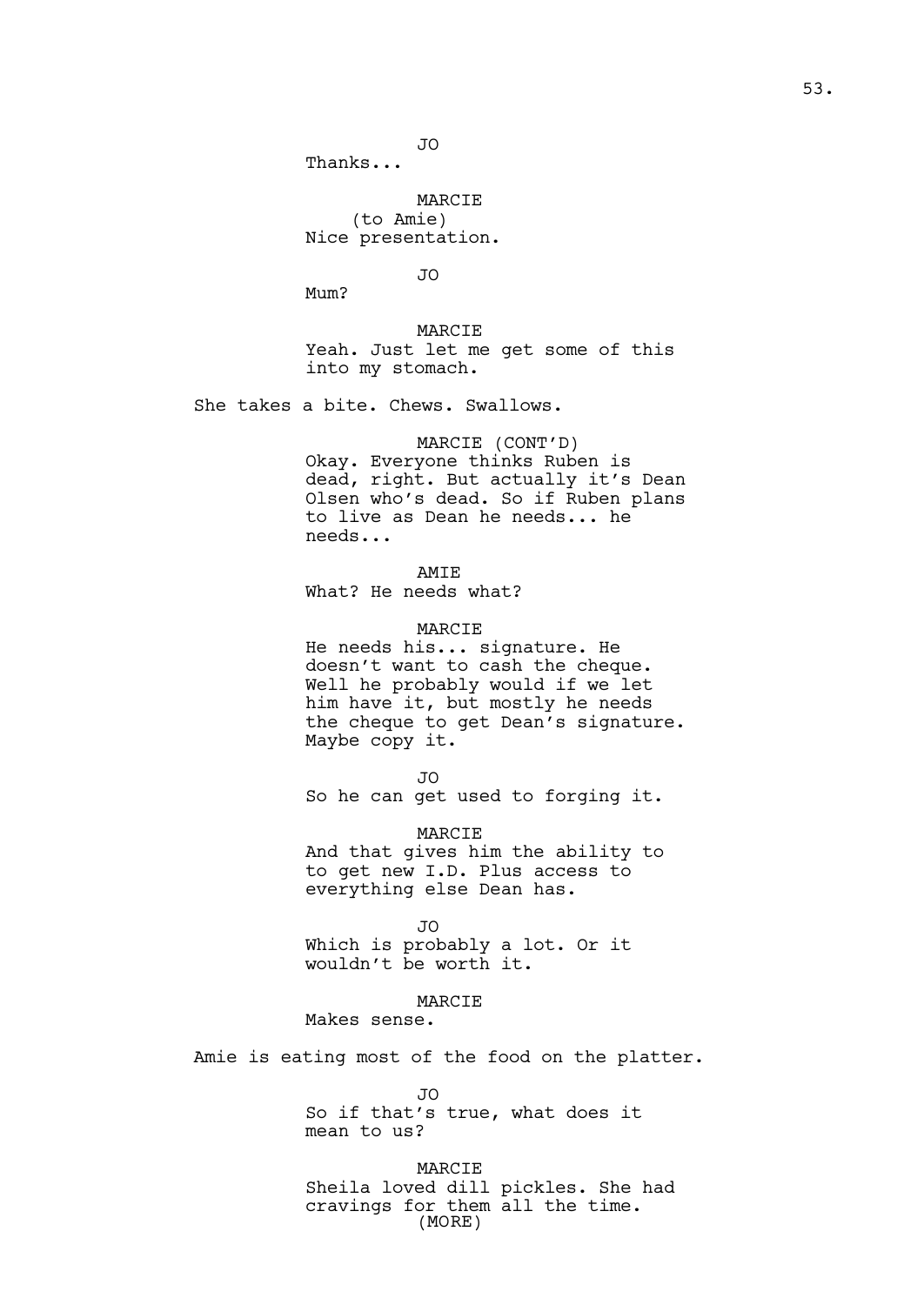(to Jo) Remember?

JO

Yeah...

MARCIE I miss her so much.

JO

I know.

AMIE

I liked her. She was always kind to me.

MARCIE She felt sorry for you.

AMIE

Why?

# MARCIE

For the same reason I do. Your poor mother wasn't up to the task of guiding you. Not that it always matters. Jo was given lots of guidance and look at her. (to Jo) All that trouble you had with drugs. And you were warned about that a lot. Even your father had enough on the ball to talk to you about it.

JO

(to Amie) Yeah, once. Just before he staggered out the door for the last time, he looked at me and said, "Try to stay clean for as long as possible." I was ten.

AMIE

You told me you were thirteen when he left.

# MARCIE

She was. (to Jo) No need to make it sound any worse than it was. What was your question again?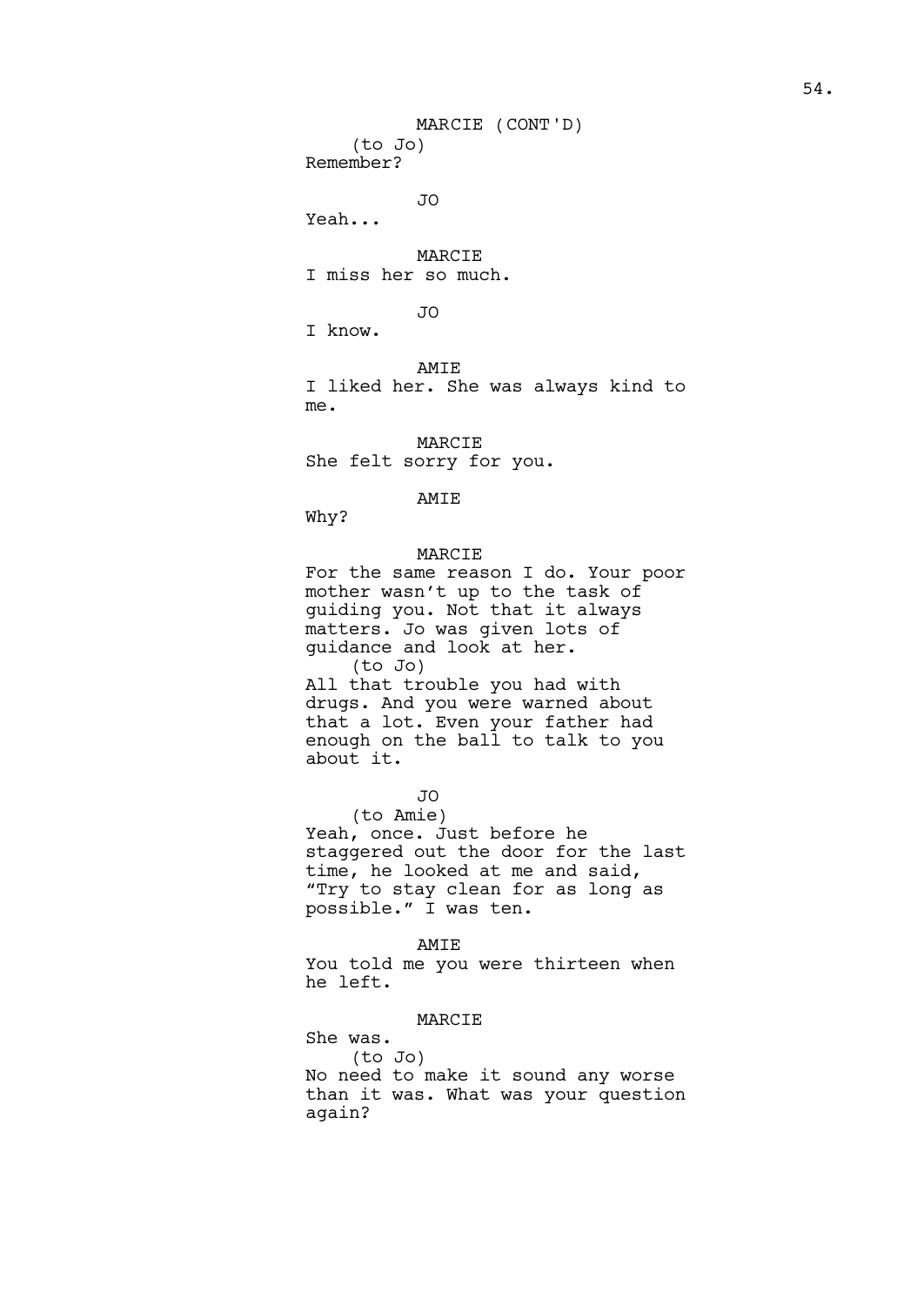JO My question? Oh right. If Ruben really just needs to see or copy the cheque, what does that mean to us.

### MARCIE

You mean how do we do that? Well maybe we go to a public place, just let him take a picture of the signature. But...

JO

But what?

# MARCIE

Just thinking. There might be consequences we're not aware of. Why did Dean Olsen give Ruben that cheque in the first place?

She starts to search for something in the kitchen drawers.

JO What is it, Mum?

MARCIE (a thought) He has associates.

JO

Who does.

MARCIE There was a list of them on the flyer. Made the whole thing look more legitimate.

She finds the flyer.

MARCIE (CONT'D)

(to Amie) Now you said Dean Olsen was a friend of Rocco's, right

AMIE

Yeah. I mean that's what I thought but--

MARCIE No no, you were right, honey. And not just a friend. Dean was one of Rocco's associates.

She shows them the flyer.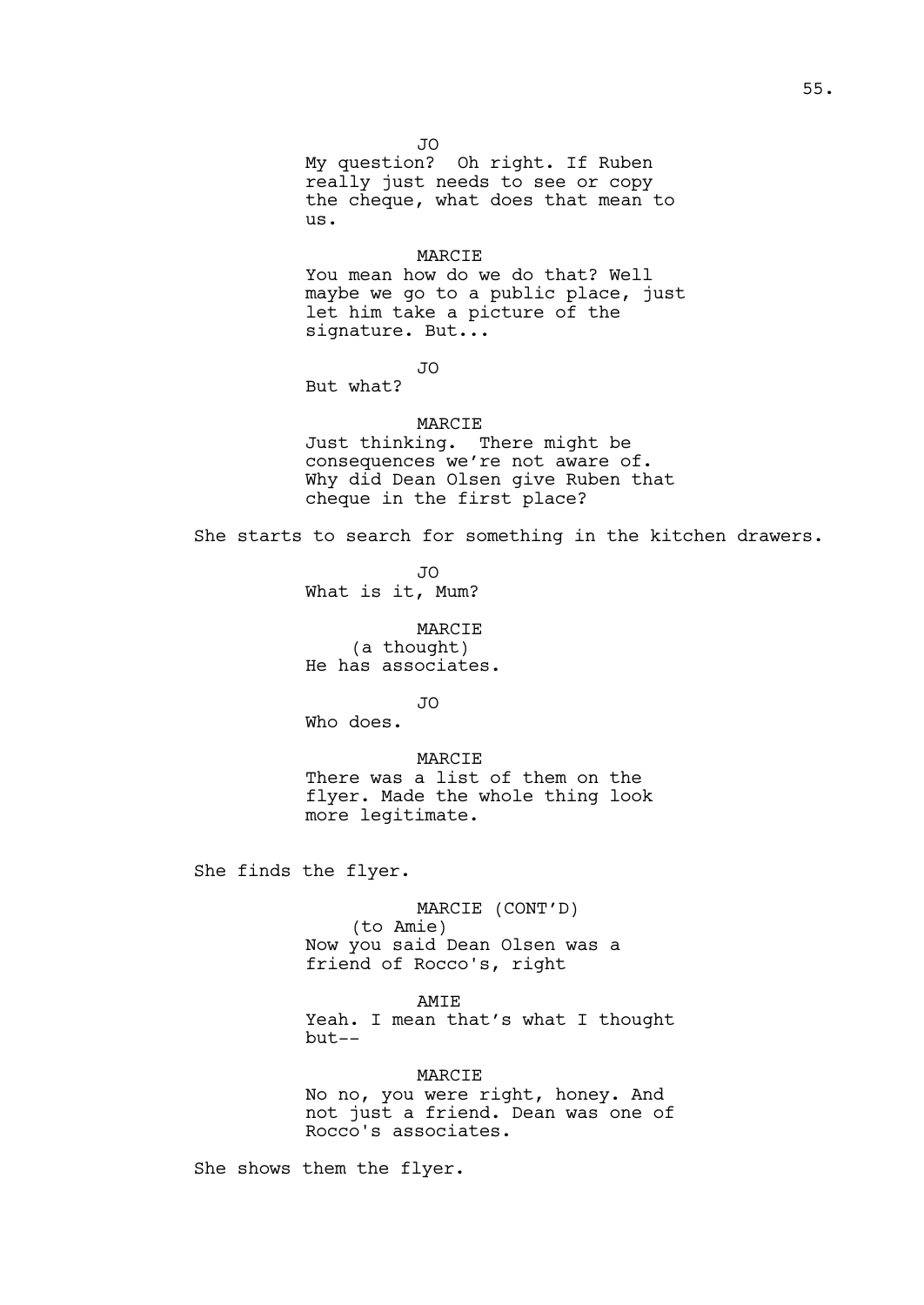JO So the cheque was-- MARCIE A loan... A loan Dean gave Ruben on behalf of Rocco. A loan Ruben wasn't planning to repay. And Rocco got wind of that somehow and was about to-- (of flyer) I need that back. Jo hands it to her. She looks at the flyer. Punches in a number she sees on it. JO Be careful, Mum. MARCIE No time for that now, Honey. We're too close. (into phone) Yeah. Can I talk to Rocco? ... No that's okay. Just tell him that Ruben Joseph is standing across the street from 96 Willowbank ... No he's not dead. That was Dean Olsen's body they found in the club. Tell Rocco he's getting screwed ... Yeah. Willowbank. 96. (disconnects) Okay then... AMIE What now? MARCIE Now we wait. Her phone goes off. She answers it. MARCIE (CONT'D) (into phone) Hold your horses, Ruben. We're still thinking about how to proceed. She disconnects. MARCIE (CONT'D) If this all works out, have you been thinking about how you'll get Suzy away from Jimmy?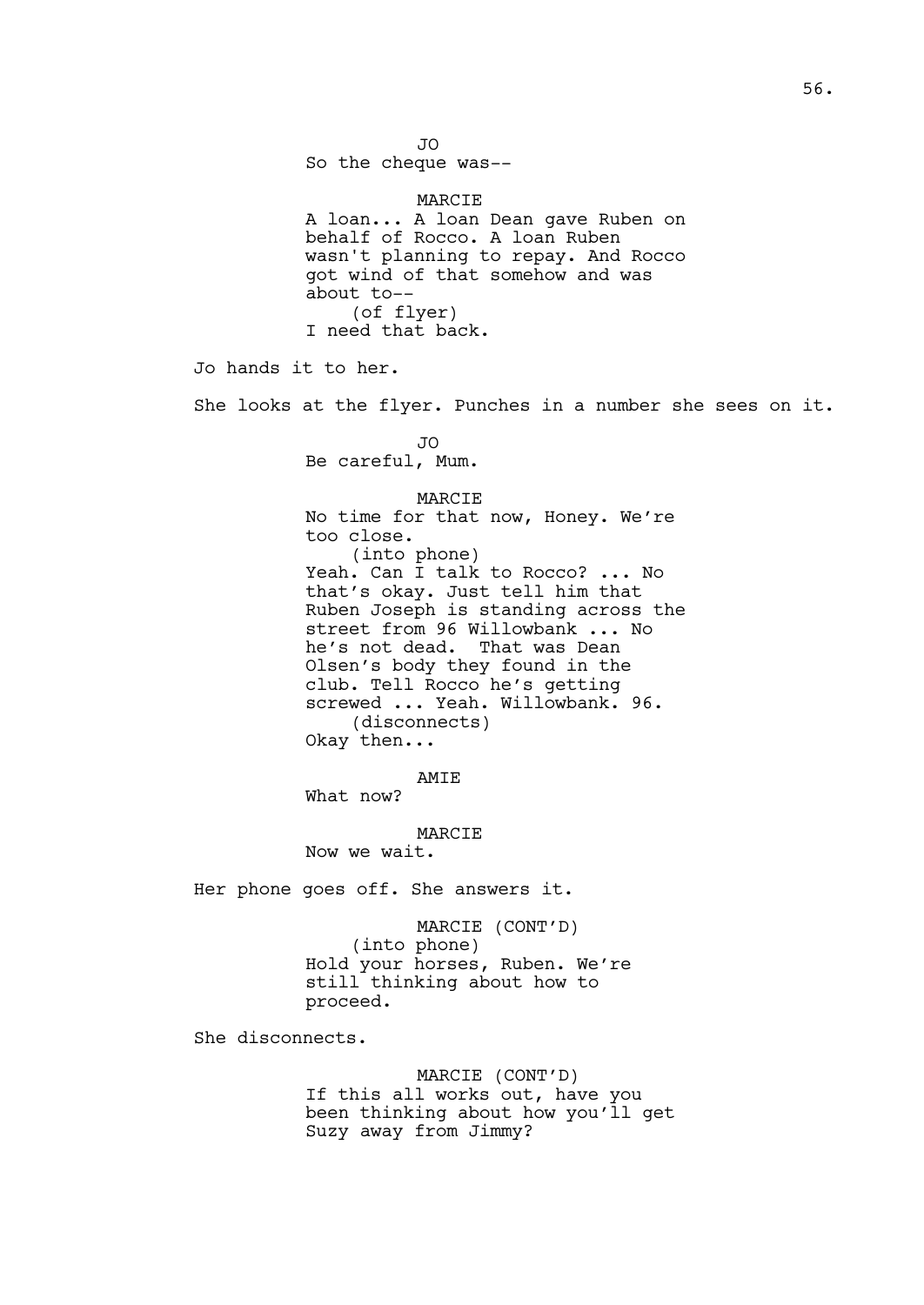### AMIE

(to Jo, still eating) Yeah. You told me he never leaves you alone with her.

JO

He doesn't. But I know how to distract him long enough for one of you to take her.

MARCIE Well just don't do anything you'll have to go to a doctor for later.

Marcie picks up a canvas bag from the floor beside the couch, and takes out her knitting.

> JO What are you doing?

#### MARCIE

I've been trying to finish these socks for Suzy for quite awhile.

JO

And now is as good a time as any, eh. (to Amie)

Are you seeing this?

# AMIE

(chewing on a pickle) Everyone has their own way of dealing with stress. I eat. I eat a lot.

MARCIE Well you'd never know it.

AMIE

You burn a lot of calories working that pole.

# MARCIE

Which reminds me... (to Jo) Have you had any thoughts yet about a new profession.

JO

No.

MARCIE Why not?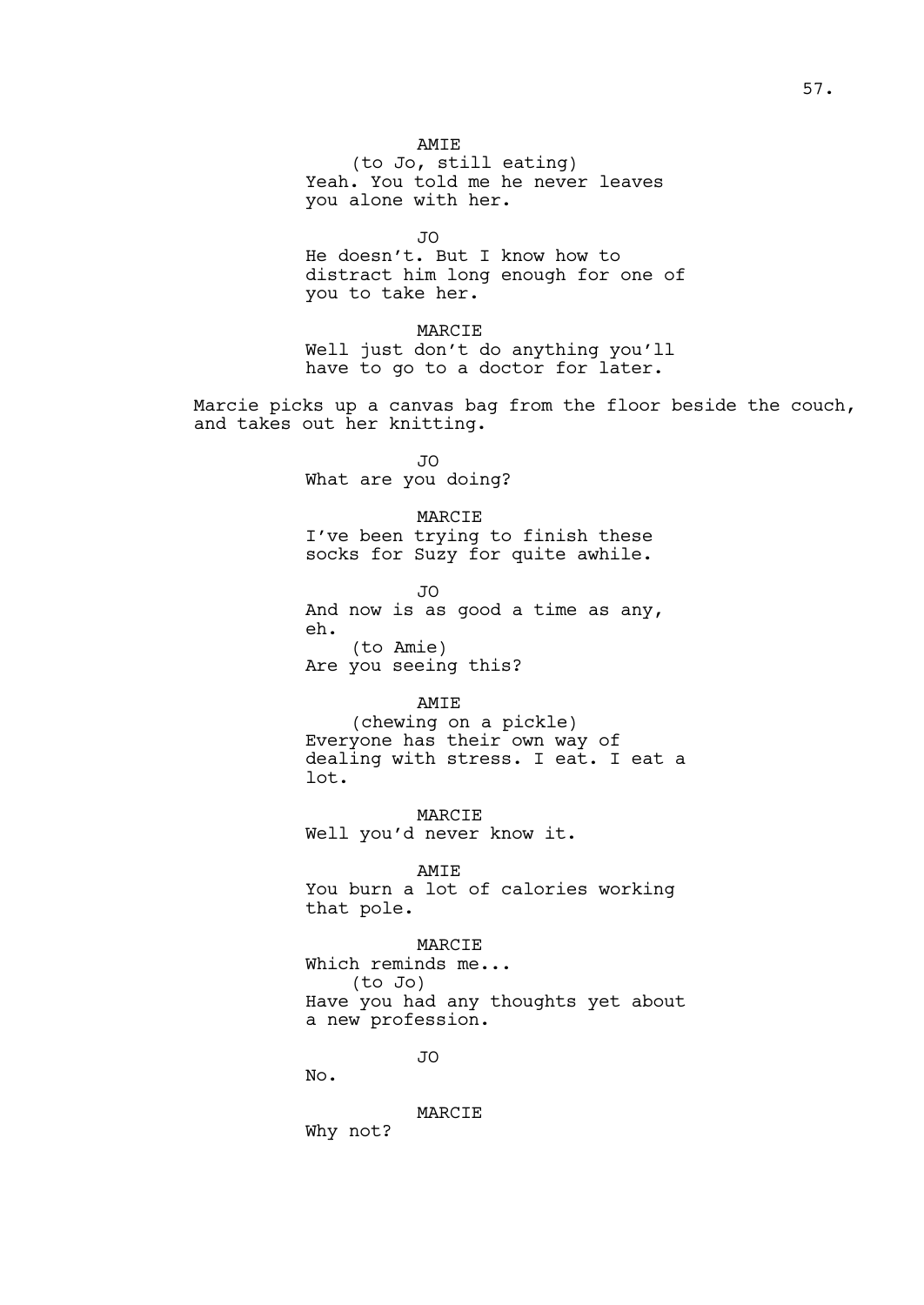JO Maybe because I'm worried about someone bursting through that door and blowing all our heads off.

MARCIE That's never going to happen.

JO

You're sure of that, are you.

**MARCIE** 

Yeah I'm all of a sudden feeling totally relaxed about the whole situation. I mean it's all relative, right. (off Jo)

Her father was a selfish demanding prick. And in all my retail jobs I was expected to just shut up and take whatever garbage the customers threw at me. Now I've got these banks bugging me to pay thirty percent interest on my overdue credit cards. You believe that? Thirty percent? Come on, that's just fucking evil... So these guys we're dealing with now are just--

JO

What? The same? These guys aren't bankers, Mum. I thought you'd have figured that out by now.

AMIE

(sucking on a pickle) Yeah, me too.

### MARCIE

Well I've never worked in an "exotic" club so I haven't experienced the charms of men like this before. But I've got them pegged now, so don't worry. (holds up a sock) Do you think she'll like them?

AMIE

They're pretty. (to Marcie) Can you maybe you can teach me how to knit sometime?

JO

Sure she can. She'll just hang out in your bakery and when you can spare a few minutes...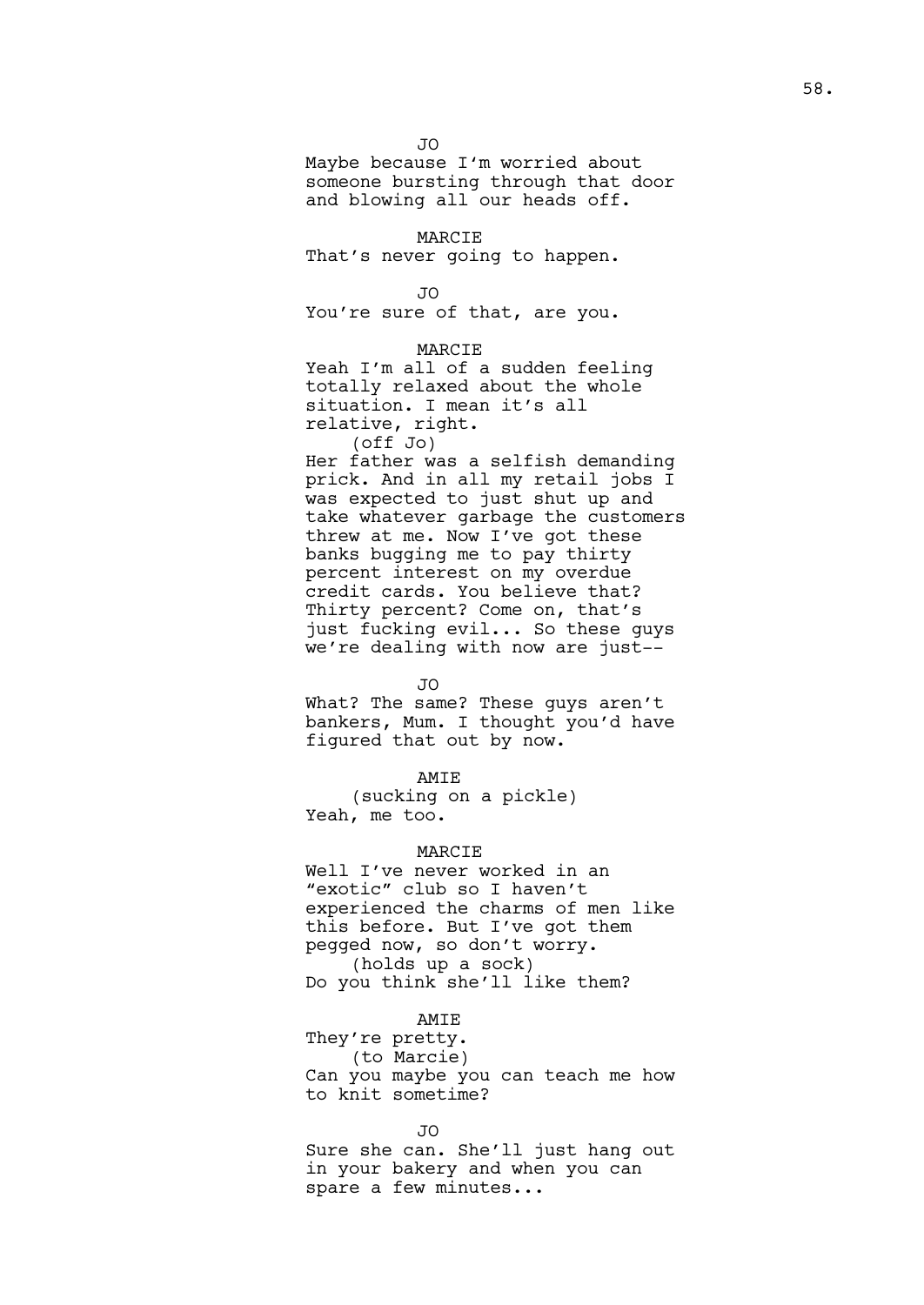Suddenly from outside the sound of a car screeching to a halt and male voices yelling.

Jo goes to the window.

MARCIE What's happening, Honey.

JO

Jesus. Some guys just grabbed Ruben and they're throwing him into a car... and...

Sound of car speeding away...

JO (CONT'D) ...taking off! Oh. And here comes Rick from around the back of the building. He looks at the car speeding away. Lets what's just happened sink into his stupid head... and then runs like hell in the opposite direction.

MARCIE Like I said, very efficient.

JO Rocco? Yeah, he is.

Marcie's phone goes off.

MARCIE (into phone) Hey there ... Yeah, very impressive.

AMIE

Rocco?

Marcie nods.

MARCIE (into phone) So where does that leave us ... Really? Are you serious? ... (to Jo) He's serious!

JO

About what?

MARCIE (into phone) Well what can I say, that's very generous ... And you're okay with that because? ... Oh... (to Jo and Amie) (MORE)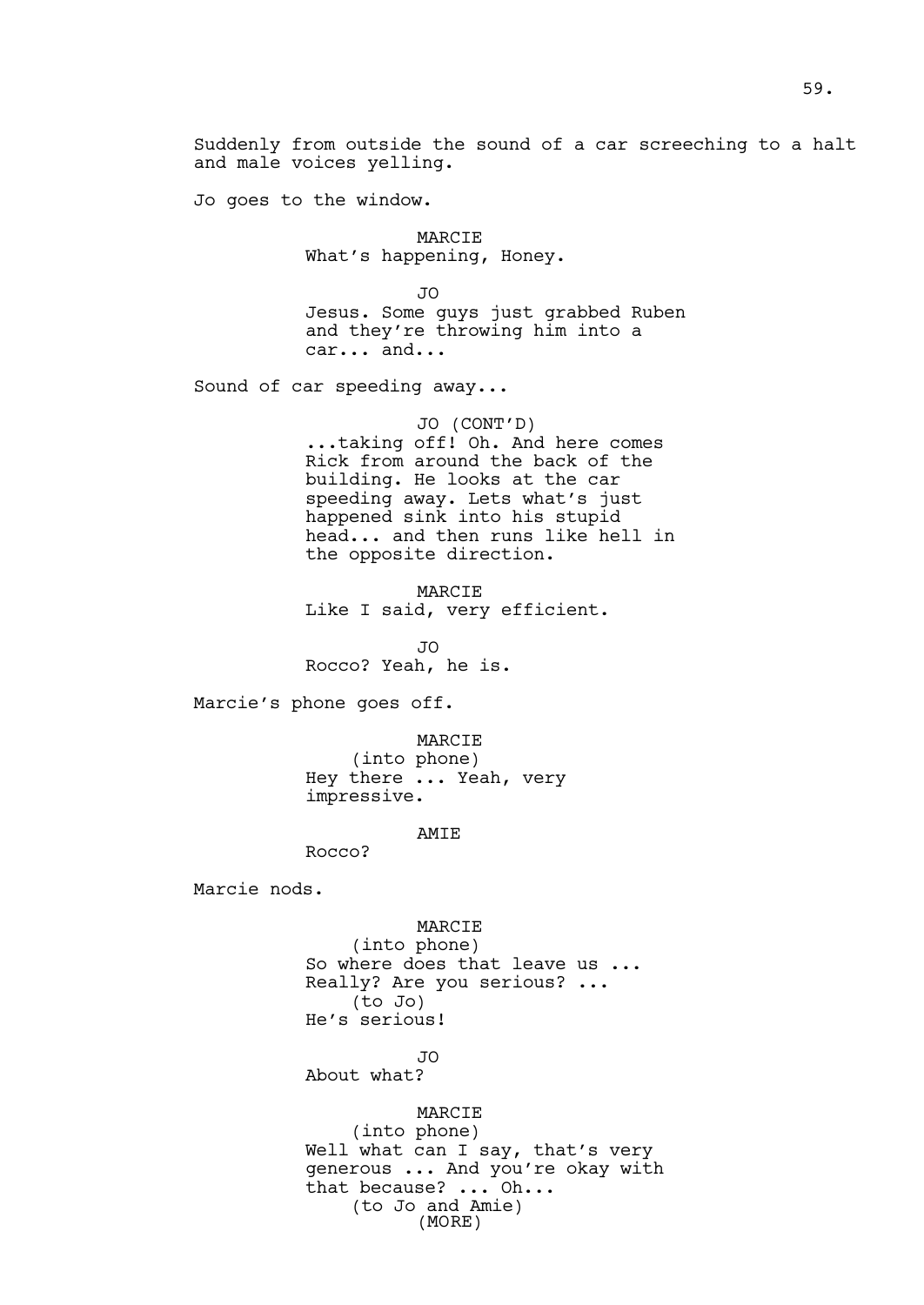He took out life insurance policies on all his advisers. MARCIE (CONT'D)

You know, because their work involves a certain amount of risk.

Amie and Jo just look at each other, confused.

MARCIE (CONT'D) (into phone) Well that's great ... Yeah these last few years have been pretty rough, all right ... Yeah. Okay. No worries. We're on our way out of this place. And you'll never hear from us again, promise ... Yeah to you too, Rocco. And God Bless.

She disconnects, goes into the kitchen.

AMIE What's she doing?

JO

Beats me.

Marcie brings out three cans of beer.

MARCIE

I've been saving these for a special occasion...

AMIE

Beer for a special occasion?

JO

They're imported.

MARCIE

Crack em open, girls. We've been given a green light.

JO To do what?

### MARCIE

Anything we want. Anything we can do with \$300,000. We can cash the cheque. The money is actually Rocco's because Dean Olsen was working for him when he gave it to Ruben.

JO So it was a loan.

MARCIE

Yes.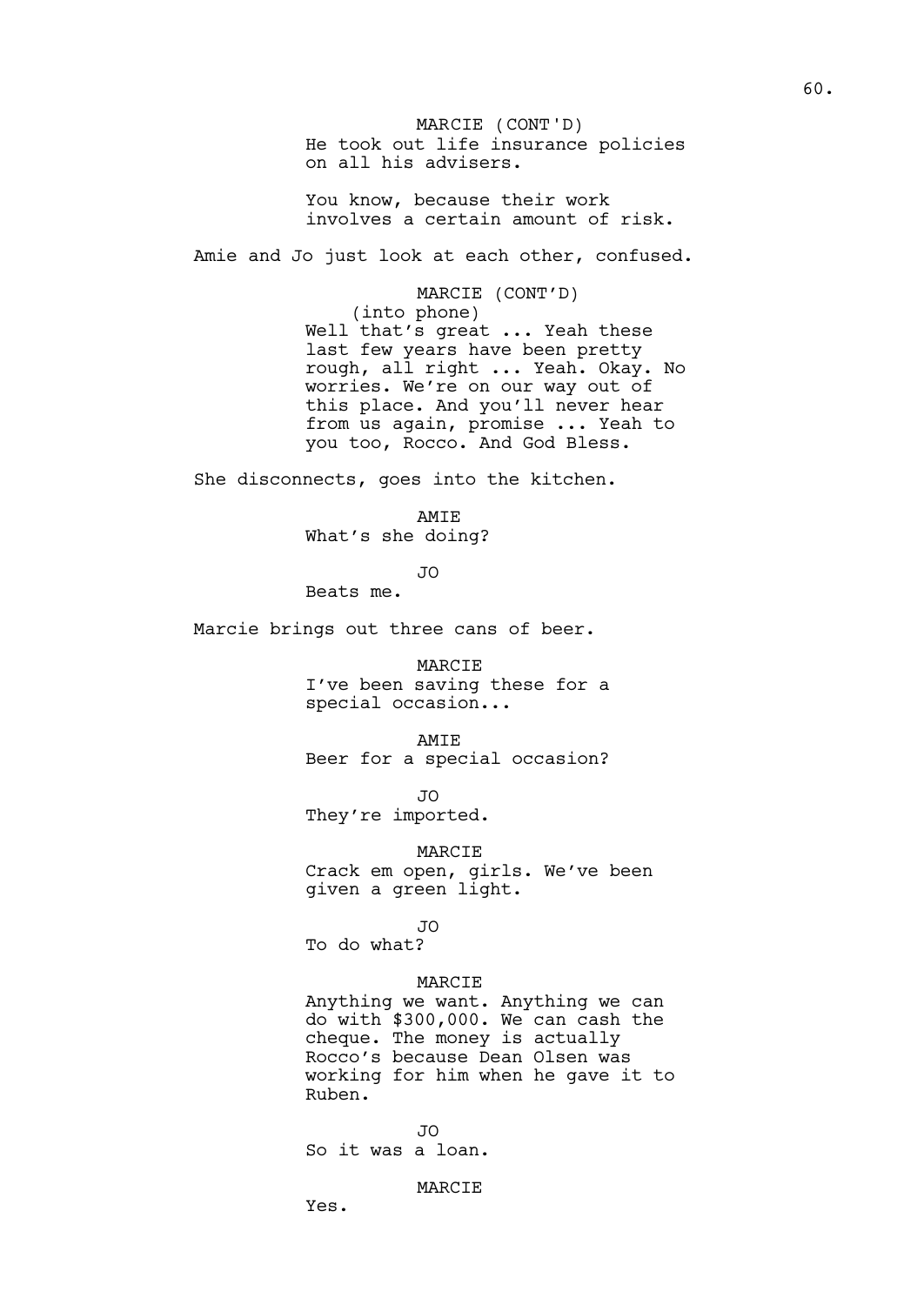JO And he doesn't want it back.

# MARCIE

No.

### AMIE

Why not?

# MARCIE

Because he likes me. Well he actually feels sorry for me. And also... he says he owes me. I mean he couldn't get the money from the policy if he couldn't prove it was Dean who was killed in that fire. And as soon as he gets Ruben to... you know, confess, he's gonna be up two and a half million bucks. How about that? The only man who's ever treated me with any understanding is a vicious hard-core criminal. Yes he had me beaten a little, but when the story got told he--

JO

He opened up his gangster's heart and is letting you keep all that money.

#### MARCIE

As long as we don't let anyone know. Because he has a "rep" to think about, right. I told you it was meant to be.

JO

You told me it would come from God. Not a loan shark.

### MARCIE

Well I'm no expert, but apparently God actually does work in myster--

#### JO

Please.

### MARCIE

Okay think what you want. But in the meantime, drink up. Then we've got some serious planning to do. (she downs half her can) This time I'm going to make it all the way there.

AMIE

To the bank.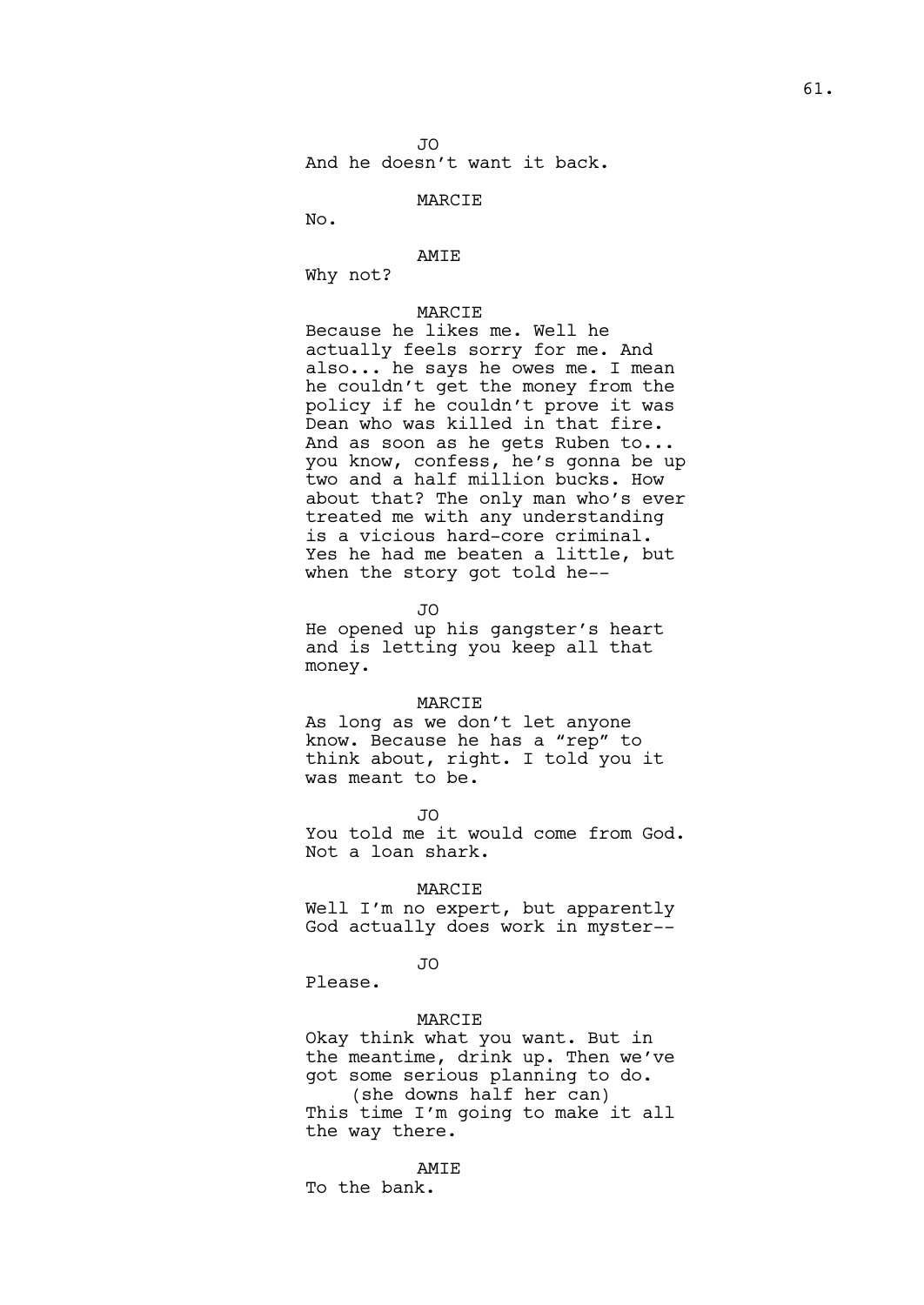Right. I won't be long.

She leaves.

AMIE I'm pretty excited. I'm not kidding about wanting to bake things.

### JO

I know.

AMIE Ever since I was a little girl...

JO I know. I know. I remember your little toy oven.

AMIE I loved that oven.

JO Yes you did.

### AMIE

I didn't know it at the time. But it was pointing me in a direction. My love for that oven. It was showing me my... my what?

### JO

Your destiny?

### AMIE

Yes. Right. And now we have to concentrate on yours. Find out what you really want to do.

#### JO

I want my daughter. It won't matter what job I get as long as I have her with me.

### AMIE

Sure. But it'd be nice if you were doing something you enjoyed. Remember all that drawing you did when we were in grade school. Those drawings were beautiful.

JO

They were cartoons.

#### AMIE

Beautiful cartoons. And maybe you could--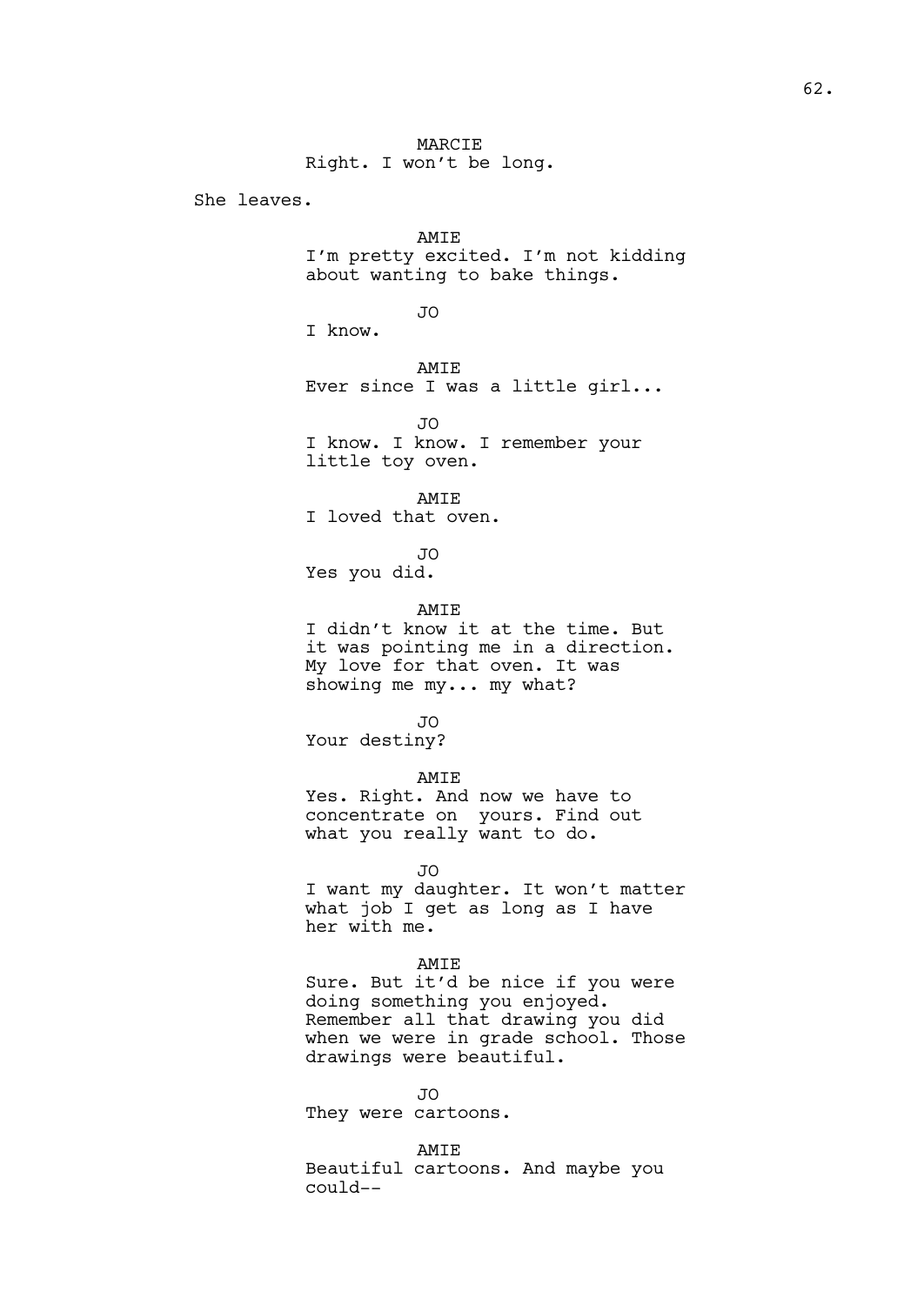JO Do it professionally? Come on. I don't dream about that stuff. What to do or how to live.

#### AMIE

Everyone has dreams. All the other girls at the club probably have dreams. Emily's gonna go to law school.

```
JO
```
No she's not.

AMIE She changed her mind?

JO

Yeah. She told me one night when we were both high.

#### AMIE

So why didn't she tell the rest of us?

JO Tell you what? That she wasn't as special as you all thought?

AMIE I looked up to her.

JO

And that's my point.

JO (CONT'D) She just wanted to make money, get high, never think about what was ahead and party like the rest of us.

AMIE But still make us think she was special.

JO Yeah well...

AMIE

Do you think you can really give it up. The life?

JO

You gotta do it sometime. I'm not up for getting a boob job every second year.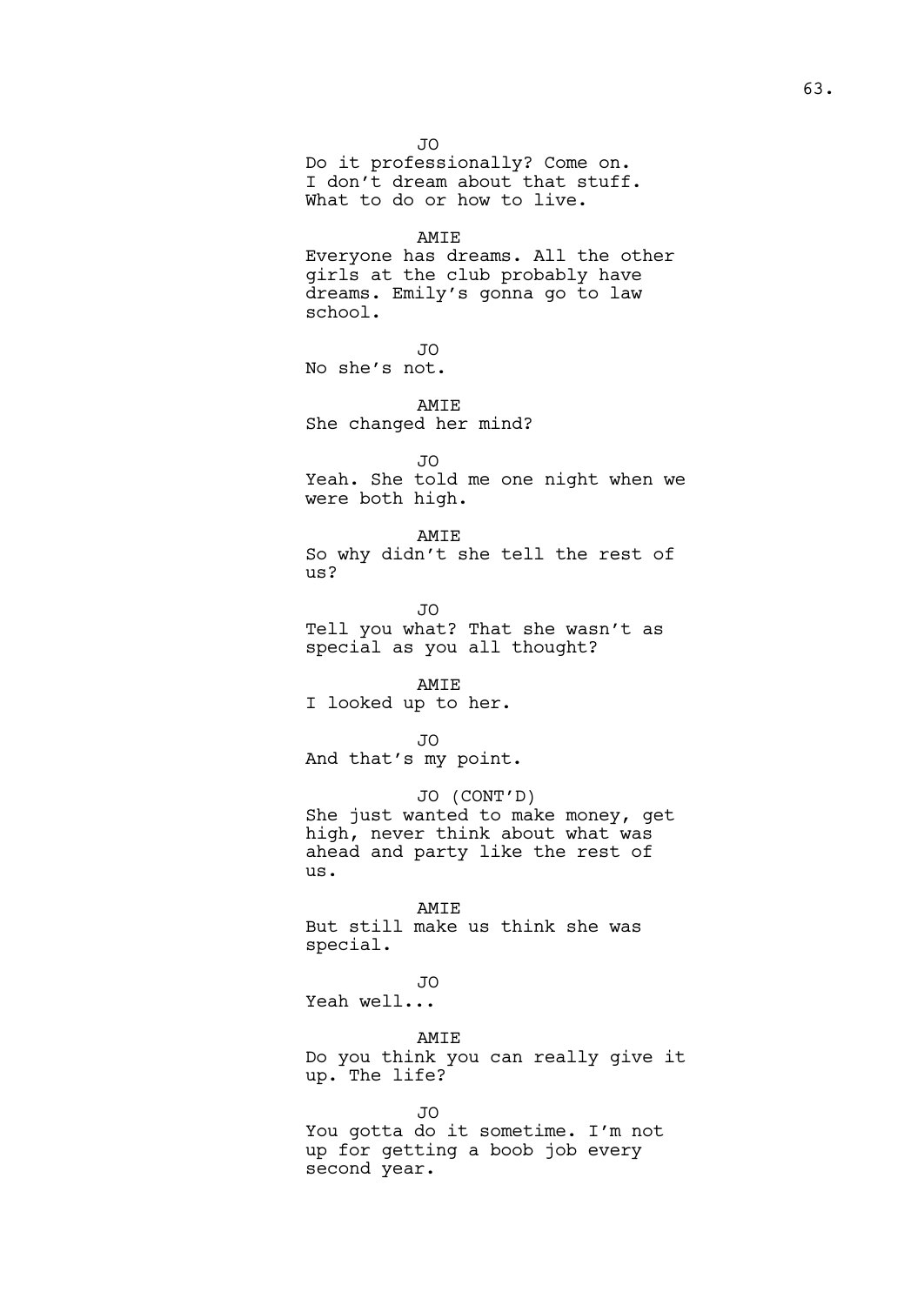AMIE Me neither. But I'll miss some things about it.

JO

The men. You'll miss all that attention you got from them?

AMIE

You won't?

JO

I got over that a long time ago.

AMIE

So you say. I see you out there. You're still working it.

JO

Because it's fun in a way. I mean looking at all those guys with that weird hungry expression on their faces. I actually get a little high on the power I have over them.

AMIE

Yeah. Me too.

```
JO
```
And that's pathetic, right,

### AMIE

Right. I guess so. No. Right. If you look at it in a certain way it's pathetic. But in another way it's--

JO

It's what?

### AMIE

A job. A good paying one too.

### JO

Yeah okay. I guess it woulda been okay if I'd saved some money, but since that didn't happen, it was really just a pathetic waste of time.

#### AMIE

Maybe we shoulda done porn.

JO

Yeah. Then I woulda had even more money to blow.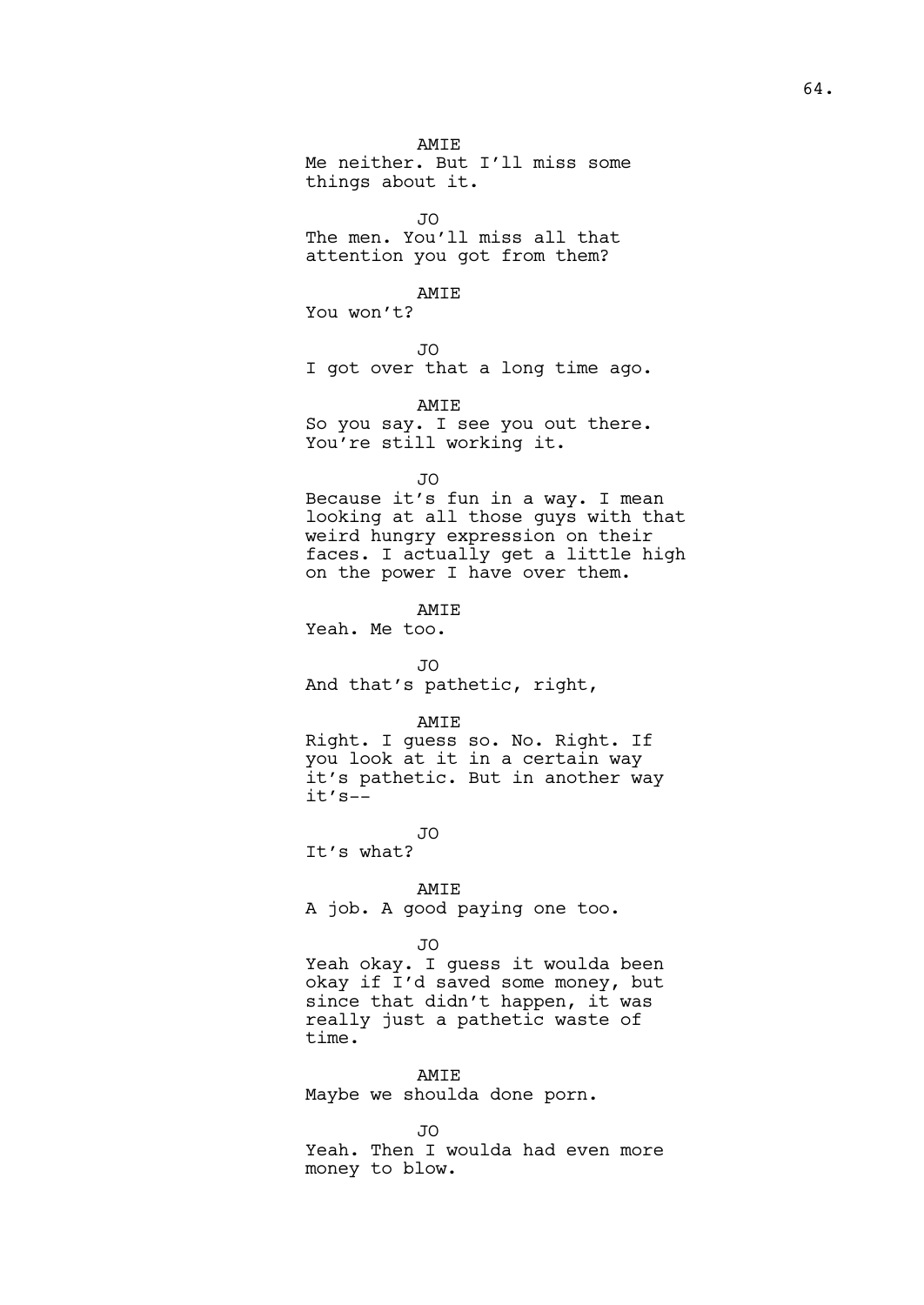### AMIE

Plus you never know who you'd wind up with. I mean they hire those guys for their dicks, not their personalities.

```
JO
```
Yeah... But here we are. Both of us ready to move on. Betting on success.

# AMIE

What?

JO

We're betting on success. That's what a guy my mum saw on TV was advising everyone to do. She thinks her problem is that she always bet on failure. Just like her mother did. Which is why, when she found that cheque, I knew we were in for a wild ride. Finally a chance to bet on success. And bet big too.

AMIE

Yeah. Very big.

JO

Okay here's the thing... (looks at her) I'm gonna need your help to get Suzy away from Jimmy.

# AMIE

Sure.

JO We need to roofy him.

AMIE Okay. That'll be fun.

JO

Yeah. So if you come on to him, and then--

AMIE

Me? Why me?

JO

Because it wouldn't work with me. He knows I hate his guts.

AMIE

So do I.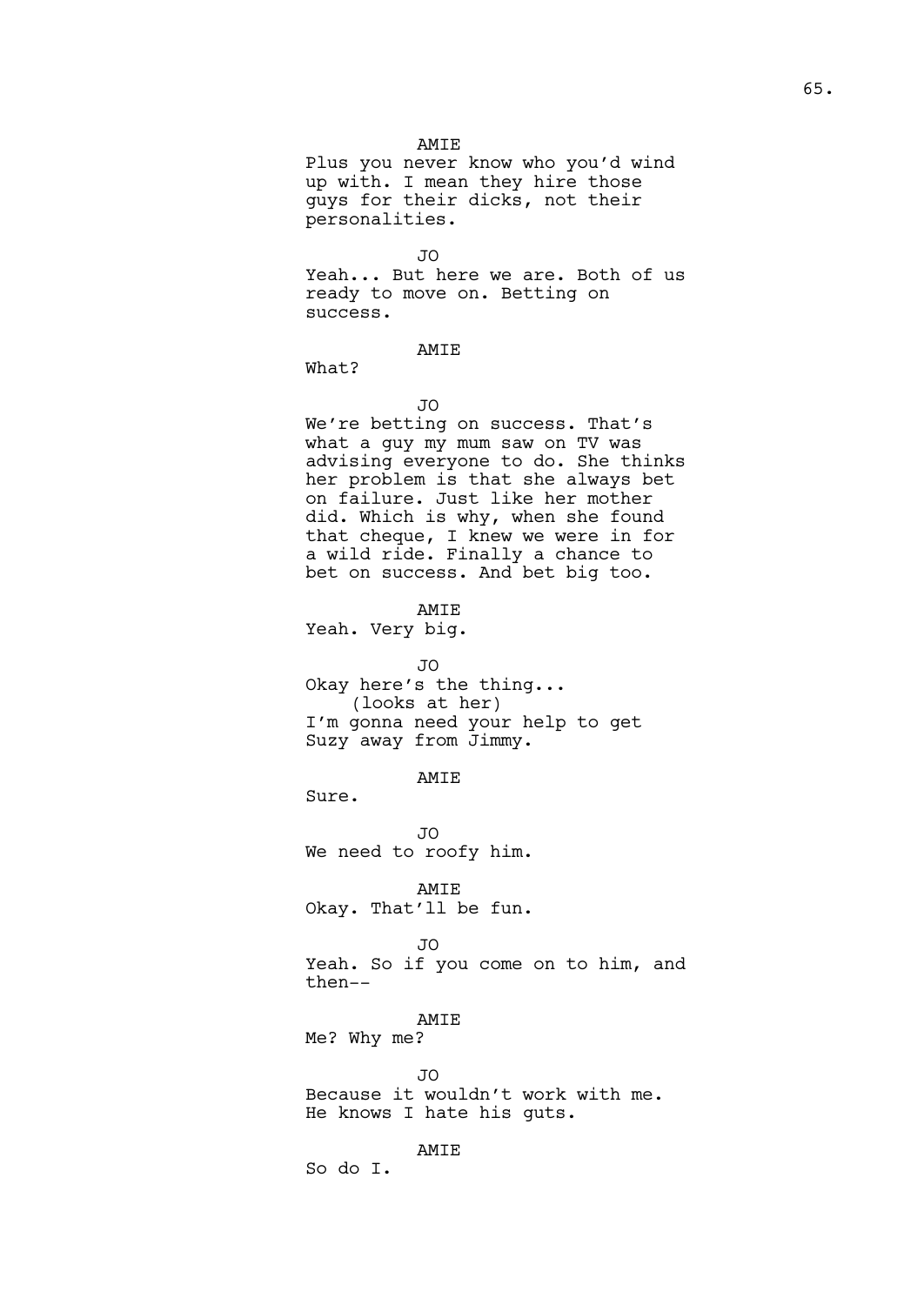JO Yeah but that's not what he thinks. He thinks you've had the hots for him since high school.

#### AMIE

No way.

JO Yeah it's true.

# AMIE

No fucking way. How'd he ever get that in his head.

 $\overline{J}$ 

Maybe because his head is up his ass. I'm pretty sure he thinks all women wanna bang him. Look all you have to do is show up, make sure Suzy goes to her room, and then get him a little worked up.

### AMIE

Fucking yuk.

JO

And when he's excited enough, slip it into his beer.

#### AMIE

I can't let him touch me. Maybe I'll just talk some really filthy shit to him.

JO You can try, but you'll probably have to let him do something to really get him going.

### AMIE

Jesus. Okay. He can have a little boob play.

#### JO

That should be enough. When he's out, you call, I come in, we grab Suzy. And we're outta there. You all right with that plan?

#### AMIE

Unless I come up with one that doesn't have him putting his hands on me.

Marcie comes back in. Smiling. Excited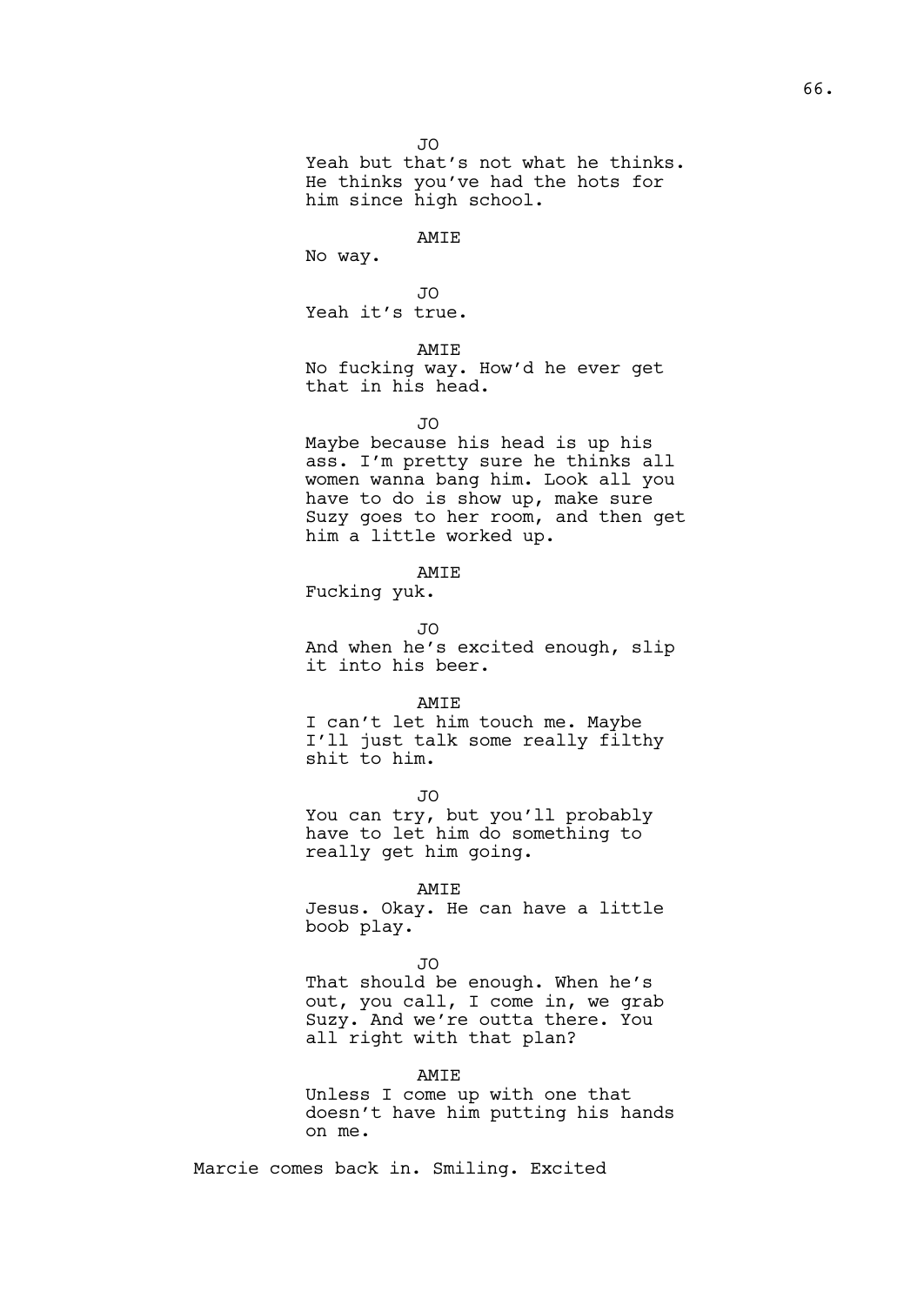### MARCIE

All good. They asked a couple of questions like they're supposed to, I guess. I told them they weren't entitled to know where I got it because it wasn't cash. Cash is a whole other thing because it could be from drug money or something. Anyway, they called Dean Olsen's bank to see if the cheque would clear, and when they they were told that wasn't a problem... (to Jo) They put it in our account!

She produces a receipt.

JO What account?

### MARCIE

The one we opened to put the rent in.

(shows receipt to Jo) Amazing, isn't it. Can't be many people who have their bank balance go from 43 to 300,000 and 43 with just one deposit. Like I said, a miracle.

 $\overline{J}$ 

You said a gift from God.

MARCIE

And that's not a miracle?

JO

I'm just wondering if God's gonna help out all the other people with just \$43 in the bank.

### MARCIE

Okay. I get that. (takes out phone) No more God talk.

JO

Who are you calling now?

#### MARCIE

We need to dress up and celebrate. I'm going to make a reservation at a fancy restaurant. Either of you know one?

#### AMIE

Rick took me somewhere once. He was trying to impress me.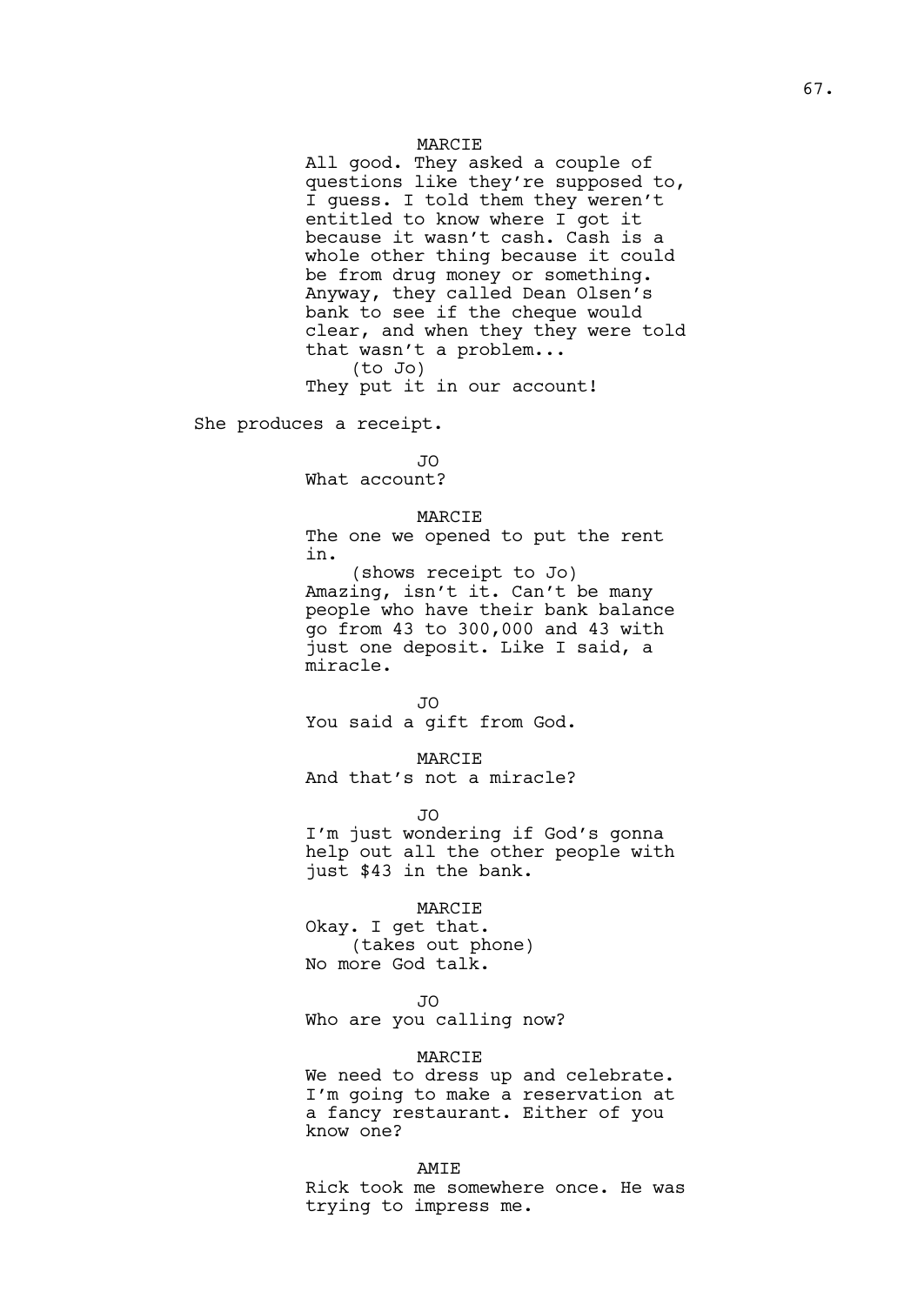MARCIE What was it called? AMIE

Our Place.

JO Yeah I went to it with Ruben. (to Marcie) We're not going there.

MARCIE

Why not?

JO It's a mob hangout.

MARCIE You mean gangsters go there?

AMIE Wannabes mostly. The occasional tourist...

JO Couldn't we just go out for a burger? Or maybe Chalet Chicken..

AMIE (clapping) Oooh, Chalet Chicken.

JO/AMIE

Please!... (like kids) Chalet Chicken! Chalet Chicken!

AMIE

(to Marcie) We can still dress up if you want.

MARCIE For Chalet Chicken? We don't have to be stupid about it!! (a little stagger)

Ohhh... I'm a little dizzy (heading for couch) Better sit down...

JO

You okay?

MARCIE (sitting) I think I've been letting myself get too worked up. (to Amie) Pass me my knitting, will you.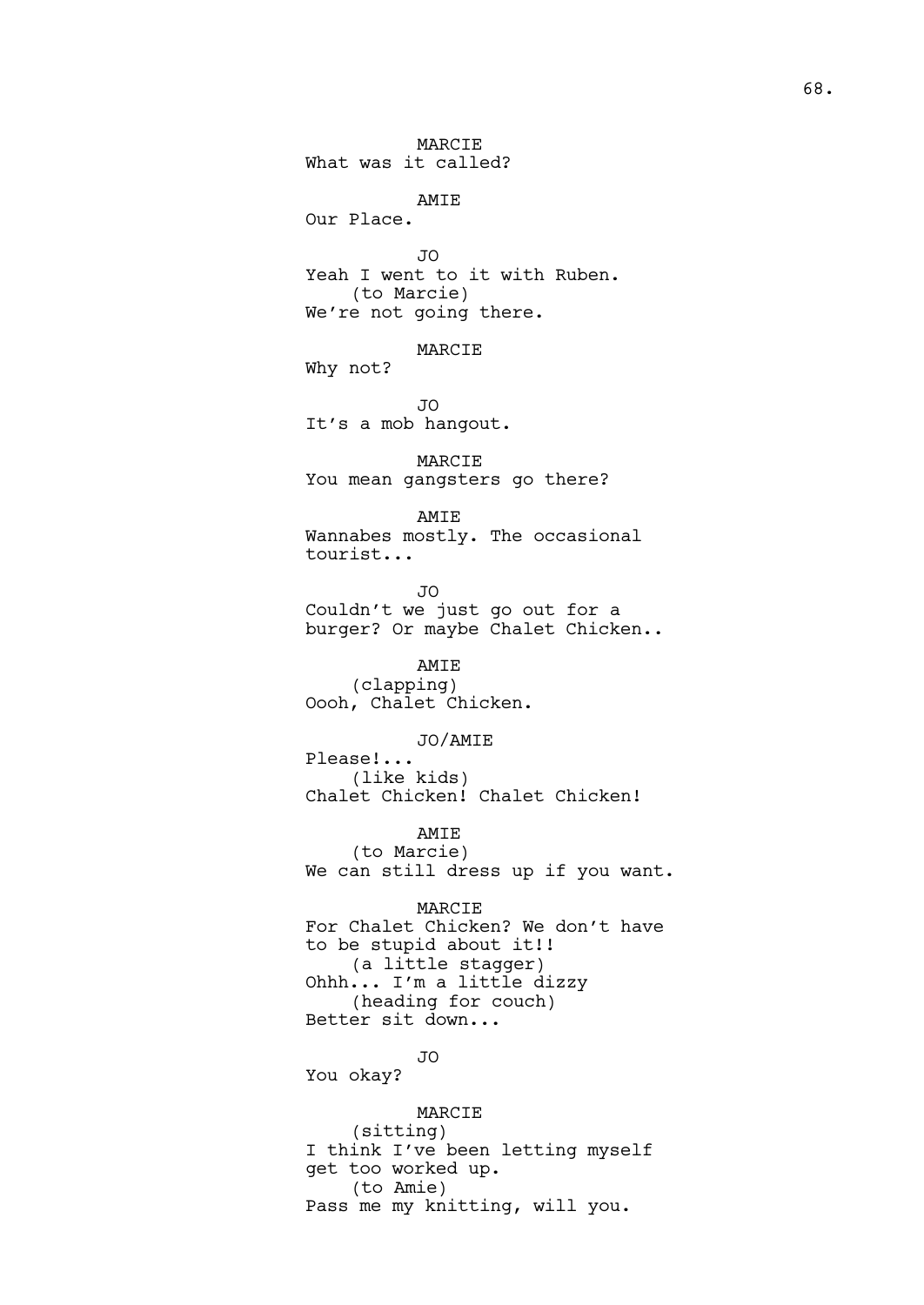Amie heads to kitchen.

#### MARCIE

Oh yeah... (picks it up) You know what this is like, what just happened to us? It's like that movie where the guy shares his lottery winnings with a waitress.

JO

It's nothing like that.

### MARCIE

Well it was unexpected, right. Just like it was for her. Unexpected like so many things in life. Except this time it was actually something good.

She takes a few deep breaths.

JO What are you doing?

# MARCIE Just trying to calm down.

A few more breaths.

Amie returns with a glass of water. Gives it to Marcie.

MARCIE (CONT'D) (drinks, drinks more) There. Good... Now have you two made any decisions about where we should head off to?

# AMIE

Not yet.

MARCIE Well I think we should just buy a car. Travel around a bit. Find a small town that suits our needs.

AMIE A small town without a pastry shop would be good.

JO Yeah but it should definitely have a girl's hockey team.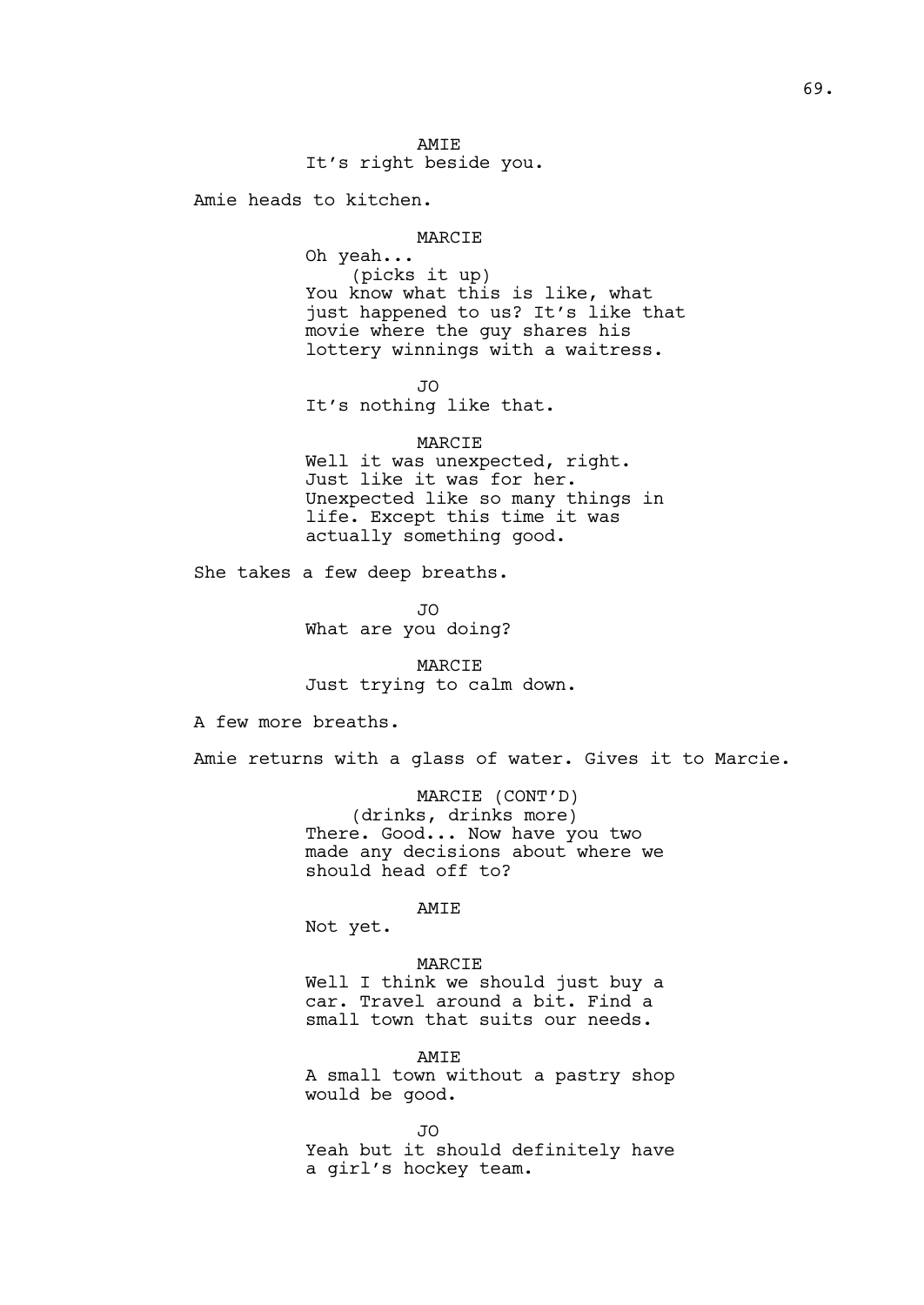MARCIE Suzy wants to play hockey? JO Only if she can be the goalie. AMIE Tell her why. JO (to Marcie) Because at the end of the game, when the teams each get in a row to shake hands, the goalie is always first in line. MARCIE Well that's a good sign. It shows generosity of spirit. JO No. She just likes to be first. Marcie's phone goes off. JO (CONT'D) What now? MARCIE (looks at screen) No it's okay. (into phone) Hi April... No it's good that you called. Guess what? I can pay my bill off today. The whole thing ... Well some money came in from Sheila's estate ... No it was a surprise ... Yeah, so I'll drop in later with it. And April, thanks for your patience. And thanks to Harry too. You've both been very very kind ... She disconnects AMIE Who's April? JO

> She and her husband own the little grocery around the corner.

MARCIE They've been carrying us for six months.

Marcie's phone goes off.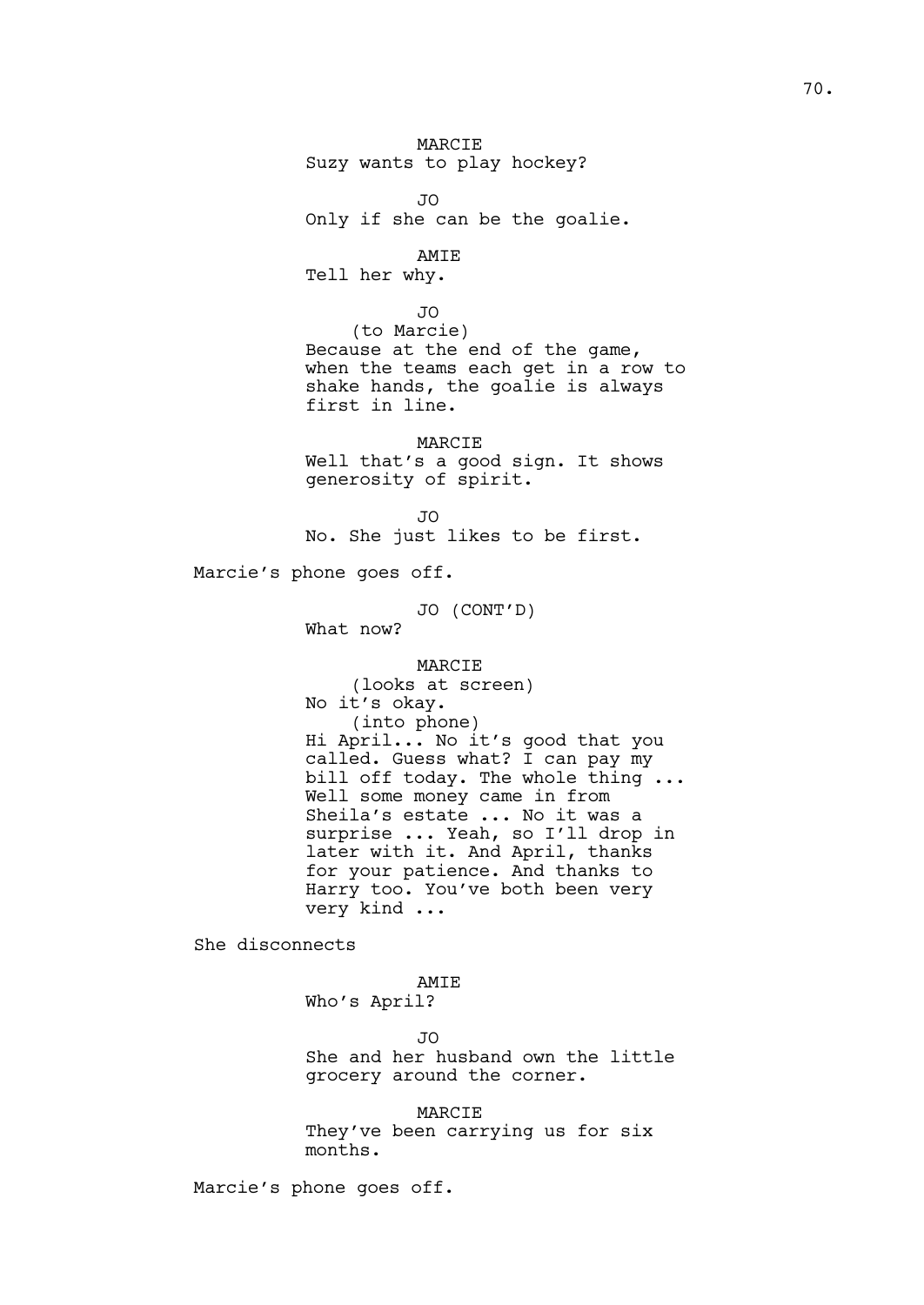# MARCIE (CONT'D)

(into phone) ... Speaking ... Yes. Yes I know it's way past due. I know I promised. But I'll definitely be able to get it to you tomorrow. All of it ... Okay there's no need to be sarcastic ... Well if saying "whoopee!" wasn't sarcastic what was it then ... Oh you're just really happy for me. Right. After three months of talking to me like I'm a criminal, all of a sudden you care.

JO Tell him to fuck off.

### MARCIE

Its a her.

# AMIIE

Bitch!

#### MARCIE

(into phone) Look, there's something I've wanted to ask you for awhile now. Do you own stocks in that bank? ... No? Then why have you taken this whole thing so fucking personally?!

Marcie disconnects.

Another call.

JO

Mum. Don't, okay?

### MARCIE

It's my dentist's office. I should let them know the bill's gonna get paid. Even though some of his work has been pretty shoddy lately.

# JO

(to Amie) She thinks he might be going blind. He's almost eighty.

### MARCIE

Eighty-five.

### AMIE

Jesus...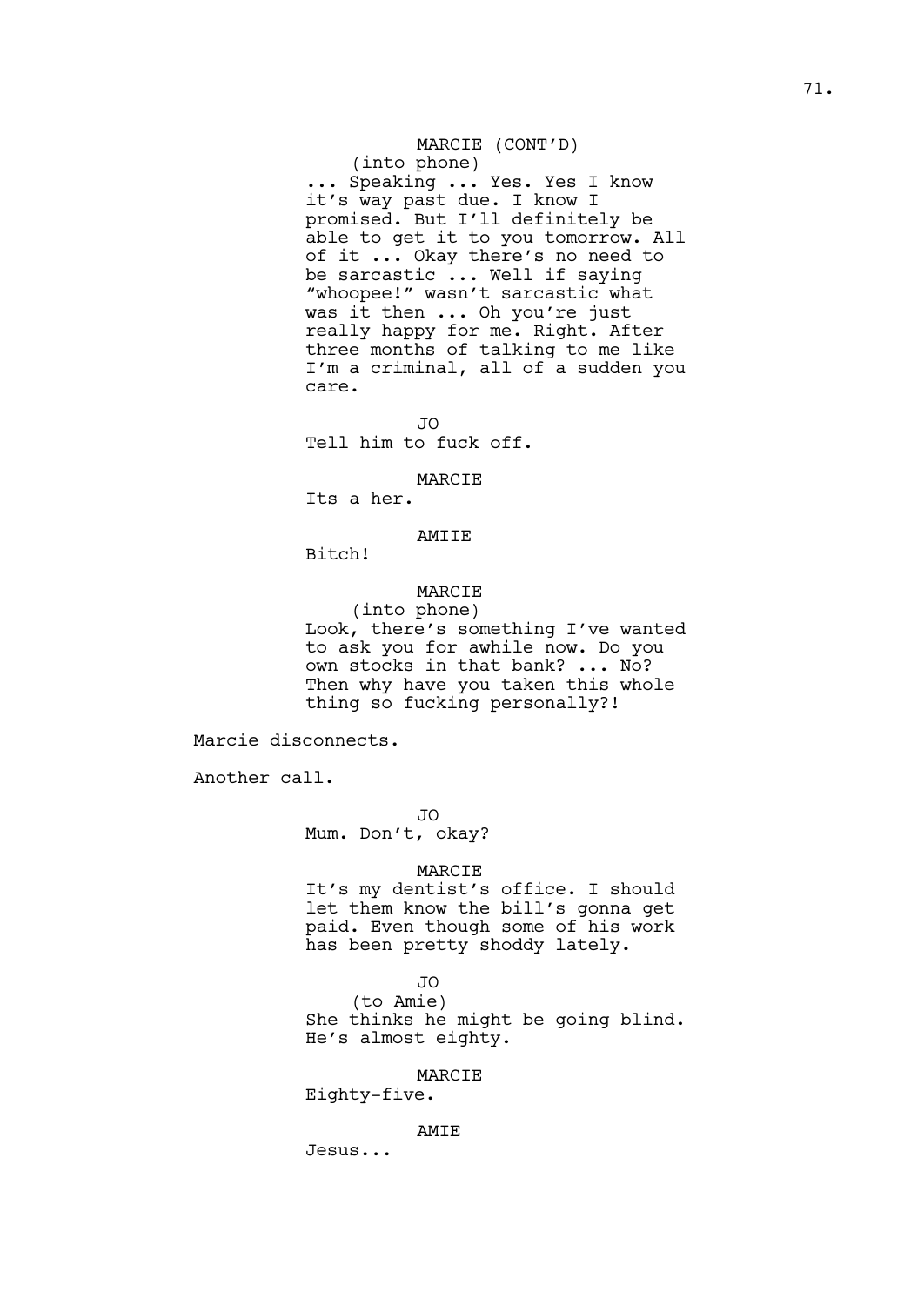MARCIE

(into phone) Hi, Celia. Guess what. You can tell him I'm going to pay it off tomorrow ... Yes all of it ... You're welcome. Bye. (disconnects) I don't think she believed me.

She laughs.

MARCIE (CONT'D) I guess all those people I owe think I'm way beyond hope.

JO Well then they don't really know you, do they?

AMIE

(to Marcie) Yeah, the way you worked this thing...

JO (to Marcie) You took on all those sleazy quys and you got what you wanted.

AMIE I was very impressed.

JO

Me too.

## MARCIE

Really? Good. Because I think I might do something like this again. (off their looks) Not right away. But when we've settled somewhere else... If we ever need more cash. Or... if I just want to have a little fun.

Jo and Amie look at each other.

MARCIE (CONT'D) I wouldn't mind having more fun...

Blackout

THE END